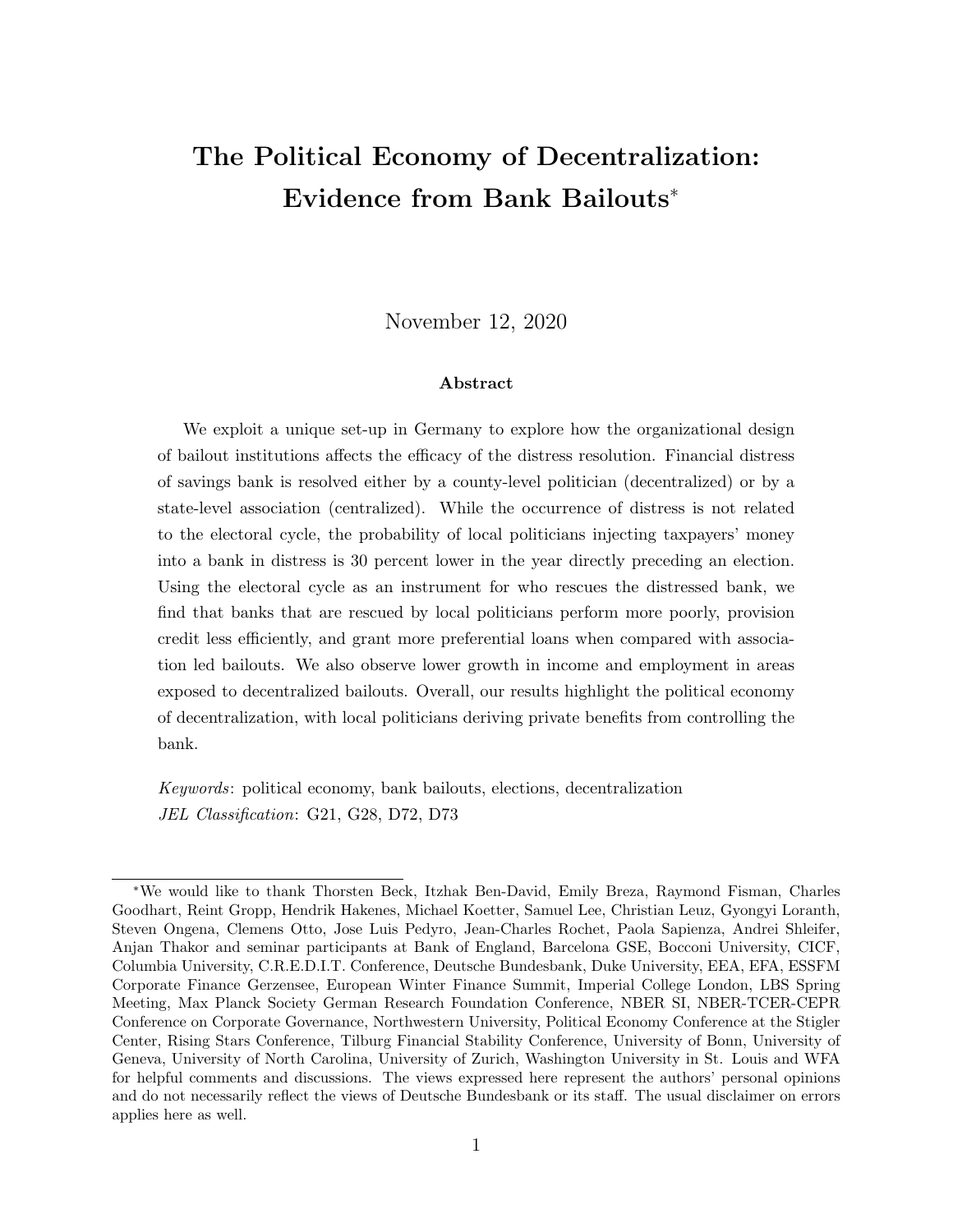## 1 Introduction

How to organize decision-making in a Federal state has been one the most contentious and hotly debated policy topics for the past several decades and continues to generate impassioned discussions even today. In the late 1990s, countries such as Argentina, Bolivia, Cambodia, France, Japan and Turkey implemented reforms decentralizing decision-making to local governments. More recently, the re-drawing of state boundaries in India, the 2014 Scottish referendum, and the landmark 2016 Brexit vote, could be viewed as a preference by many citizens for a decentralization in decision-making. In sharp contrast, decision-making in the European Union is shifting towards more centralized supranational institutions. The emergence of supranational institutions in the banking sector, such as the Single Supervisor Mechanism (SSM), the Single Resolution Mechanism (SRM), and the European Deposit Insurance Scheme (EDIS) are some notable examples of this shift. But this move is not just limited to financial regulation. Other sectors, such as environmental laws, human rights, bankruptcy laws, listing rules and tax laws are witnessing similar trajectories. In light of these differential trends, we empirically revisit the debate between the merits of decentralization and centralization in the context of bank bailouts in Germany.

There is now a large theoretical literature that discusses the merit of centralization and decentralization in economics. The economic theory of federalism delivers a well-known decentralization theorem, due Oates (1972). According to the theorem, decentralization dominates centralization as it allows local governments to tailor policies to local needs. Centralization of decision-making, on the other hand, allows entities to internalize externalities, improve coordination, and capitalize on the economies of scale. Furthermore, Tiebout (1956) argues that competition between jurisdictions improves the provisions of good and services in the economy. The above theories rely solely on the role of local preference heterogeneity and externalities between different jurisdictions to analyze this question and abstracts away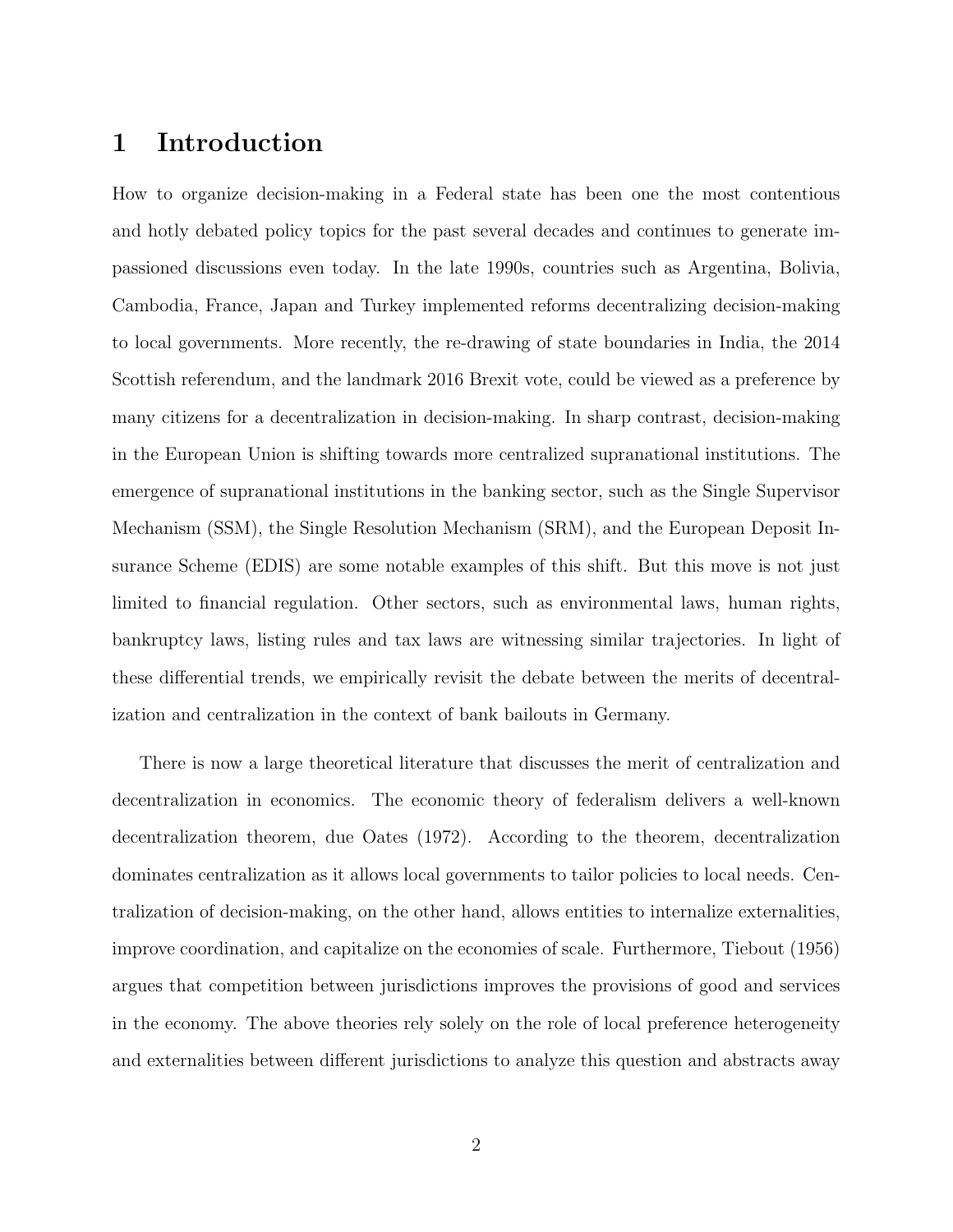from any incentive conflicts that are potentially key to analyzing this question.<sup>[1](#page-2-0)</sup> In reality, government officials are often conflicted and do not necessarily make decisions to maximize the welfare of citizens. The more recent theories of Federalism focuses on accountability and incentives of government officials and discusses optimal level of decision making through the lens of the new theory of the firm [\(Grossman and Hart](#page-37-0) [\(1986\)](#page-37-0), [Hart and Moore](#page-38-0) [\(1990\)](#page-38-0), Aghion and Tirole (1997), Sah (1986), Radner (1993), Bolton and Dewatripont (1994), Garicano (2000)) among others).[2](#page-2-1) According to these theories, decentralization is a double-edged sword. On the one hand, decentralization provides better incentives and information that can improve decision-making. On the other hand, decentralization may increase the scope for corruption and capture (see Shleifer and Vishny 1999).

Despite the economic and policy importance of this question, the empirical research in this area has been rather scant and the impassioned debates are based on instincts and not sound empirical evidence. There are several empirical challenges that have hindered empirical research in this area. The first impediment comes from the paucity of good micro-level data. A researcher not only needs detailed data on the organizational design of institutions, but also requires comprehensive information on outcome variables, to identify the effect of changes in organizational design. The second problem relates to the classic endogeneity problem. Even if one is fortunate enough to get access to organizational-level micro data, one still has to grapple with the fact that the choice of organizational design is not random. While cross-sectional studies are informative about the plausible relationship, they are plagued by the problem of omitted variables. To make any causal claims, the researcher has to seek some exogenous variation in the organizational design. This is a tough ask.

This paper exploits a a unique setup in the German financial sector to investigate the question. In Germany, savings banks generally operate in geographically defined areas that typically cover one county (or county-level city). Local politicians of this county tend to

<span id="page-2-0"></span><sup>&</sup>lt;sup>1</sup>In many regards, it can be compared to the neo-classical theory of the firm, which treats firms as black boxes, devoid of any incentive conflicts – manager acting benevolently maximizing shareholder value.

<span id="page-2-1"></span><sup>2</sup>See also [Bardhan and Mookherjee](#page-36-0) [\(2000\)](#page-36-0), [Seabright](#page-38-1) [\(1996\)](#page-38-1), [Blanchard and Shleifer](#page-37-1) [\(2001\)](#page-37-1) among others.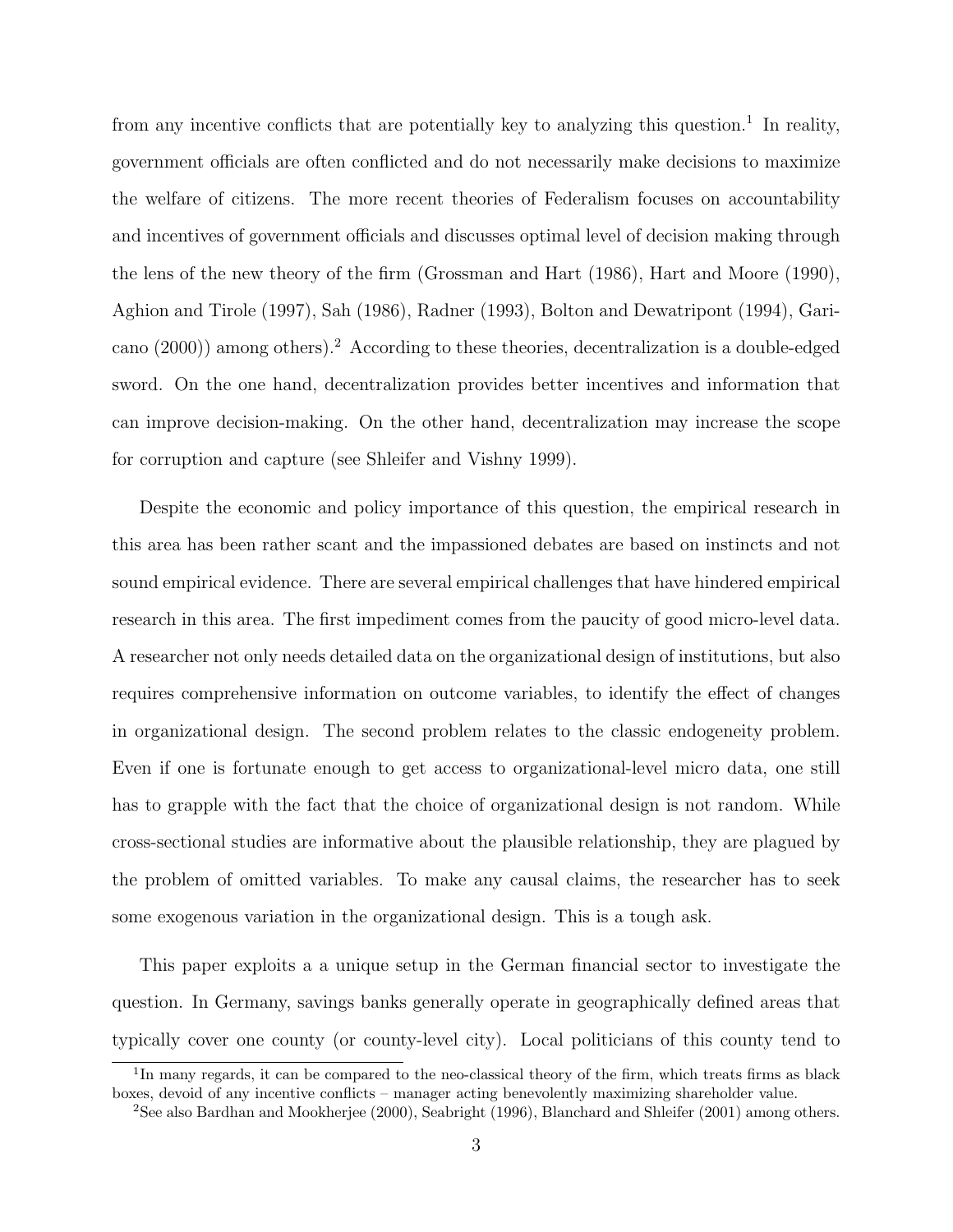be members of the banks' supervisory boards. Most prominently, the county politician, referred to as the local politician, serves as chairman of the board. There is clear mandate that banks are not allowed to fail and the government has created associations at the state level to bailout distressed banks. The critical feature of our setting is that the decentralized decision-maker, i.e. the local politician, can bail out a distressed bank by injecting local taxpayers' money. In this case, the distress event is resolved without involvement of the association, and no restructuring plan is implemented.[3](#page-3-0)

Employing a unique dataset on 429 individual saving banks in Germany, we identify 148 distress events of these banks between 1995 and 2010. More specifically, a distress event is considered as a situation in which a saving bank requires an external capital injection to fulfill regulatory capital requirements. We find that occurrence of distress events of German savings banks is not correlated with the electoral cycle of politicians. The decision of a local politician to inject tax payers' money in a distressed banks' does however depend on the electoral cycle. Conditional on distress, politicians are about 30% less likely to inject capital into a distressed bank in the twelve months preceding an election as compared with the twelve months following an election. The findings are robust to the inclusion of a wide set of macroeconomic as well as bank-specific control variables.

The presence of an electoral cycle suggests an incongruence in the objective functions of the electorate and the politician. If both were perfectly aligned, one would not see a cycle. On the other hand, if the bailout was very popular with the electorate, one would perhaps observe more bailouts by politicians in the pre-election year. The fact that the local politician is reluctant to carry on bailouts prior to the election perhaps is driven by this concern that it may not go well with the electorate, who may prefer deploying tax payers' money on other important projects that generate a higher benefit to the county (schools, hospitals, etc).

<span id="page-3-0"></span><sup>&</sup>lt;sup>3</sup>It should be noted that the centralized savings bank association that operates at the state level is also governed by county level politicians. The county level politicians are voted to head the state-level association on a rotational basis.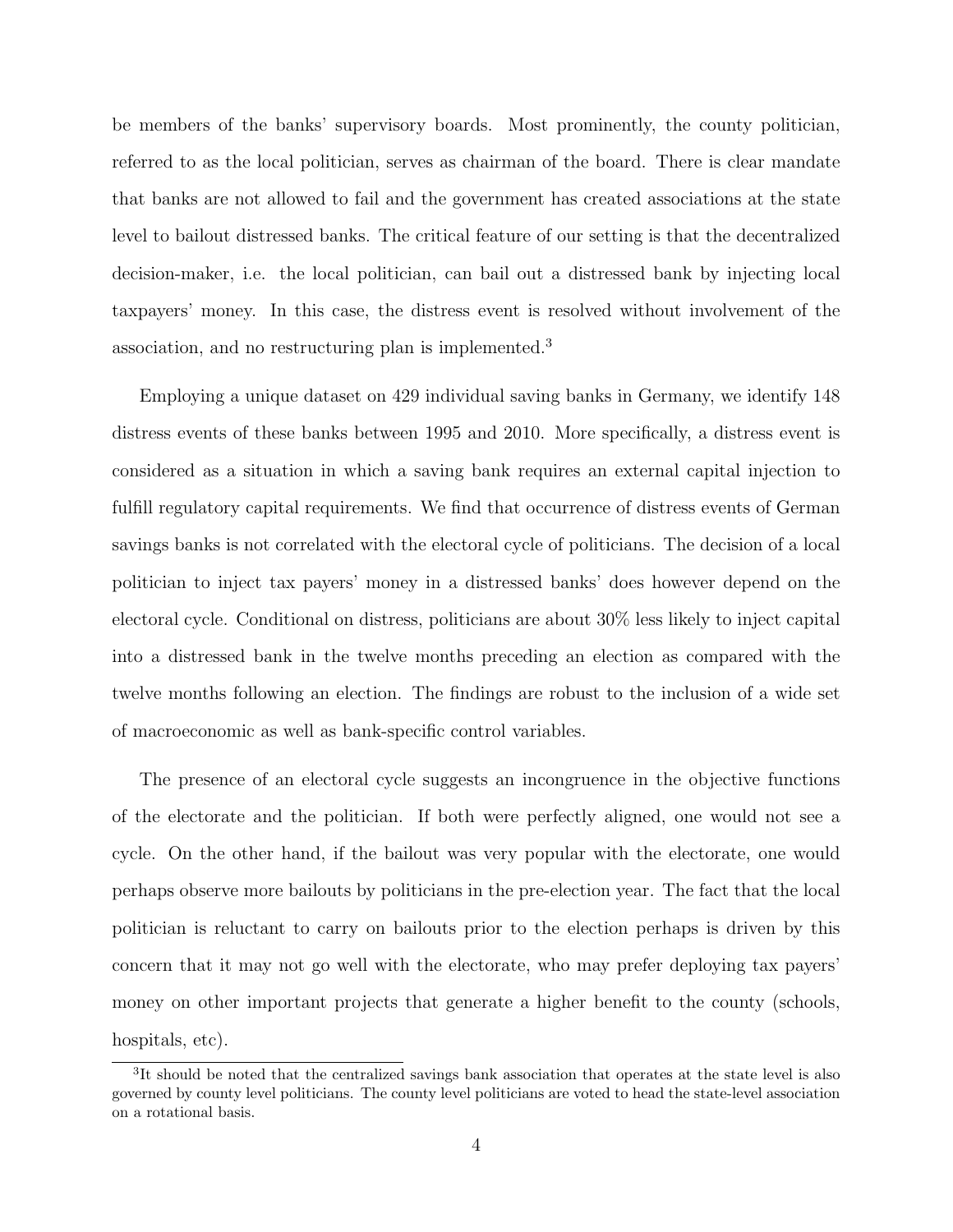Two questions naturally arise. First, does the association carry out the bailout differently from the local politician? And second, which bailout technology is superior? To answer these questions, one to hold the object being analyzed constant across the two scenarios – banks that are bailed out by the local politicians can be different from banks that are being bailed out by the association. To address this selection issue, we use the timing of banks' distress events over the electoral cycle to generate plausibly exogenous variation in the probability of a decentralized-level versus a centralized-level bailout. This instrument identifies out of switchers—distressed banks that would have been treated by the local politician after the election, but are treated by the central decision-maker instead [\(Imbens and Angrist](#page-38-2) [\(1994\)](#page-38-2)).

We discuss our identifying assumptions before presenting the results. The timing of banks' distress event provides us with exogenous variation of the treatment as long as (1) politicians are not able to influence this timing, and, (2) the electoral cycle does not affect outcome variables through any channel other than the bailout decision. A major concern is that politicians are able to exert their influence on banks to evergreen loans in order to delay write-offs that may cause bank distress.<sup>[4](#page-4-0)</sup> If this would be possible, politicians could decide to delay selected distress events until after the election. Empirically, we find no correlation between the timing of distress events and the electoral cycle and no evidence of even-greening around distress events.<sup>[5](#page-4-1)</sup> We further test whether banks that experience a distress event before elections systematically differ from those banks that go into distress after these elections. For an extensive set of bank characteristics as well as macroeconomic variables, there is no significant relationship between these measures and the electoral cycle (see Section [5.1](#page-24-0) for a detailed discussion on validity of the instrument).

<span id="page-4-0"></span><sup>4</sup>Haselmann, Schoenherr and Vig (2018) document excess continuation as a major problem of the lending decisions of savings banks for a sample of connected loans.

<span id="page-4-1"></span><sup>&</sup>lt;sup>5</sup>Note that this finding does not rule out the possibility that savings banks tend to evergreen loans in general. Our findings suggest that evergreening is not practiced for cases that are likely to result in a distress event since these cases will be carefully audited in the future. Such evergreening potentially entails high personal risk (e.g. loss of job and pension) for the mangers of savings banks.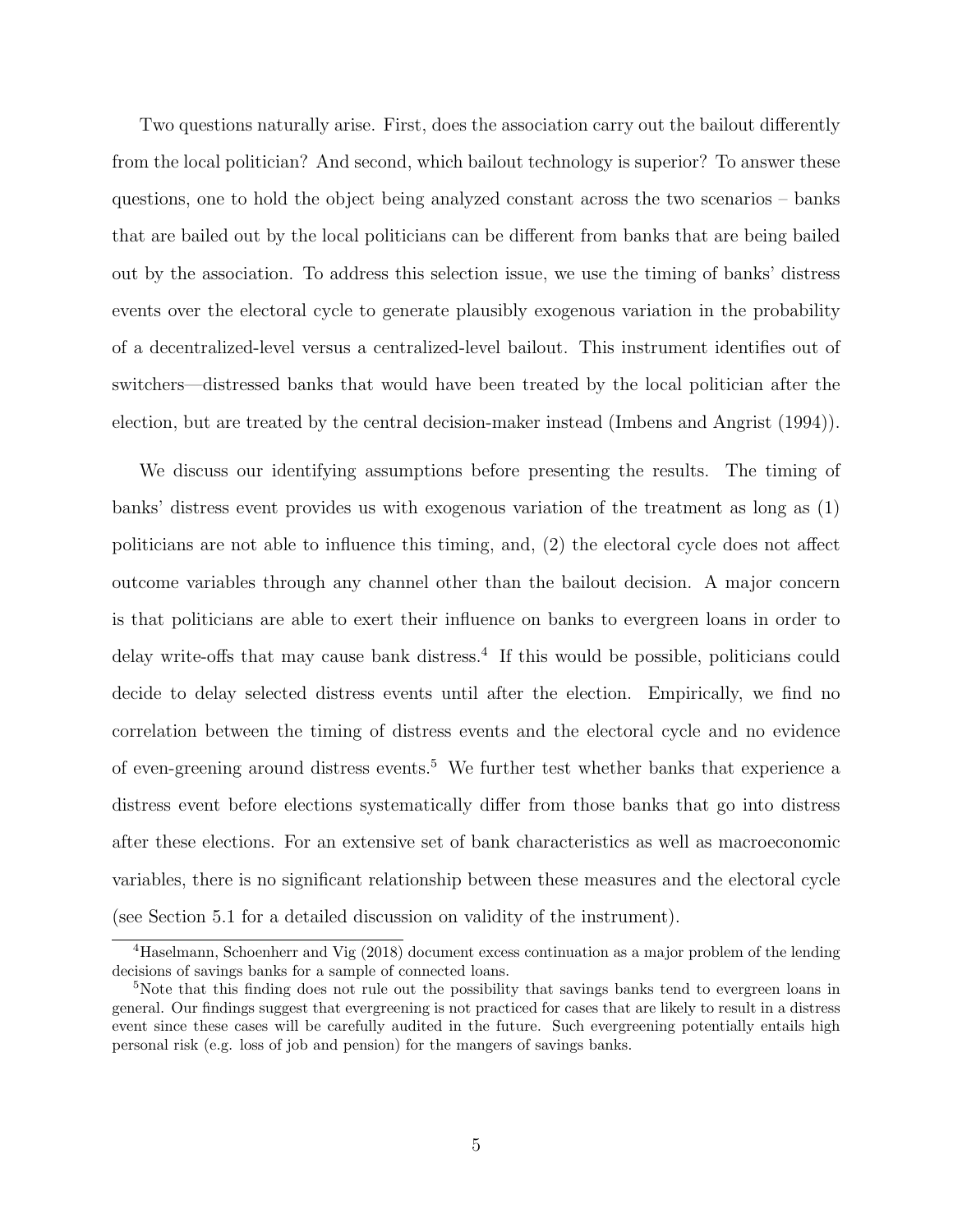We find that the state-level association takes a more drastic approach when it comes to restructuring banks. It either downsizes the bank, or in some cases merges it with a bank in the neighboring county. Thus, in the event of an association bailout, the local politician either controls a smaller bank or loses the control of the bank. What happens to the financial performance of failing banks after the bailouts? Our results suggest that banks under centralized-level bailouts perform better and are also better capitalized in the five years following the distress event. These banks have higher improvements in non-performing loans (capital ratio) by 2.9 (1.2) percentage points.

The second question requires further investigation into the aftermath of different bailouts from a broader perspective. The relatively poor future performance of local bailed-out banks is in line with its inefficient continuation upon political intervention. However, a local politician may not be primarily concerned with profit maximization within financial institutions. She may have a broader objective function and care more about local economic efficiency and long-term macro development. Therefore, to fairly evaluate the impact of a politician-involved bailout, we examine lending practices, including the efficiency of credit allocation and preferential lending, and regional economic development around bailouts.

We find significant differences in the market structure and borrower composition following the two types of bailouts. As stated earlier, association led bailouts result in a significantly smaller bank. Since these banks are state-owned, one sees a reduction in overall credit supplied by state-owned banks – their share of local loan market decreases by 6.88 percentage points relative to banks bailed out by local politicians. Interestingly, we find that the overall credit in the county does not go down. Private banks enter the market to fill this gap. While we see a change in the financial structure (state credit vs. private credit) the overall credit supplied remains largely unaffected.

More importantly, bailouts under decentralized decision-making lead to distortions in lending practices. First, we find that the allocation of credit in counties exposed to decen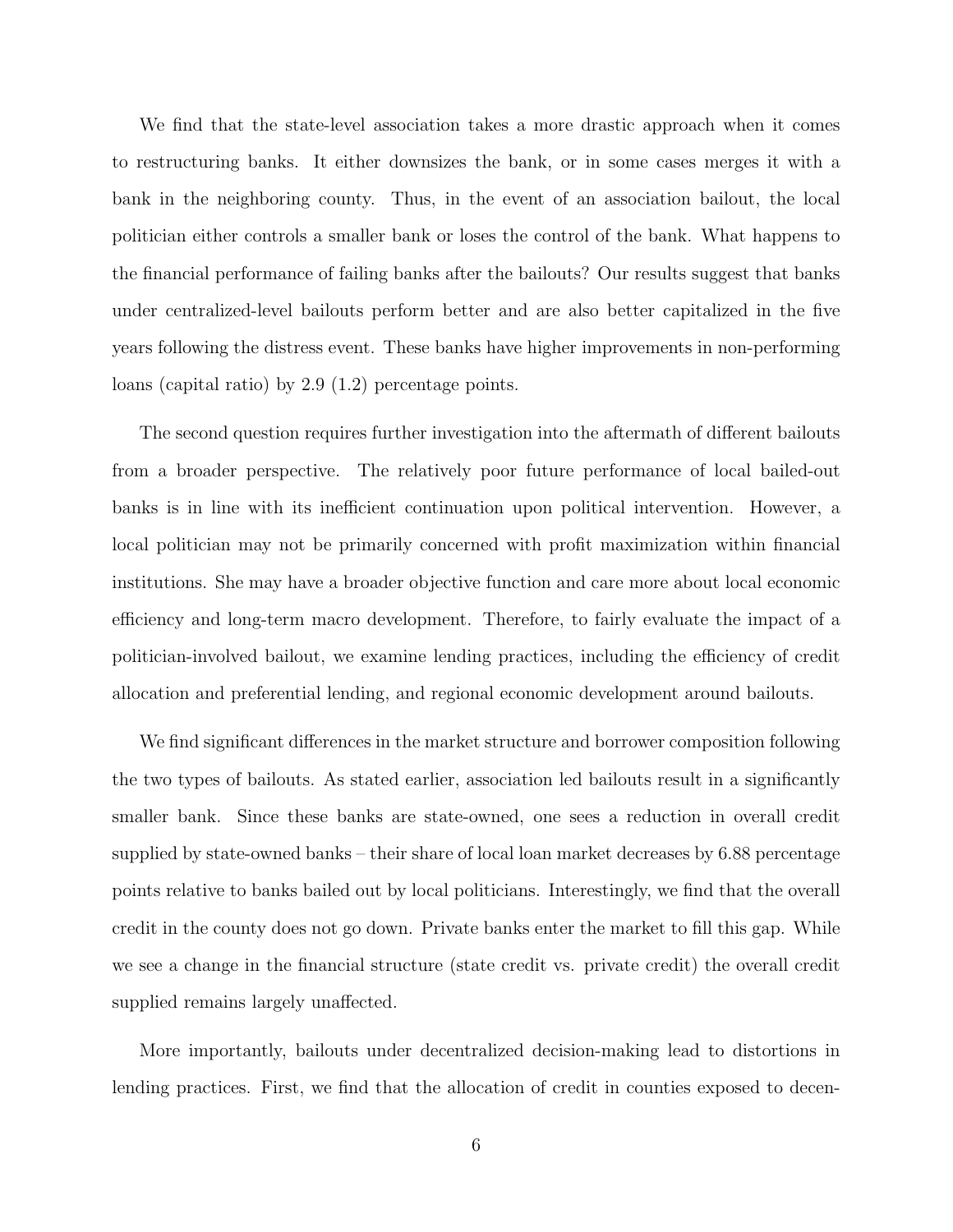tralized bailouts is less sensitive to firm-level efficiency. This result holds not only at the county level but also within the savings banks, implying that this is not driven by differences in objective functions of state vs. private banks. Second, banks bailed out by local politicians grant more preferential loans to connected firms when compared with banks bailed out by the association. This result on preferential lending further suggests that local politicians derive private benefits from controlling the savings bank.

Regarding macroeconomic performance, we find that counties exposed to post-election distress events, which are more likely to be resolved by local politicians, experience significantly lower growth in income per capita and employment. They also underperform in employment rate and new firm creation. In addition, government debt increases in the postbailout years for these counties. To the extent that fiscal indebtedness constrains counties from making other value enhancing investments, this potentially entails welfare costs for these counties. In summary, our results suggest that decentralization imposes both fiscal and real costs on the county. To this end, our findings highlight the benefits of centralized decision-making and uncovers the political economy of decentralization.

Our paper contributes to the ongoing debate over political decentralization. In line with the ambiguous prediction from theories of federalism (see [Oates](#page-38-3) [\(1972\)](#page-38-3), [Besley and Coate](#page-36-1) [\(1997\)](#page-36-1), [Lockwood](#page-38-4) [\(2002\)](#page-38-4), [Alesina and Spolaore](#page-36-2) [\(2003\)](#page-36-2), [Harstad](#page-38-5) [\(2007\)](#page-38-5) and [Boffa, Piolatto,](#page-37-2) [and Ponzetto](#page-37-2) [\(2016\)](#page-37-2)), many surveys of the literature agree that empirical evidence is inconclusive. While studies relying on cross-country variation in decentralization can be extremely informative [\(Fisman and Gatti](#page-37-3) [\(2002\)](#page-37-3)), omitted variables are a valid concern. Designing a credible identification strategy still poses one major challenge [\(Bardhan and Mookherjee](#page-36-3) [\(2006a\)](#page-36-3)). Our paper joins the nascent literature that leverages disaggregated data to establish causality (see [Bardhan and Mookherjee](#page-36-4) [\(2006b\)](#page-36-4), [Alatas, Banerjee, Hanna, Olken, and](#page-36-5) [Tobias](#page-36-5) [\(2012\)](#page-36-5), [Acemoglu, Reed, and Robinson](#page-36-6) [\(2014\)](#page-36-6) and [Anderson, Francois, and Kotwal](#page-36-7)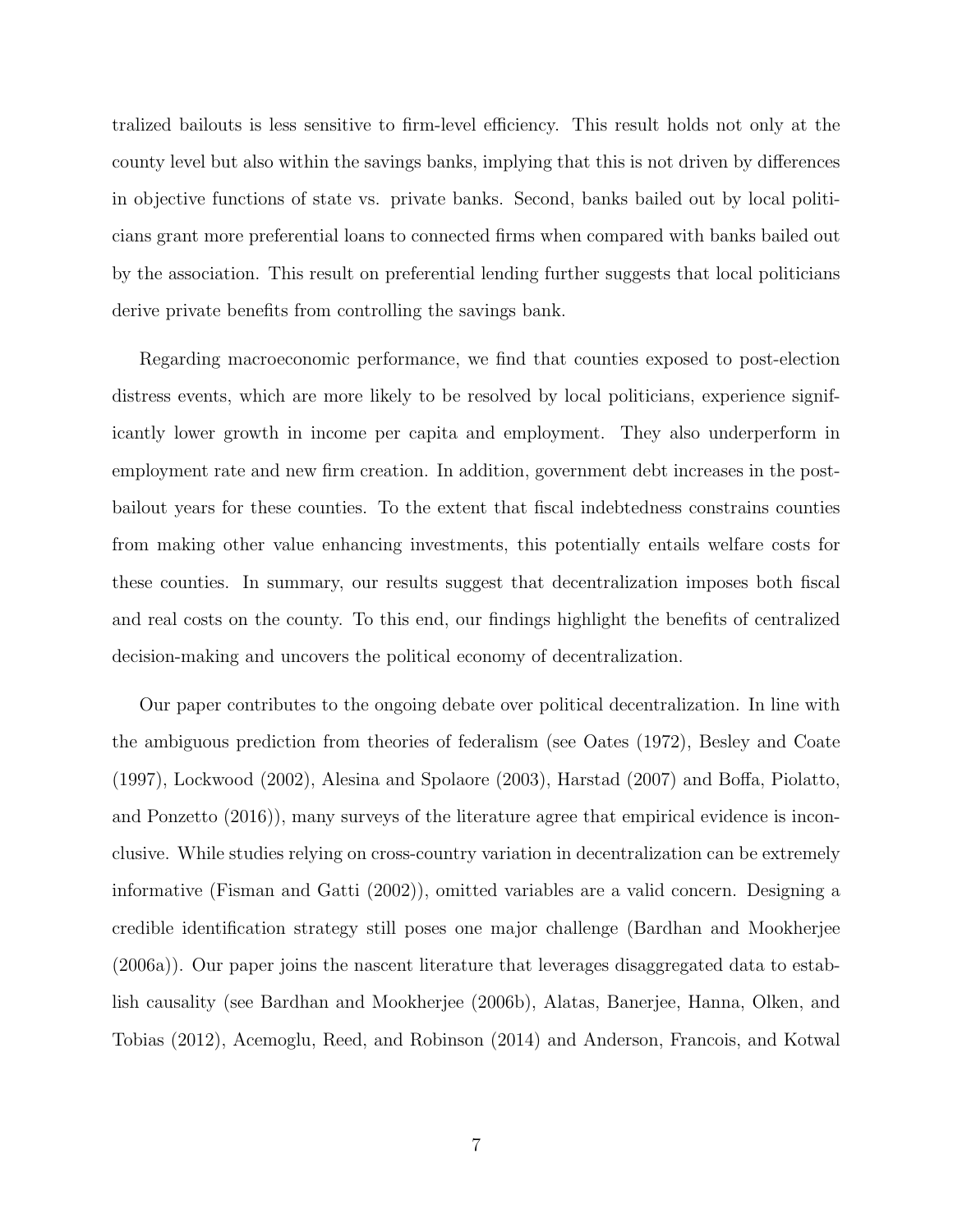$(2015)$  among others).<sup>[6](#page-7-0)</sup> While most previous studies rely on evidence in developing countries, we provide evidence in the financial sector of a *developed* economy. Our findings suggest that even in a country with a low level of corruption like Germany, the cost of political distortions appears to dominate the potential benefits of decentralization. Furthermore, the prominent role of banks in the economy, as well as the comprehensive micro-level data, allows us to examine not only the performance of affected banks but also the allocation of credit in the corporate sector and local macroeconomic development. By facilitating such a comprehensive evaluation, banking therefore offers a suitable setting to uncover the wider social costs of decentralization.

Our setting further allows us to learn about the mechanism. The decision of local politicians to bail out banks is driven by considerations over upcoming elections. This finding in itself already sheds light on the personal incentives of local government officials, corroborating our second stage finding on the distortions in lending decisions. To this end, by studying the incentives and behavior of local government officials, this paper fits squarely with the second generation theories of fiscal federalism, which focuses on political economy considerations and corruption problems.

We also add to the empirical research on the determinants of decentralization. Prior organizational economics literature documents that among other things, human capital [\(Caroli](#page-37-4) [and Van Reenen](#page-37-4) [\(2001\)](#page-37-4)), communication technologies [\(Colombo and Delmastro](#page-37-5) [\(2004\)](#page-37-5)), ownership status [\(Colombo and Delmastro](#page-37-5) [\(2004\)](#page-37-5)), distance to technological frontier [\(Ace](#page-36-8)[moglu, Aghion, Lelarge, Van Reenen, and Zilibotti](#page-36-8) [\(2007\)](#page-36-8)) and social trust [\(Bloom, Sadun,](#page-37-6) [and Van Reenen](#page-37-6) [\(2012\)](#page-37-6)) all matter for the optimal organization structure. We identify the political economy determinants of organizational design and take one step further to show that decentralization may entail a substantial cost in the context of financial sector inter-

<span id="page-7-0"></span> $6$ See [Mookherjee](#page-38-6) [\(2015\)](#page-38-6) and [Mansuri](#page-38-7) [\(2012\)](#page-38-7) for a review. [Channa and Faguet](#page-37-7) [\(2016\)](#page-37-7) also discuss a comprehensive list of papers exploiting health care and education reforms in Africa, Asia and Latin America for identification.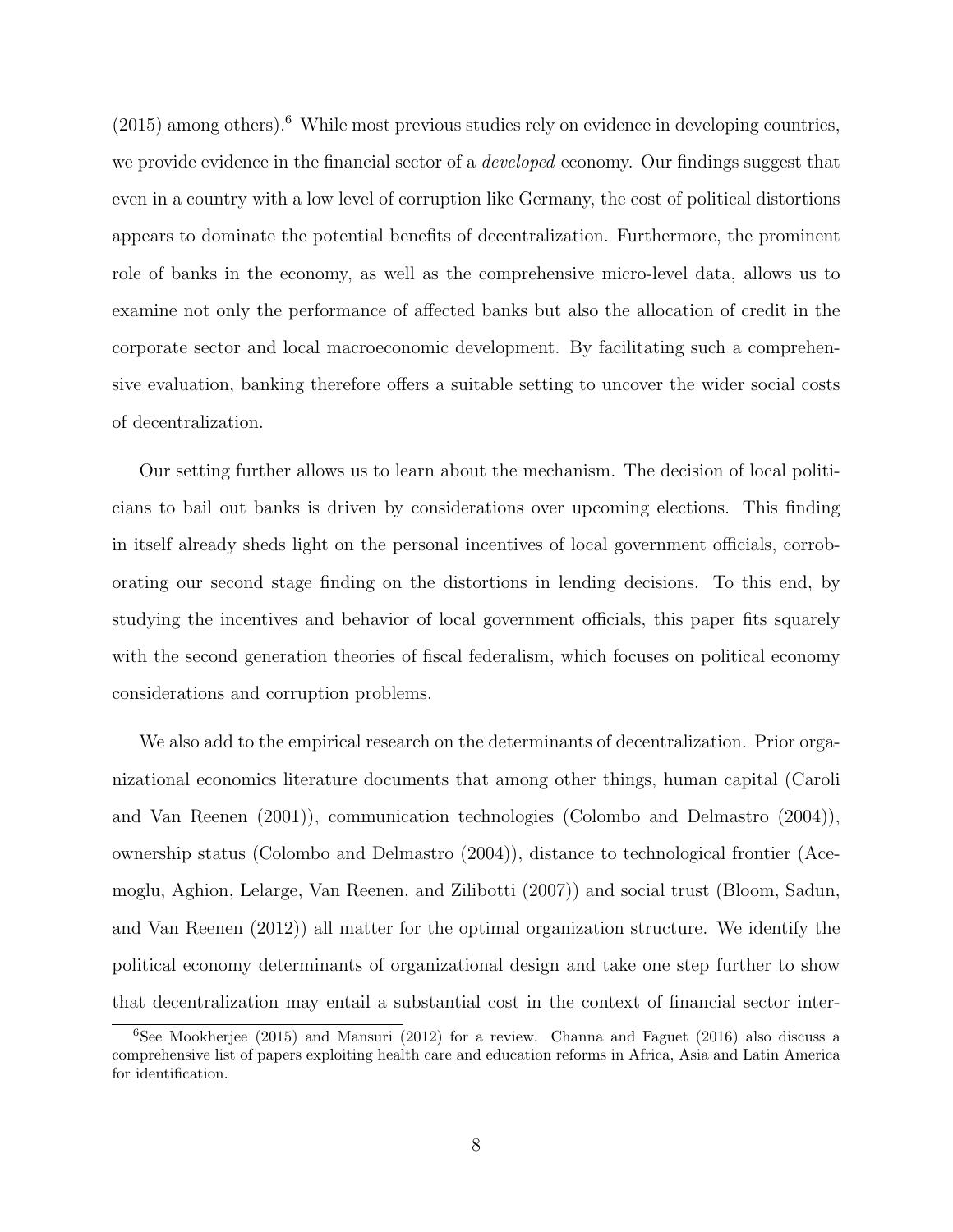ventions. In our setting, the large private benefits of controlling a state-owned bank at the decentralized level shift the trade-off in favor of centralization.

In the end, the paper relates to the growing literature on banking supervision. Our results are broadly in line with the findings in the US banking sector. [Agarwal, Lucca, Seru,](#page-36-9) [and Trebbi](#page-36-9) [\(2014\)](#page-36-9) compare federal and state regulator supervisory ratings for a sample of US banks and find that federal regulators are systematically tougher than local supervisors. [Granja and Leuz](#page-37-8) [\(2019\)](#page-37-8) study how regulatory strictness shapes the local economy through banks' lending activities. We focus on another important aspect of banking supervision bailout regimes. By choosing a decentralized and more generous bailout regime, a local supervisor may generate inferior economic outcomes. This findings further connects our paper with studies that examine the various economic trade-offs regarding bank bailout decisions [\(Merton](#page-38-8) [\(1977\)](#page-38-8), [Keeley](#page-38-9) [\(1990\)](#page-38-9), [Demirgu¸c-Kunt and Detragiache](#page-37-9) [\(2002\)](#page-37-9), [Dam and](#page-37-10) [Koetter](#page-37-10) [\(2012\)](#page-37-10), [Gropp, Hakenes, and Schnabel](#page-37-11) [\(2011\)](#page-37-11)).<sup>[7](#page-8-0)</sup> Central to this debate is the design of bailout institutions. Our evidence supports a regime based on centralized decision-making to decide on and manage bank bailouts.

## 2 Institutional Background

#### 2.1 Distress and Bailouts in the Savings Bank Sector

We focus on savings banks, which constitute about a quarter of all corporate and consumer loans in Germany [\(Sparkassen-Finanzgruppe](#page-39-0) [\(2010\)](#page-39-0)). In 2010, the savings bank sector consisted of 429 individual banks with a combined balance sheet total of  $\epsilon$ 1,084 billion, 15,600 branches, and about 250,000 employees. By statutes, savings banks do not compete with each other as their operations are constrained to the city or county that formally own them. The head of the respective local government acts as the chairman of the local savings bank's

<span id="page-8-0"></span><sup>7</sup>A detailed discussion of state-supported schemes for financial institutions is provided by [Beck, Coyle,](#page-36-10) [Dewatripont, Freixas, and Seabright](#page-36-10) [\(2010\)](#page-36-10).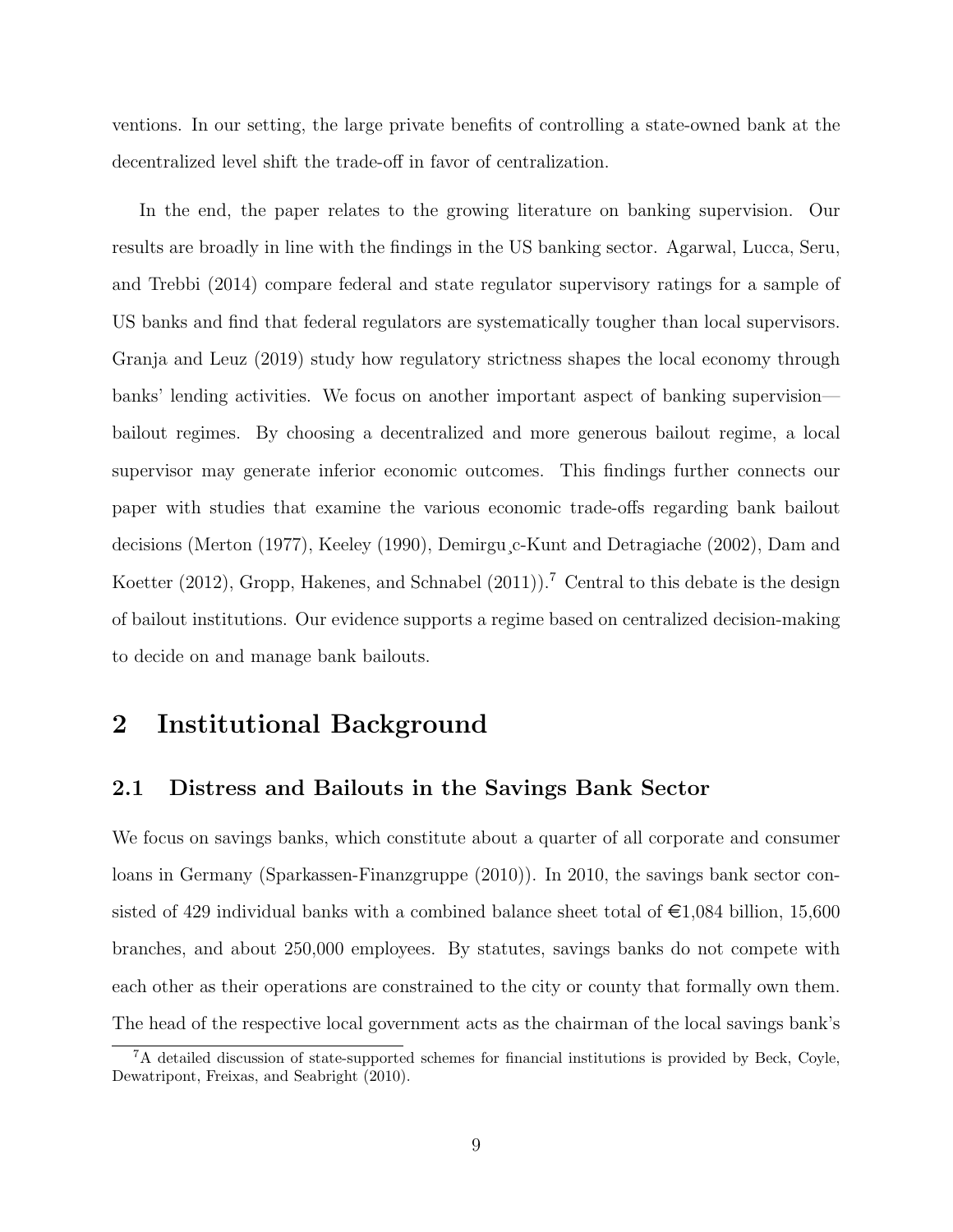supervisory board.<sup>[8](#page-9-0)</sup> This local politician has a strong influence on the operations of the bank, including the appointment of bank management and the allocation of earnings.

Individual banks are connected by so-called savings bank associations that operate safety nets at the state level.<sup>[9](#page-9-1)</sup> Individual savings banks pay the association every month to ensure a proper financial resources of the safety fund.<sup>[10](#page-9-2)</sup> Figure [1](#page-40-0) illustrates the setup of a savings bank association. The decision-making board of the association consists of representatives from the individual banks, including local politicians and bank executives, who are elected at general meetings of the association and serve for four- or five-year terms.

Savings bank associations collect data on the solvency and liquidity of their member institutions and transmit this information to the central supervisor—Federal Financial Supervisory Authority (BaFin) and the Deutsche Bundesbank. The associations also operate guarantee funds such that if one of the member institutions gets into distress, the other banks in the association have to step in and provide support, where the main support measures are capital injections and debt guarantees. Support is provided under the condition that the bank follows a restructuring plan which is proposed by the association. Importantly, such support is expected to be paid back in future years with a pre-arranged interest when the bank recovers. The extensive safety net in Germany has ensured that no savings bank ever failed. The claim is that distressed savings banks will always be bailed out by the association.

An interesting feature of this institutional setup is that the local politician can avoid formal distress cases by using taxpayers' money to support distressed banks. In this paper, we investigate how local politician's decisions on support measures depend on political variables

<span id="page-9-0"></span><sup>&</sup>lt;sup>8</sup>The supervisory board of a savings bank has about 15 members. The members besides the chairman are representatives from local authorities (in most cases politicians from the local parliament account for about two thirds of the board members).

<span id="page-9-1"></span><sup>9</sup>The associations do not exactly match the 16 German states. There are only 12 associations. For example, four of the former east Germany states form a single association. The twelve state-level associations are themselves connected in the "Deutscher Sparkassen- und Giroverband" at the federal level.

<span id="page-9-2"></span> $10$ In case the funds of the safety net are not sufficient to organize a bailout, member banks are supposed to further contribute to the fund. In this amount is not sufficient to handle a bailout, safety funds and member banks from other states are supposed to contribute. As a final layer of the safety net also central institutions such as Landesbanks are supposed to step in and provide funds.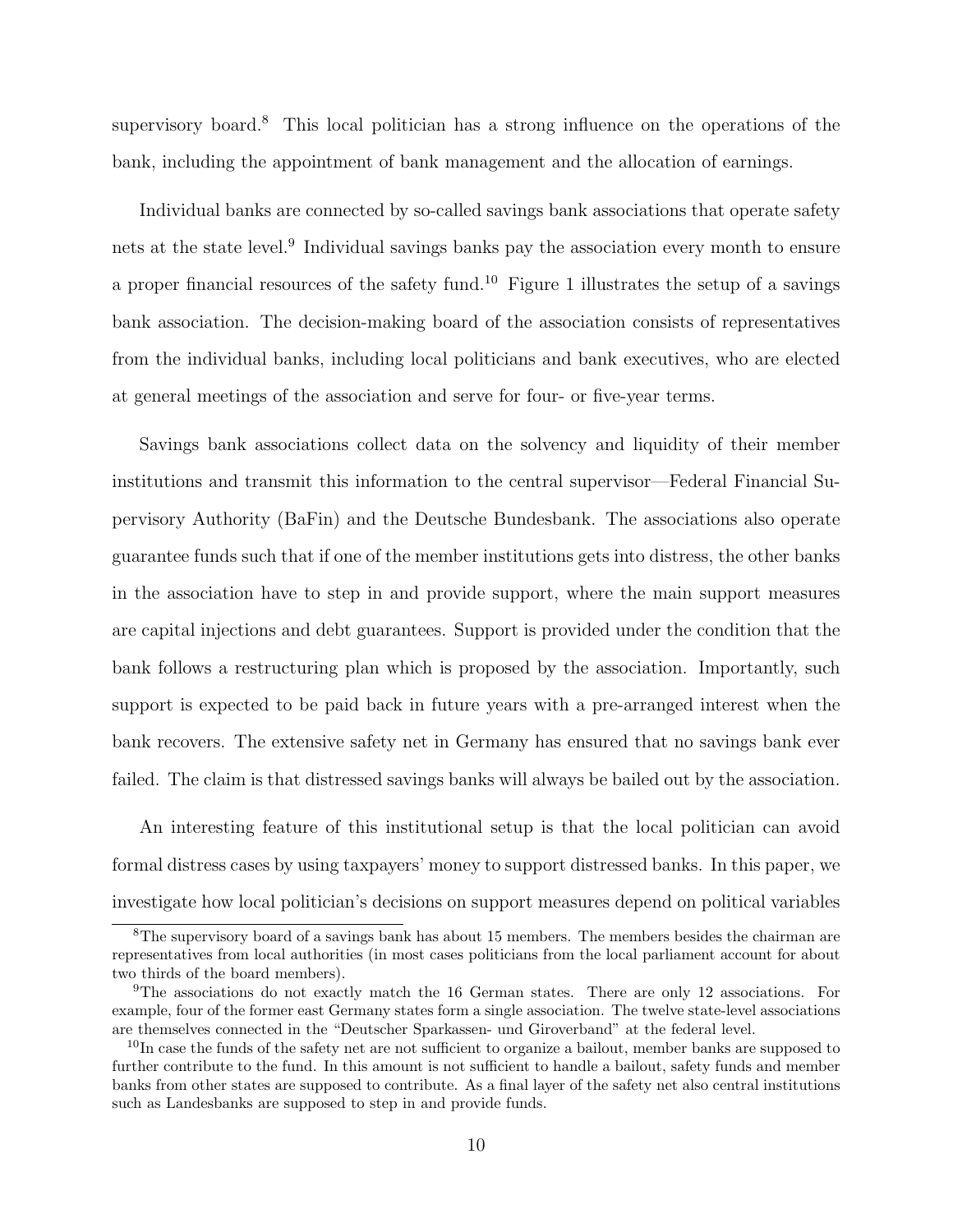such as the time to the next election. To clearly illustrate the role of the local politician in our setup, we outline the sequence of decisions in case of bank distress below:

- The most common reason for the distress events of savings banks is the default of one or more big borrowers of the savings bank. In case of material losses that could induce a capital shortfall below the regulatory minimum, the savings bank has to inform the board of the association.
- The board of the association meets with the bank's management and its supervisory board to obtain background information on the distress event. Following that, the board of the association decides on the kind and the size of support measures for the bank. Moreover, it decides on a restructuring plan to be imposed on the bank. This takes place immediately after the distress event, usually within a month.
- As the association wants to avoid stepping in again at a later point, all support measures are conditional on the restructuring plan which has to be accepted by the bank's management and supervisory board. The plan generally includes an organizational restructuring, a dismissal of the management, and merger of the bank with another bank in the association. As it imposes severe restrictions on the bank's operations, the plan naturally limits the local politician's influence on the bank.<sup>[11](#page-10-0)</sup> To ensure that a restructuring plan is implemented in practice, the association assigns a monitoring team to the specific bank.<sup>[12](#page-10-1)</sup>
- Alternatively, the local politician can step in and prevent the implementation of the restructuring plan. If the local parliament agrees, they can use taxpayers' money to save the bank in distress.[13](#page-10-2) In this case, the distress event is resolved without

<span id="page-10-1"></span><span id="page-10-0"></span> ${}^{11}E.g.,$  in the case of a distressed merger, the politician is very likely to lose her position as a chairman.

<sup>&</sup>lt;sup>12</sup>The head of the monitoring team has the right to audit meetings of the management and the board. If the monitoring team is not satisfied with the restructuring efforts, the support funds from the association might be withdrawn in coordination with the official supervisor. Once the restructuring process is finalized, the bank is supposed to repay the rescue funds with a prearranged interest to the association.

<span id="page-10-2"></span> $13\text{In }4$  of the 148 distress events in our sample, support measures are jointly provided by the association and local authorities. These distress cases tend to be organized by the association.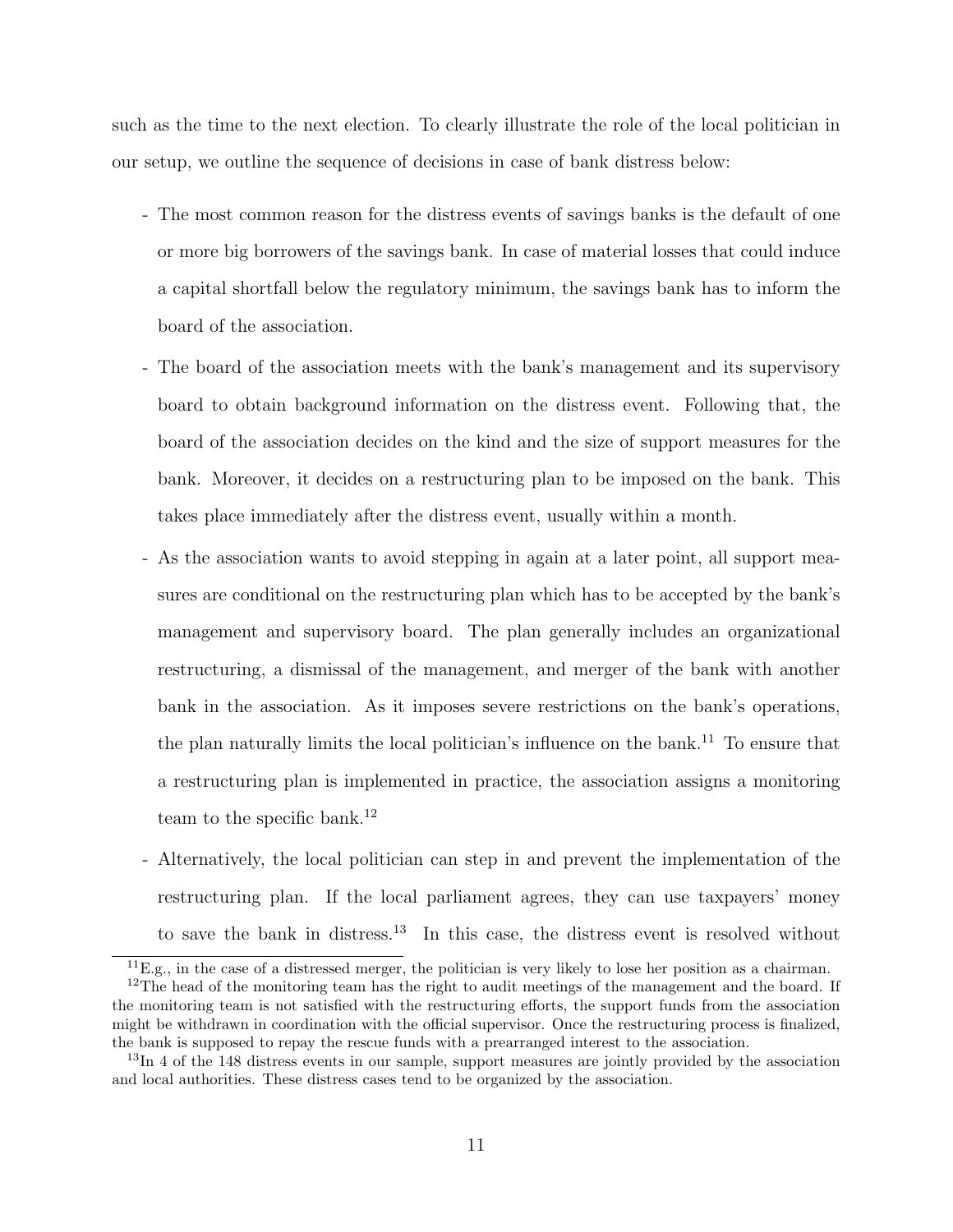involvement of the association, and the implementation of a restructuring plan is not required.

In sum, while savings banks in distress will always be bailed out, the bailout can either be organized by a decision-maker at the centralized association level or the decentralized county level. At the centralized level, the decision on support measures and restructuring plan is made by the board of the association, which consists of local politicians and bank executives from other counties. At the decentralized level, the local politician who chair the supervisory board can step in by injecting taxpayers' money. Such interventions allow her to prevent the implementation of restructuring activities by the association. This could be efficient, since the local politician, compared with the board of the association, is closer to the bank and thus have better information on the underlying causes of the distress event. Moreover, they might know better what a restructuring of the bank would mean for the local economy, which they govern in their function as the mayor or the county administrator.

However, decisions by the local politician could be distorted by personal considerations. Restructuring activities imposed by the association may reduce the pecuniary and the nonpecuniary benefits that the local politician can derive from their position as a chairman. For example, their ability to influence the allocation of earnings—which gives them access to funds that are not controlled by the local parliament—is likely to be constrained. Such considerations might lead the politician to intervene also in cases where tight restructuring or even a distressed merger would actually be the more efficient option.

#### 2.2 The German electoral system

Germany is organized as a parliamentary democracy with three layers of government: The federal republic, 16 states ("Bundesländer"), and 402 county districts consisting of 295 rural counties that are headed by local administrators, and 107 urban cities that are headed by mayors. Separate elections on each layer take place at regular intervals. The focus of our paper is on the elections in rural counties and urban cities, for which the laws are enacted at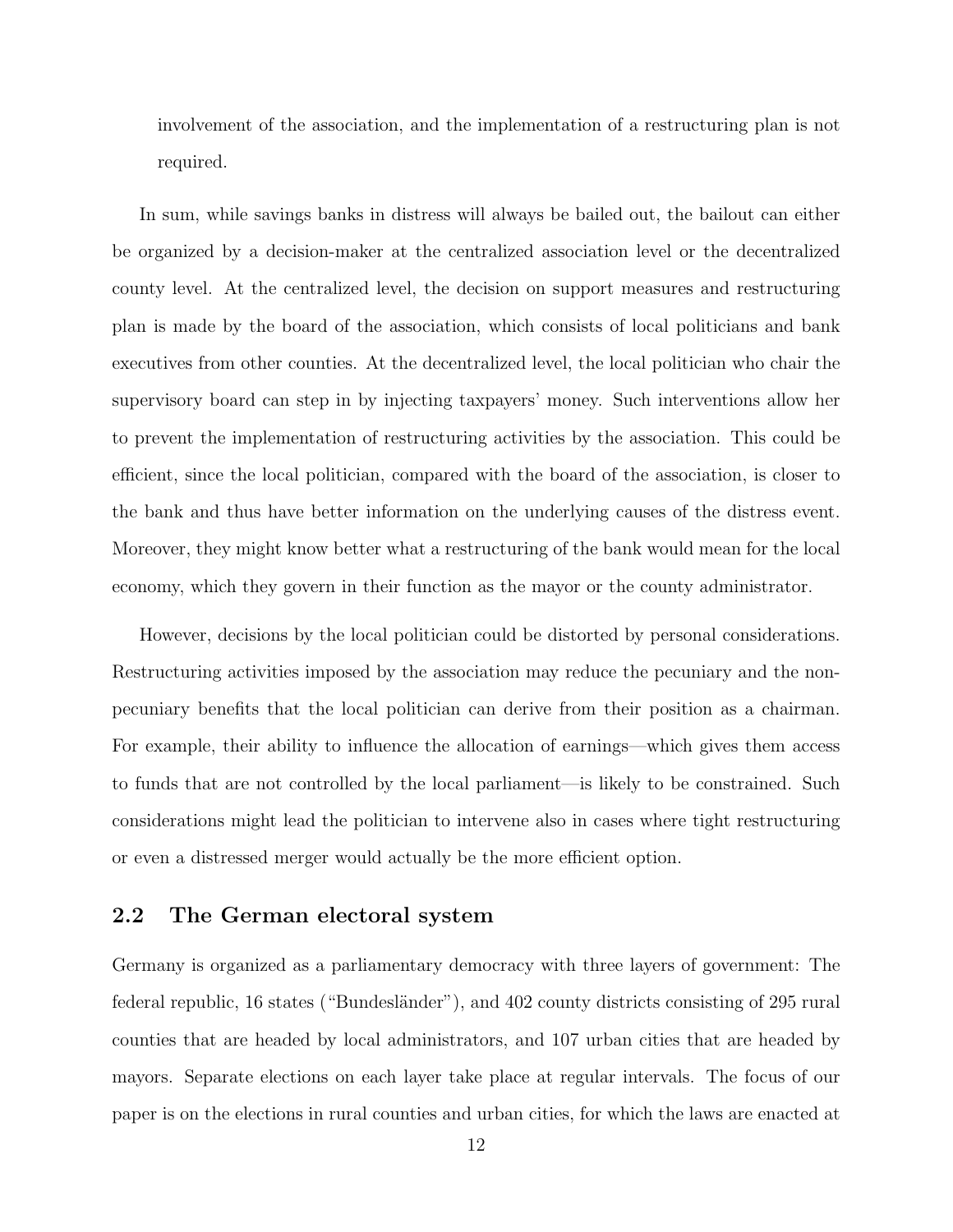the state level. The electoral cycle for local parliaments and mayors is five years in almost all German states, with the exception of Bavaria and Bremen, that have a six-year and a four-year cycle, respectively.

## 3 Data and Descriptives

Our analysis covers a sample period from 1993 to 2015 while distress events take place between 1995 and 2010. We combine several confidential datasets from the Bundesbank's supervisory and statistics departments to compile a unique dataset that allows us to cleanly identify distress events of savings banks. In the first part of this section we introduce the political variables. We merge them with savings bank distress events and explain the construction of these events in the second part. The third part describes bank-level and macroeconomic variables, and the construction of outcome variables using contract-level lending information.

#### 3.1 Political variables

We hand-collect information on the identity and the position of any distressed savings bank's chairman from bank annual reports as published in the Bundesanzeiger.<sup>[14](#page-12-0)</sup> We use various Internet sources in order to determine the party membership of the chairman. Results and dates of local elections are obtained from the 16 German State Statistical Offices. We match counties and cities with owners of our sample banks.<sup>[15](#page-12-1)</sup> In this way, we obtain information on the elections in all cities or counties that own one of our sample banks.

To analyze whether political considerations matter we identify situations in which they should be more important. Several papers have documented that voters tend to forget events

<span id="page-12-0"></span><sup>14</sup>This information is available online from 2006 onwards (www.bundesanzeiger.de). For earlier observations, we consult microfiche versions of the Bundesanzeiger provided by the university and public libraries in Germany.

<span id="page-12-1"></span><sup>&</sup>lt;sup>15</sup>In cases where several cities or counties jointly own a savings bank, there is generally one dominant county that owns the largest share of the bank. We account for this by matching the respective bank to the county in which its headquarters are located.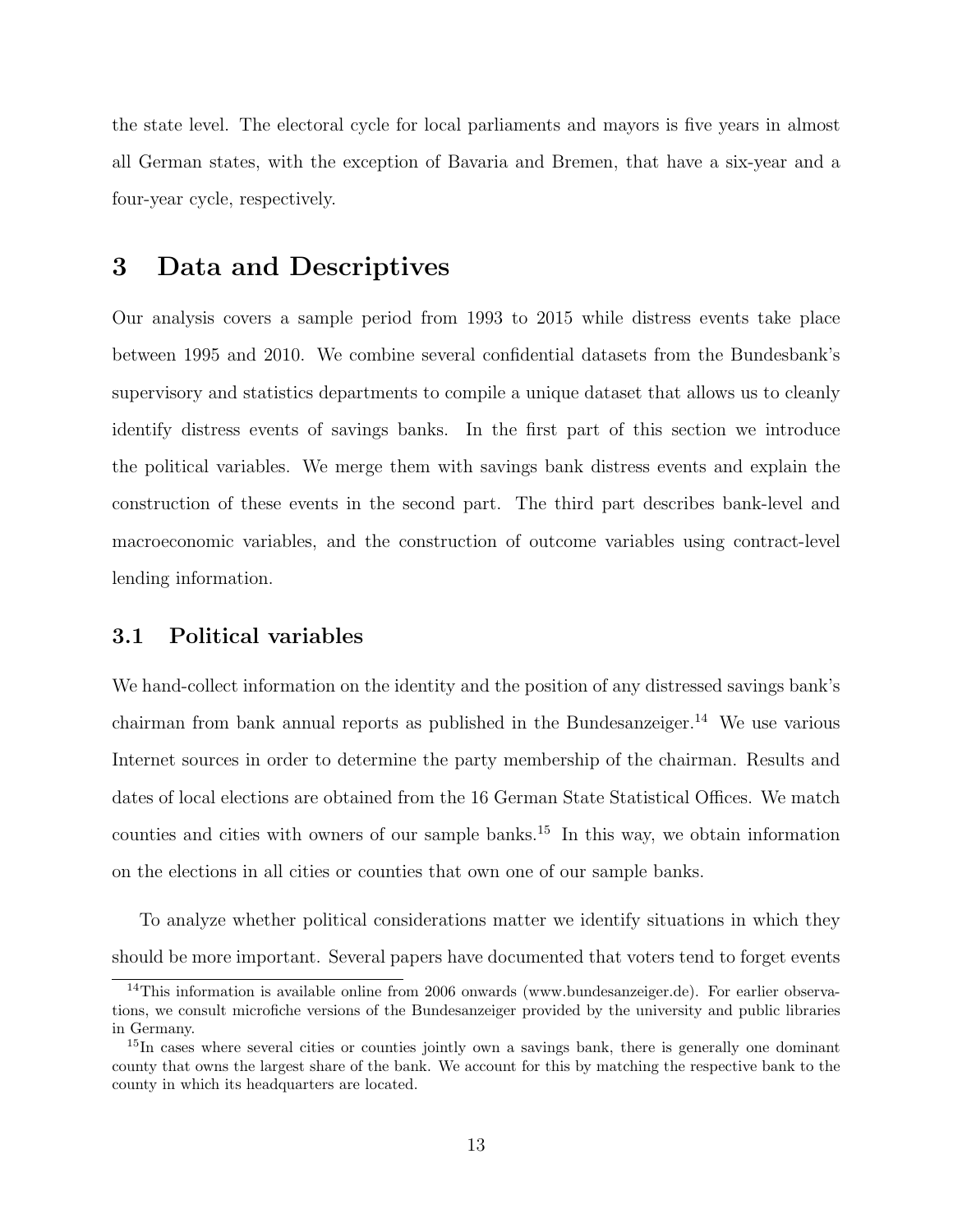that occurred early on in the electoral cycle (e.g., [Rogoff and Sibert](#page-38-10) [\(1988\)](#page-38-10)). Thus, if an election is imminent, an intervention by the politician is more likely to affect her probability of re-election. In this way the timing of the occurrence of a bank distress event in the electoral cycle could affect the decision of a politician in case she cares about re-election.[16](#page-13-0) Accordingly, we define electoral cycle indicators according to the timing of distress in the electoral cycle.

A second proxy for political constraints is the degree of political competition in the respective county. If competition between different parties within the county is tight, a decrease in the probability of re-election is more material since a small swing can in fact reverse the election outcome. We thus define a dummy variable *Competitive County* based on the vote share margin between the winner and runner-up in the previous election. This variable equals to one if the margin is below median and zero otherwise. A politician's bailout decision might also depend on her ideology, which we proxy by the dummy variable Cons. Bank Chairman. This variable equals to one if the chairman of the bank is a member of the German conservative party (CDU/CSU). A fundamental conservative principle is limited government intervention in markets. If the politician acts according to this principle, we would expect less capital injections from the politician if the chairman of the bank is a CDU/CSU member.

#### 3.2 Distress events

We define distress events as cases when a savings bank receives external support in the form of capital injections and/or guarantees in response to a capital shortfall below the regulatory minimum, or when it is taken over by another savings bank in a distressed merger. A major challenge is to identify and disambiguate distress events in the savings bank sector, since some types of support measures cannot be determined from banks' balance sheets.

<span id="page-13-0"></span><sup>&</sup>lt;sup>16</sup>Forgetful voters is not a necessary condition for electoral cycles to influence the decision of a politician. An imminent election means that an unpopular decision by the politician would be penalized immediately and for a longer period by negatively affecting all future elections. Therefore, even without forgetful voters, electoral cycle can affect the decision of a politician.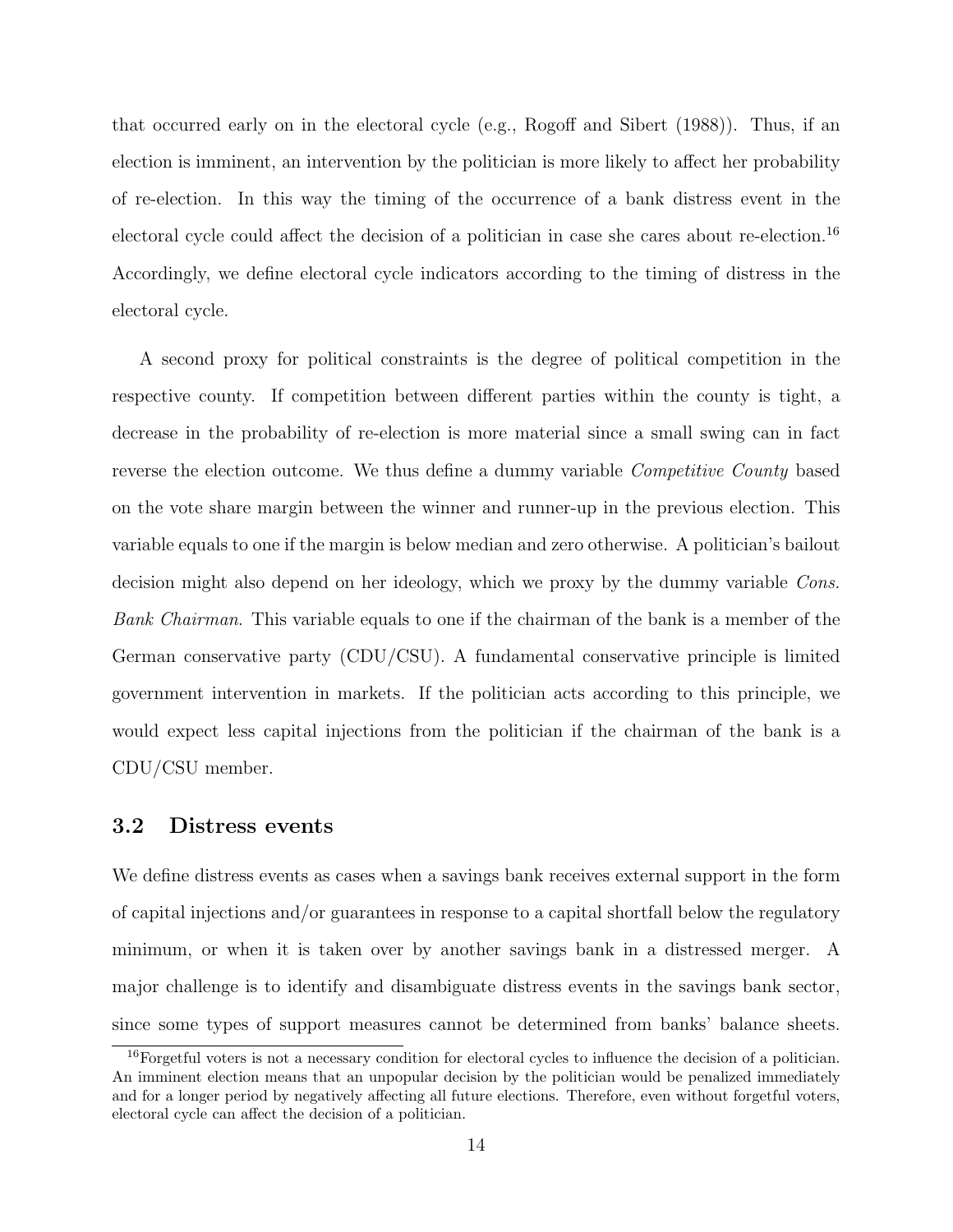For example, guarantees provided by third parties do not show up in the balance sheet. Furthermore many savings banks have been involved in mergers without being in distress. We combine four sources from Deutsche Bundesbank's supervisory data to cleanly identify distress events, including the Bundesbank's prudential database for banking supervision (BAKIS), the monthly balance sheet statistics (BISTA), the borrowers' statistics, and the Bundesbank's database on distress events. Additionally, we consult local media coverage on distress events obtained from the GENIOS database in order to verify our event dates. Appendix [A](#page-52-0) provides a detailed description of the four underlying datasets and the procedure to disambiguate the distress cases.

We identify 148 distress events of German savings banks from 1995 to 2010. Typically multiple events occur in a year, as illustrated in Figure [B1.](#page-58-0) Among these 148 distress event, more than one third, or 55 cases, was resolved by capital injections from the local politician. For simplicity, we denote these 55 bailouts by politicians as BLP cases. The remaining 93 events were dealt with by the association, which we denote as BLA cases. Out of these 93 cases, 44 banks experienced a distressed merger in the year following the distress event (Table [1,](#page-42-0) Panel A). On average, the capital support amounted to around 15% of the distressed bank's total equity, and 3.2% of the local government's revenue. Furthermore, the bailouts take up over 30% of the local government's annual budget on real investment, suggesting the economic significance of bank bailouts (Table [1,](#page-42-0) Panel B). The size of the support is roughly the same for the banks bailed out by the politician and those by the association.<sup>[17](#page-14-0)</sup>

#### <span id="page-14-1"></span>3.3 Outcome variables

To evaluate different bailout institutions, we study bank-level and locality-level outcome variables. We also use bank and macroeconomic control variables to account for potential differences between banks that were bailed out by the local politician and banks that were bailed out by association.

<span id="page-14-0"></span><sup>&</sup>lt;sup>17</sup>Table [A1](#page-56-0) provides the definition of variables.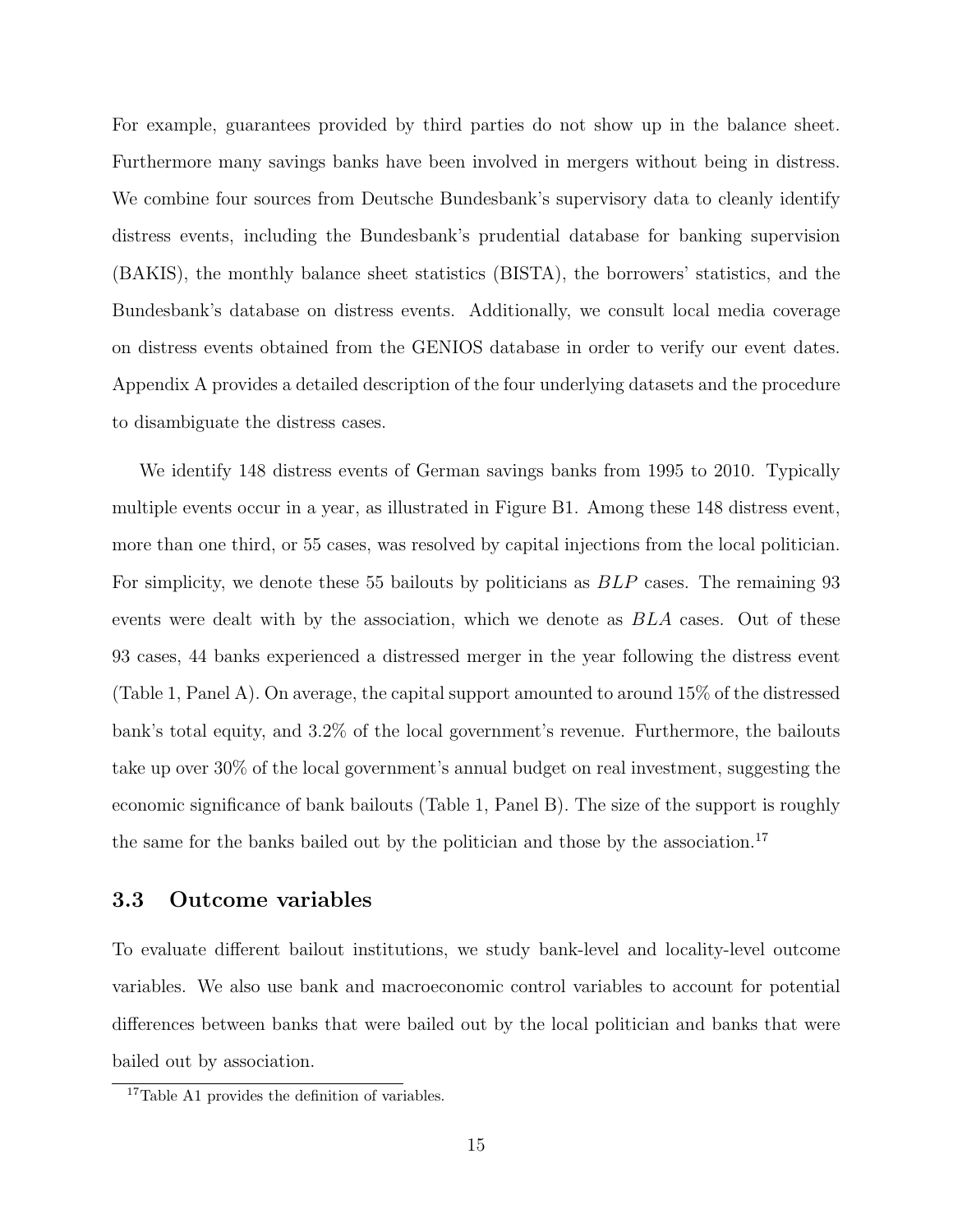A. Bank balance sheet variables and descriptive results. Annual bank balance sheet data for all German savings banks is based on the unconsolidated balance sheet and income statement reports provided by the BAKIS database.Panel B of Table [1](#page-42-0) provides sample statistics for balance sheet item using a sample of all available bank-year observations. We compare banks that had a bailout from the politician or the association during our sample period with an average savings bank. A few interesting observations emerge: The association tends to deal with less healthier banks characterized by a lower capital ratio, a slightly lower ROA, and a higher non-performing loans ratio. These banks are also relatively less important, as indicated by their lower local market share.

Does the association carry out the bailout differently from the local politician? We expect banks bailed out by the association to undergo considerably more restructuring following the distress event. To verify this, we examine changes in the growth rates of total assets, total loans, and number of employees and branches of the bank five years following the bailout from the pre-bailout value.<sup>[18](#page-15-0)</sup> Note that merged banks no longer have accounting information, which introduces a potential selection bias—merged banks tend to be "worst" distress cases. To fix this, we restrict the sample to the savings banks that do not have a potential merger partner. In particular, a potential merger partner should satisfy the following conditions. First, it situates in the neighboring counties and therefore is in close geographic proximity to the bank in distress. Second, it has a strong balance sheet and is large enough to take over the distressed bank.[19](#page-15-1)

Panel A of Table [2](#page-44-0) shows the results. Compared with politician bailed-out banks, association bailed-out ones experience significantly greater declines in both total assets and total loans in the five years after the bailout. In line with the implementation of a tight restructuring plan, the number of employees, and, to a lesser extent, the number of branches

<span id="page-15-0"></span><sup>18</sup>We choose a three-year pre-event window since the first distress event takes place in 1995 and the data on most outcome variables become available only after 1992.

<span id="page-15-1"></span><sup>&</sup>lt;sup>19</sup>We require that the potential merger partner is at least 1.5 times the size of the bank in distress in terms of total asset and has a capital ratio and an ROA higher than an average bank.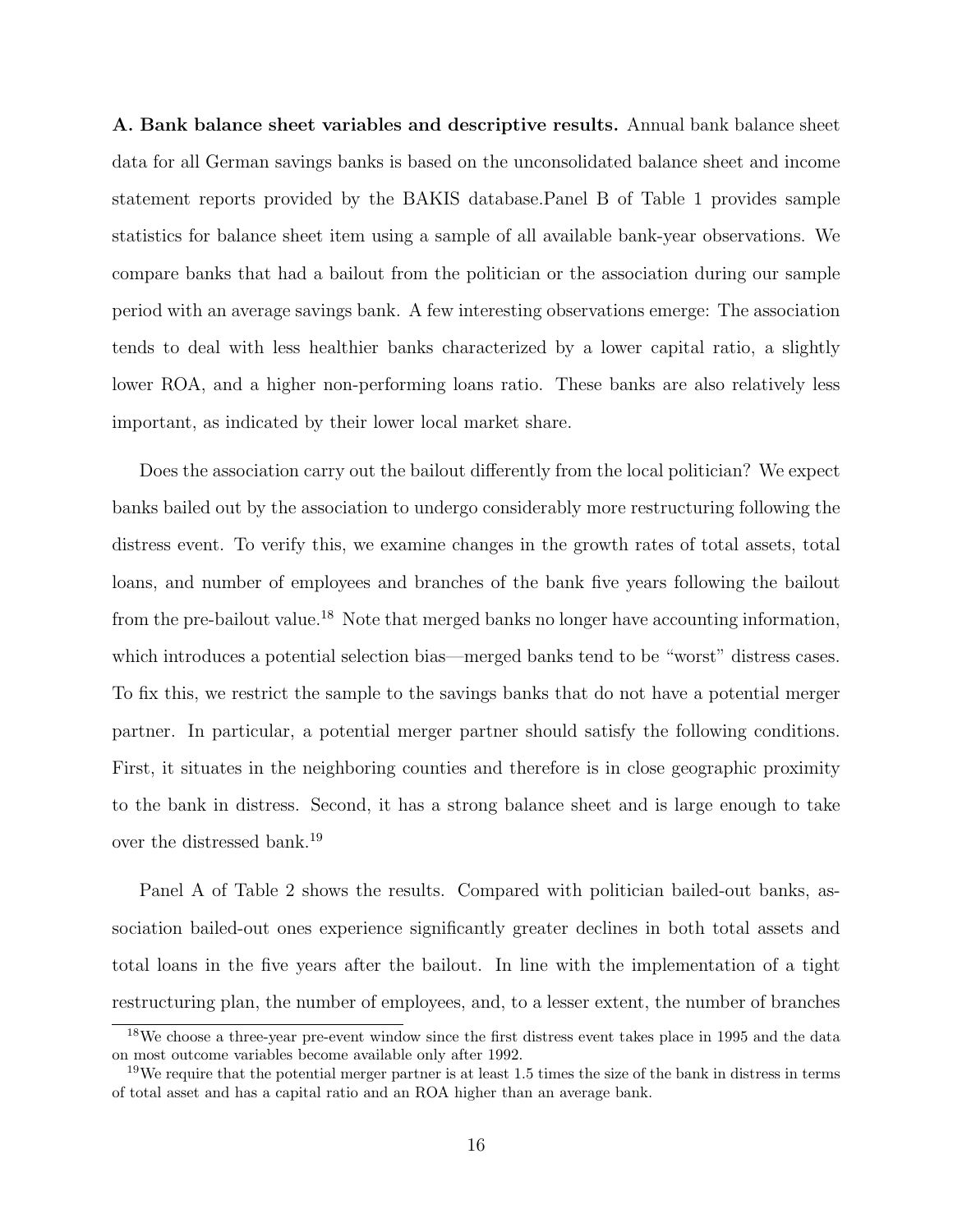decline more for banks bailed out by the association. We extend the examination window to eight years after the bailout and find similar trends in Panel A of Table [B1.](#page-60-0)

Does a lower level of restructuring suggest an inefficient continuation of a bank or an effort to prevent inefficient bank liquidation? To provide an early look, we use bank-specific balance sheet data to summarize the future financial performance of the affected banks. According to Panel B of Table [2,](#page-44-0) banks that obtained support from the association improved their performance considerably more in the long run when compared with banks that received support from the politician. Specifically, only banks bailed out by the association can considerably reduce their non-performing loans ratio and ratio of loan loss provisions to customer loans (columns (1) and (2)). The difference between  $BLA$  and  $BLP$  banks is highly significant with economically large magnitude: On average banks under centralizedlevel bailouts see their non-performing loans reduce by around 2.9 percentage points more compared with banks having undergone decentralized-level bailouts.

Furthermore, the return on assets (return on equity) of BLA banks increases by about 0.34 percentage points (6.7 percentage points) more on average when compared with BLP banks (columns (3) and (4)). Finally, the capital ratio also increases significantly more for BLA banks, as shown in column (5) and (6). In terms of Tier I plus Tier II capital ratio, BLA banks experience more than 1 percentage point higher increase. The same patterns hold when we extend our investigation window to eight years after the bailout (Panel B of Table [B1\)](#page-60-0). Taken together, these results provide preliminary evidence of the inefficient continuation of distressed savings banks upon political intervention. However, a local politician's objective function is usually broader than profit maximization within financial institutions. By examining a wider range of outcome variables, we formerly evaluate if the politician's actions can still be consistent with serving the "common good" in Section [6.](#page-26-0)

B. Macroeconomic variables. We obtain information on county level GDP per capita, its growth rate as well as the ratio of government debt to GDP on the county level from the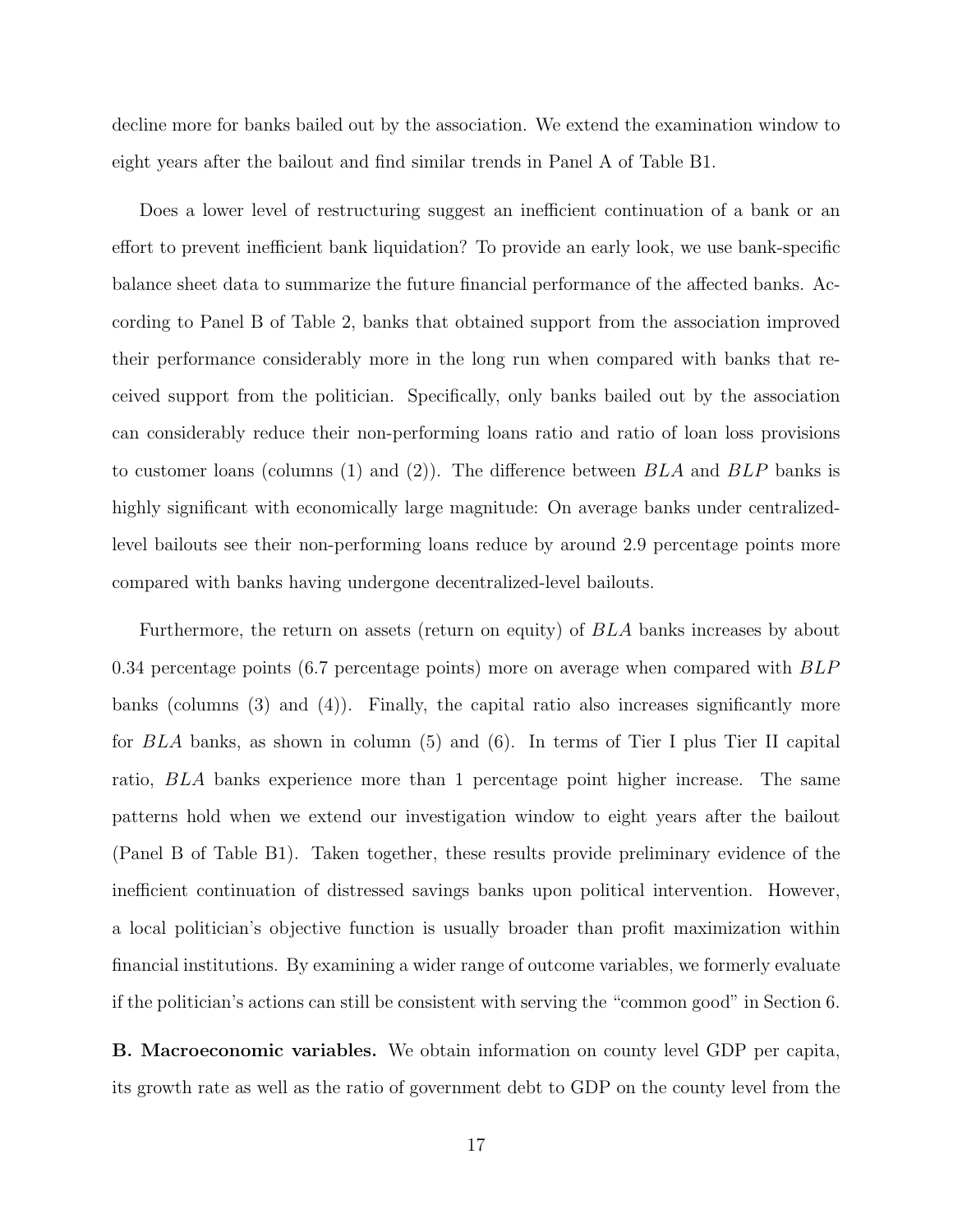16 German State Statistical Offices. Descriptive statistics for these variables are provided in Panel C of Table [1.](#page-42-0) On average, banks experiencing a bailout by the politician are located in a county with lower GDP growth in comparison to the counties of banks that are bailed out by the association. Furthermore, counties where politicians conduct bailouts have a higher GDP per capita and are less indebted than the average county.

C. Loan-related variables based on German credit register. We rely on the German credit register to study credit allocation at the micro level. The German credit register at Deutsche Bundesbank provides detailed contract-level information between all German firms and the banks extending credit to them.<sup>[20](#page-17-0)</sup> We collect the location information for all the firms and map it to the municipalities they belong to.<sup>[21](#page-17-1)</sup> For each loan contract, we identify the originating municipality, which allows us to generate municipality-level measures for the local banking activities. Importantly, although the savings banks are organized at the county level, their exact coverage can be further pinned down to the municipality level. Therefore, to improve accuracy we hand-collect detailed information on the coverage of distressed banks to identify the municipalities that are exposed to the distress and the following bailout events. We further merge it with the municipality and firm level outcome variables so that we put together a dataset to analyze the consequences of bailouts at a more granular level. These outcome variables are described in detail in Section [6.](#page-26-0)

## 4 Electoral Cycles in Bank Bailouts

In this section we seek to understand the politician's decision-making when dealing with a distressed bank. If the local politician's decision is driven by the better information set she has, we would not expect a correlation between political factors and her action. The electoral

<span id="page-17-0"></span> $20$ A lending relationship is reported as long as the total outstanding loans between the borrower and lender in a given quarter exceed  $\in 1.5$  million.

<span id="page-17-1"></span><sup>&</sup>lt;sup>21</sup>The municipality is the finest possible administration level in Germany, which can be identified by an eight digit official municipality numerical key, i.e. Amtlicher Gemeindeschlüssel, or AGS. The first fivedigit of this numerical key denotes the county while the last three-digit denotes the municipalities within a county. There are more than 8,000 municipalities in Germany, identified by different eight-digit AGS keys. Our analysis essentially is carried out at a geographical level as granular as US zip code.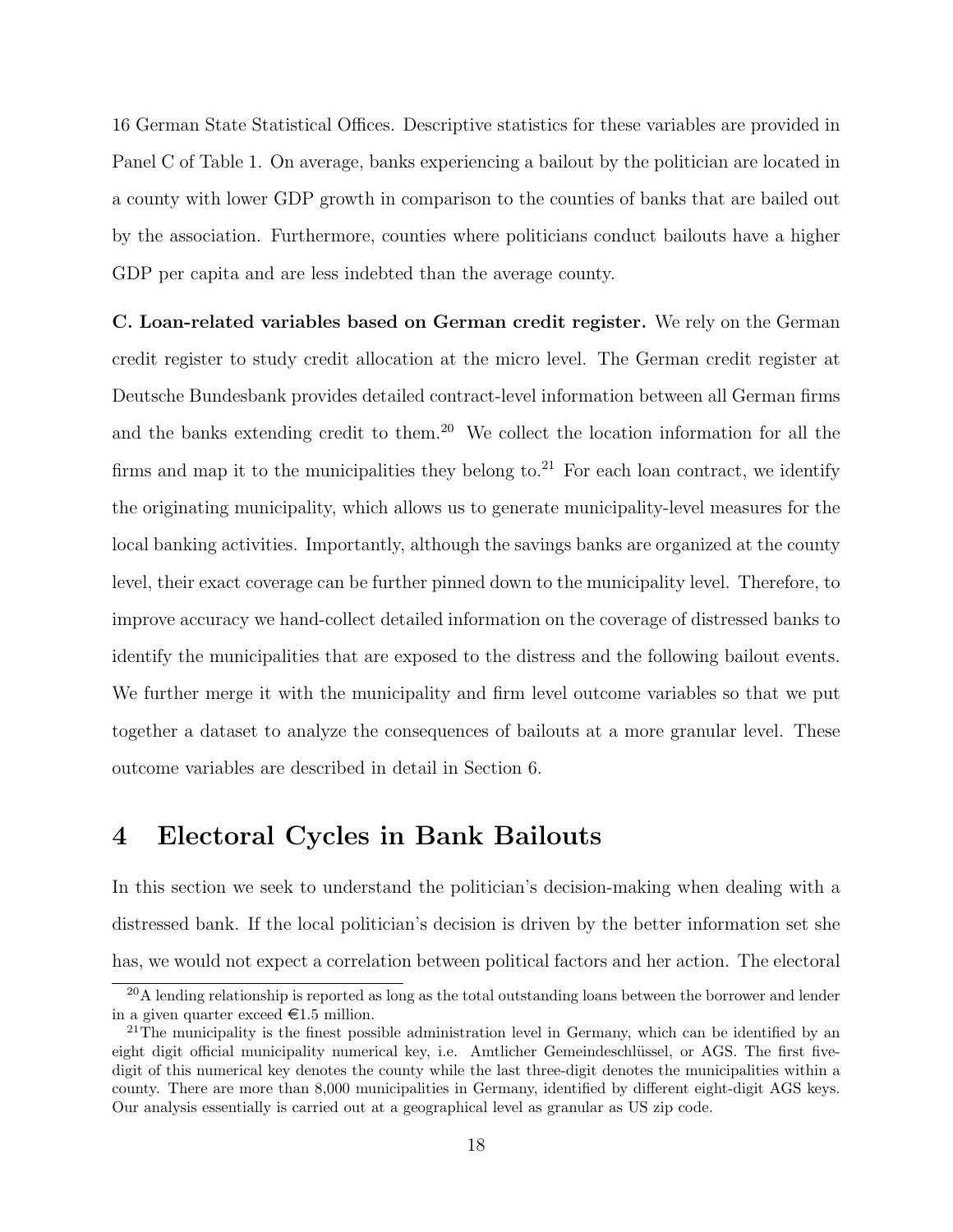cycle is a candidate for the political factors. On the one hand, politicians could manipulate the timing of distress events around election dates. To test this, we first gauge whether the timing of bank distress events is correlated with the electoral cycle in our German setting. On the other hand, if such manipulation is not possible, politicians may selectively bail out certain banks out of re-election considerations. To assess this conjecture, we model the politician's decision to organize a decentralized-level bailout conditional on a distress event.

#### 4.1 Electoral Cycles in Bank Distress Events

Figure [2a](#page-41-0) displays the distribution of all 148 distress events over the electoral cycle. From this figure, we do not observe a clear relationship between bank distress events and the electoral cycle, suggesting that the local politician in Germany might not be able to manage the timing of bank distress events out of her political interests. We formally test this using a hazard model. Potentially, if banks know about differences in politicians' willingness to bail them out, they might have an incentive to delay distress events. We define the period from the beginning of our sample up to a distress event as the time until distress for each bank. Thus, the hazard rate,  $h(t)$ , is the probability that a bank distress occurs at time t, given that no distress occurred until then. Following Brown and Din $\varsigma$  [\(2005\)](#page-37-12), we test whether distress events depend on the electoral cycle, using an exponential hazard model:<sup>[22](#page-18-0)</sup>

<span id="page-18-1"></span>
$$
h_k(t) = exp(\alpha_t + \beta ElectoralCycle_{kt} + \nu POL_{kt} + \delta X_{kt-1})
$$
\n(1)

where k denotes the individual bank and the county of the bank, and  $t$  denotes year. The dependent variable BLP equals to one (zero) if the bank distress is resolved by the politician (association). The primary variables of interest are four dummies for the years within a fiveyear electoral cycle, denoted by  $Electron Cycle_{kt}$ . The omitted group is the year directly preceding the election. The other political variables, summarized in the vector  $POL_{kt}$ , include the political competition within the county and the ideology of the politician.  $X_{kt-1}$ include lagged bank level and macro control variables. We include the bank's size, the capital

<span id="page-18-0"></span><sup>&</sup>lt;sup>22</sup>Results are similar when we use a Cox proportional hazard model instead of the exponential one.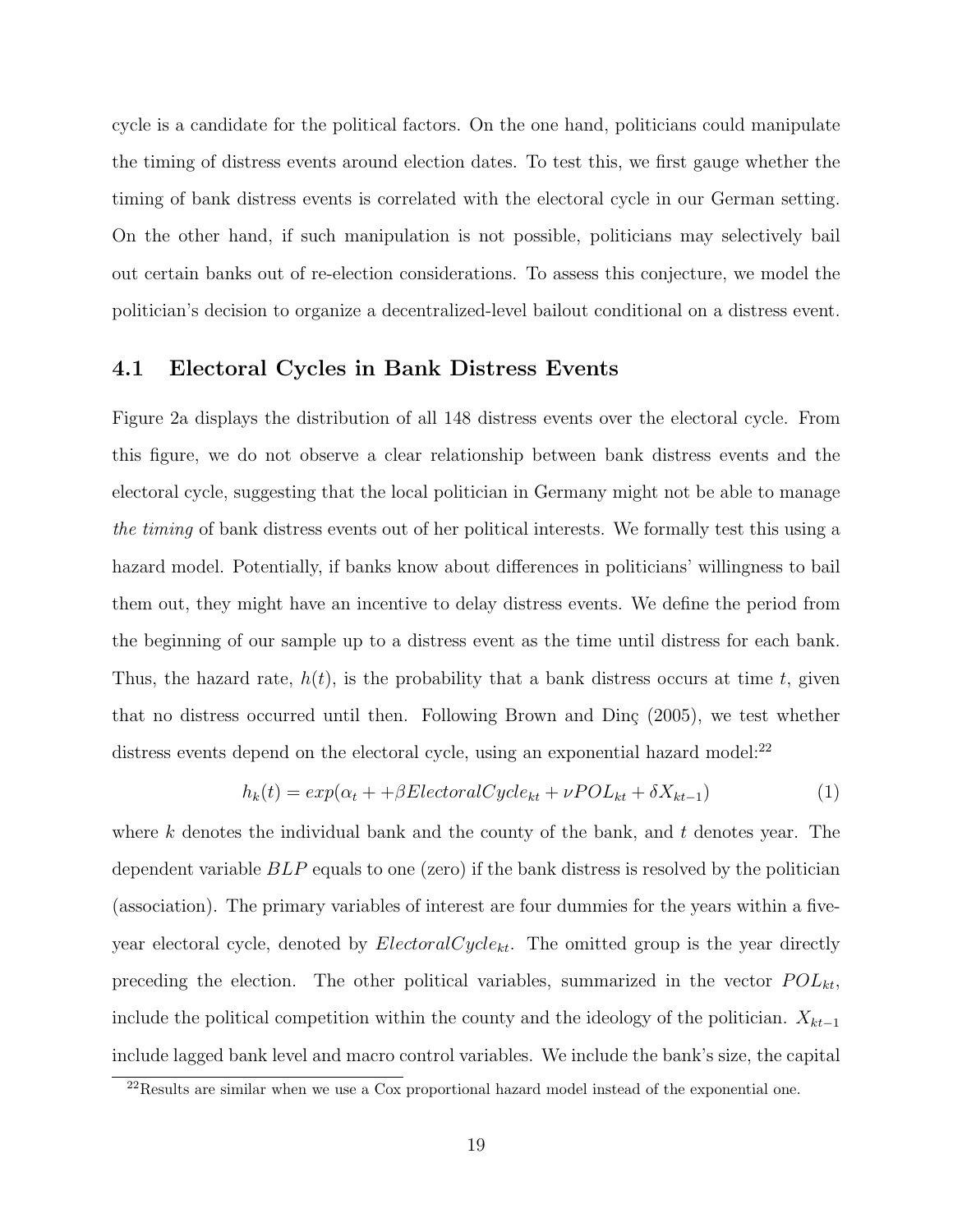ratio, the return on assets, the non-performing loans ratio, the market share, the deposit ratio, and the level and growth rate of county-level GDP per capita. The specification further includes time fixed effects.[23](#page-19-0)

The regressions include all bank-year observations for savings banks that had a distress event throughout our sample period.<sup>[24](#page-19-1)</sup> Table [3](#page-45-0) presents our findings. In column (1) we include only the *ElectoralCycle<sub>k,t</sub>* dummies. None of the dummies have a significant coefficient, suggesting little relationship between the timing of distress events of state-owned banks and the electoral cycle in Germany. This result is robust to including time fixed effects in column (2) and adding control variables in columns (3) and (4). The control variables indicate that distress is less likely when banks are large (measured by market share), profitable, and well-capitalized. When we further include two political variables in columns (5) and (6), the coefficients on electoral cycle dummies are close to zero and remain insignificant. The evidence is robust that politicians are not able to endogenously affect the timing of distress events.[25](#page-19-2) Otherwise we would expect them to delay the occurrence of the distress event until after the election.

Our finding is in contrast to that in emerging economies (Brown and Dinc  $(2005)$ ) and the US [\(Liu and Ngo](#page-38-11) [\(2014\)](#page-38-11)). To explain this, we zoom in on the underlying causes of banks' distress events in Germany and discuss institutional differences in Section [5.](#page-22-0)

### <span id="page-19-3"></span>4.2 Electoral Cycles in the Bailout Decision by the Politician

While local politicians in Germany cannot manage the timing of bank distress events out of their political interests, they might have certain discretion over the resolution strategy. On the one hand, voters may perceive an intervention by local politicians as a sub-optimal

<span id="page-19-0"></span><sup>&</sup>lt;sup>23</sup>Since the cycles of the local elections are to a large extent synchronized, year fixed effects would absorb the ElectoralCycle<sub>kt</sub>. Therefore, we define time fixed effects which take the value of 1 during one of the entire cycles (begin of sample-1998, 1999-2003, 2004-2008 and 2009-end of sample) and 0 otherwise.

<span id="page-19-2"></span><span id="page-19-1"></span><sup>24</sup>Results hold if the sample further include banks without distress events. See Table [B2.](#page-61-0)

<sup>&</sup>lt;sup>25</sup>Table [B3](#page-62-0) reconfirms this finding by simply using one dummy indicating whether the distress happens right before the election. In all specifications, the coefficient on this dummy turns out to be insignificant.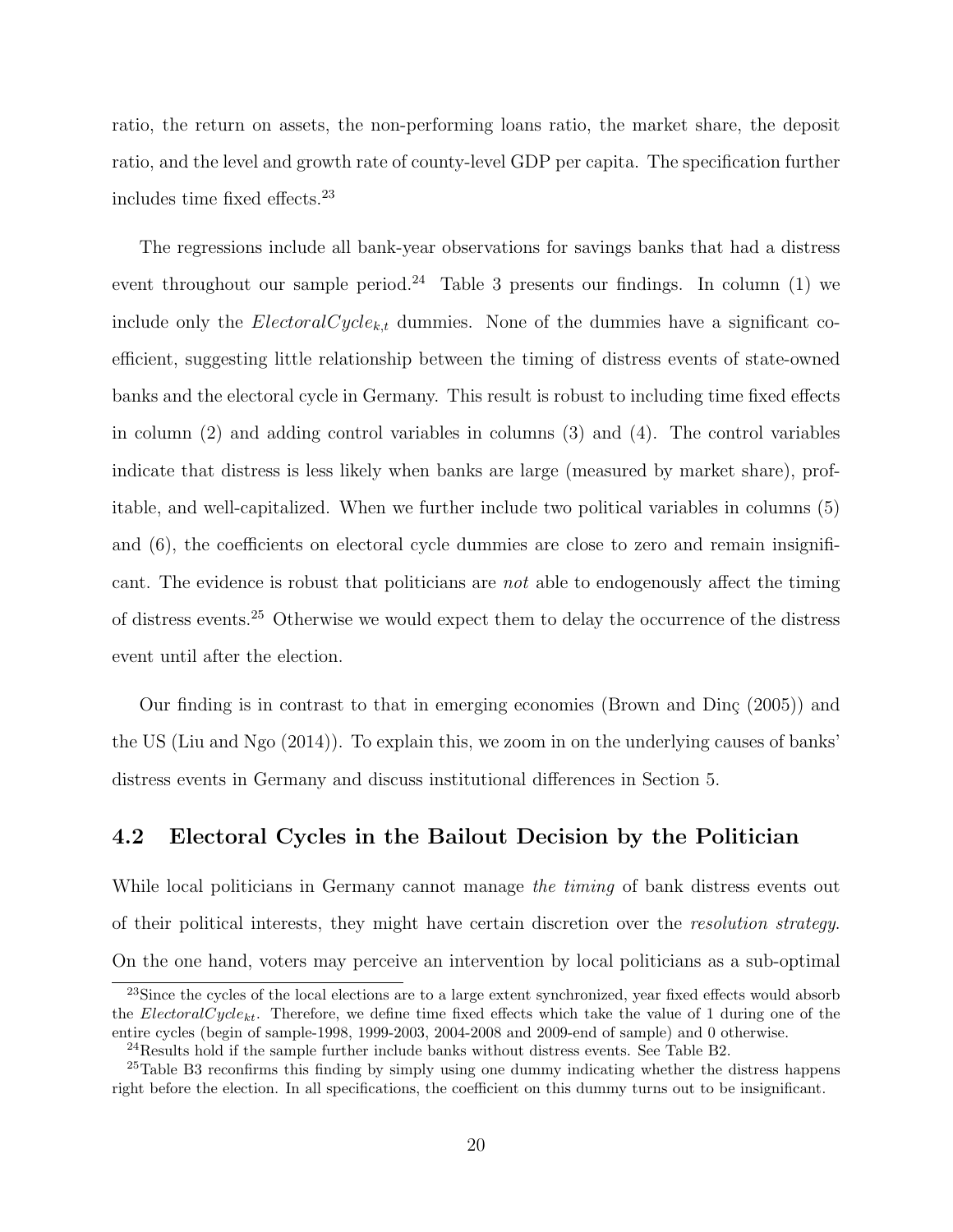usage of taxpayers' money. Since the savings bank association has an extensive safety net in place, convincing voters of the economic necessity of using local funds to save a falling bank appears rather difficult. If so, interventions at the decentralized level by local politicians would decrease their chances to be re-elected. On the other hand, voters could be in favor of having an independent savings bank within the municipality. This would imply that interventions by local politicians are popular among voters and hence increase the politician's chances of re-election.

Irrespective of voters' preferences, such political considerations should not affect the decision-making process. Decisions on bank bailouts should be based on economic considerations such as the bank's future viability or implications for the overall economy, and not on personal considerations of the involved politicians. Hence, any influence of political considerations on the likelihood of interventions by decentralized-level politicians can be seen as a sign of distorted decision-making.

Figure [2b](#page-41-0) displays the distribution of bailouts by politicians over the electoral cycle. Very interestingly, in the 12 months before the election, the share of bailouts by politicians is considerably lower than in the 12 months following the election (15.4% vs. 50.0% according to Panel D of Table [1\)](#page-42-0). Only one out of 55 cases of capital support by the politician occurs in the six months directly preceding an election (Figure [B2\)](#page-58-1). This suggests that politicians are reluctant to use taxpayers' money to support a distressed savings bank right before an election. To formally test this pattern, we use all 148 bank distress cases in our sample and estimate the following linear equation:

<span id="page-20-1"></span>
$$
BLP_{kt} = \alpha_t + \beta ElectoralCycle_{kt} + \nu POL_{kt} + \delta X_{kt-1} + \epsilon_{kt}
$$
\n<sup>(2)</sup>

where k denotes the individual bank and the county of the bank, and  $t$  the year in which the distress event occurred.<sup>[26](#page-20-0)</sup> The dependent variable  $BLP$  equals to one (zero) if the bank

<span id="page-20-0"></span><sup>26</sup>Using a nonlinear logit model gives results that are similar to the results from our linear specification (see Table [B5\)](#page-64-0).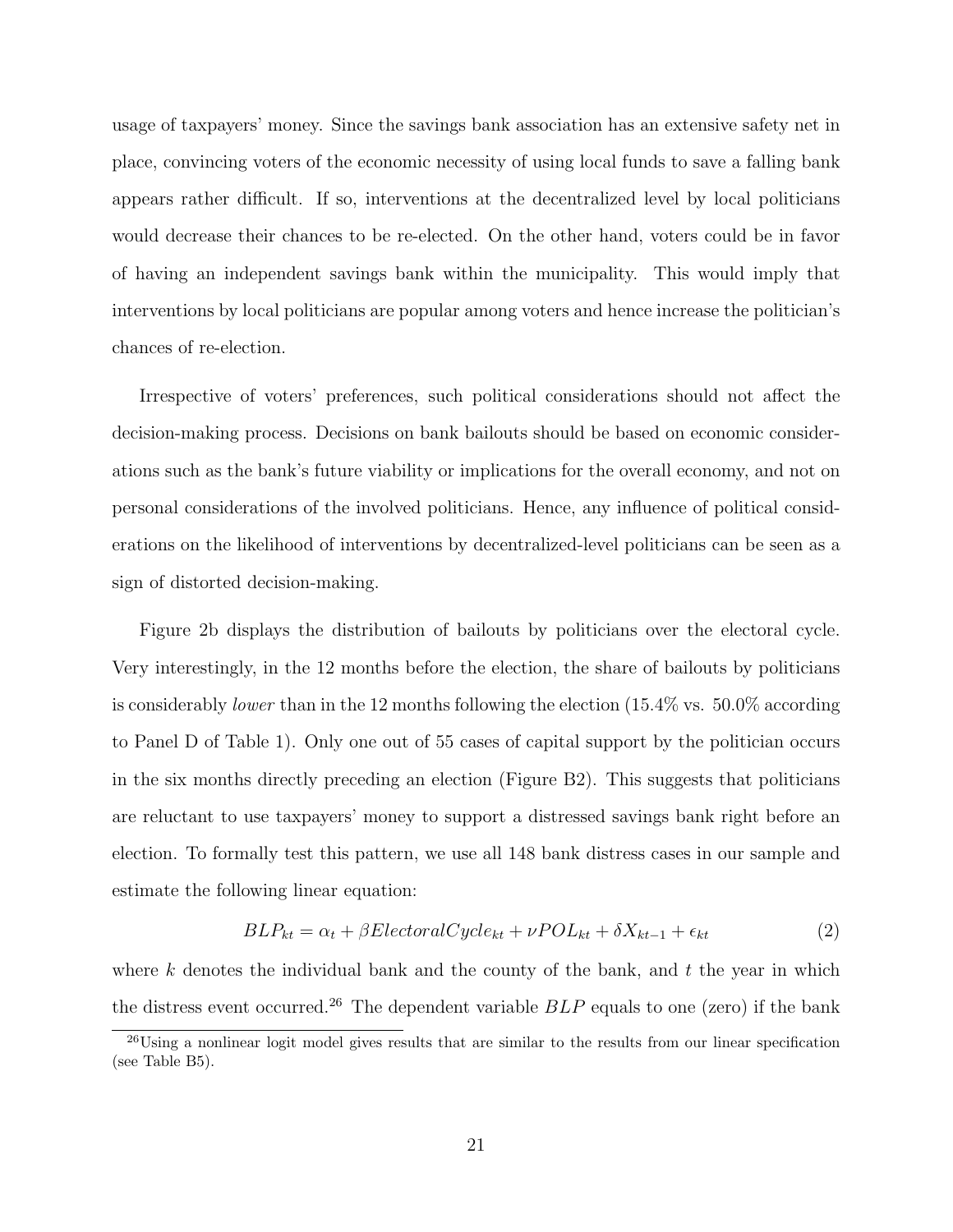distress is resolved by the politician (association). Other variables are defined similarly to those in Equation [1.](#page-18-1)

Table [4](#page-46-0) presents the results. We start with a benchmark specification without any controls in columns (1) and (2). The coefficients on the four dummies, which indicate all the non pre-election years, are positive and highly significant. This is robust to adding in time fixed effects in column (2) and including bank and macro control variables in columns (3) and (4). These findings confirm the descriptive analysis: The electoral cycle seems to have a strong influence on the bailout type for a distressed savings bank. In the twelve months before an election, the probability that a politician resolves the distress is 21% to 34% lower compared with the other years in the electoral cycle (column  $(4)$ ). This finding is remarkable as it suggests that decisions on bank bailouts at the decentralized county level are distorted by politicians' personal considerations over re-election prospects.

The regression results in columns (3) and (4) also indicate that larger banks or banks with a higher deposit ratio are less likely to receive capital injections from the politician. Banks that suffer from more severe distress and have high non-performing loans ratio tend to receive bailouts at the centralized level. The opposite is true for banks with a higher local market share. One could argue that these banks are more important for regional development within the county and therefore the local politician has a greater interest in keeping control of the bank and wants to avoid a painful restructuring plan. Finally, the regression shows that counties with higher GDP per capita growth are less likely to use taxpayers' money in order to bail out a savings bank in distress.

Furthermore, there is evidence that other political variables also matter when we run a horse-race of all political variables in columns (5) and (6). Capital injections from the politician are less likely if the bank chairman is a member of the conservative party, which is in line with the conservative ideology of limited state interventions. Further, columns (5) and (6) show that politicians are less likely to support a distressed bank if political competition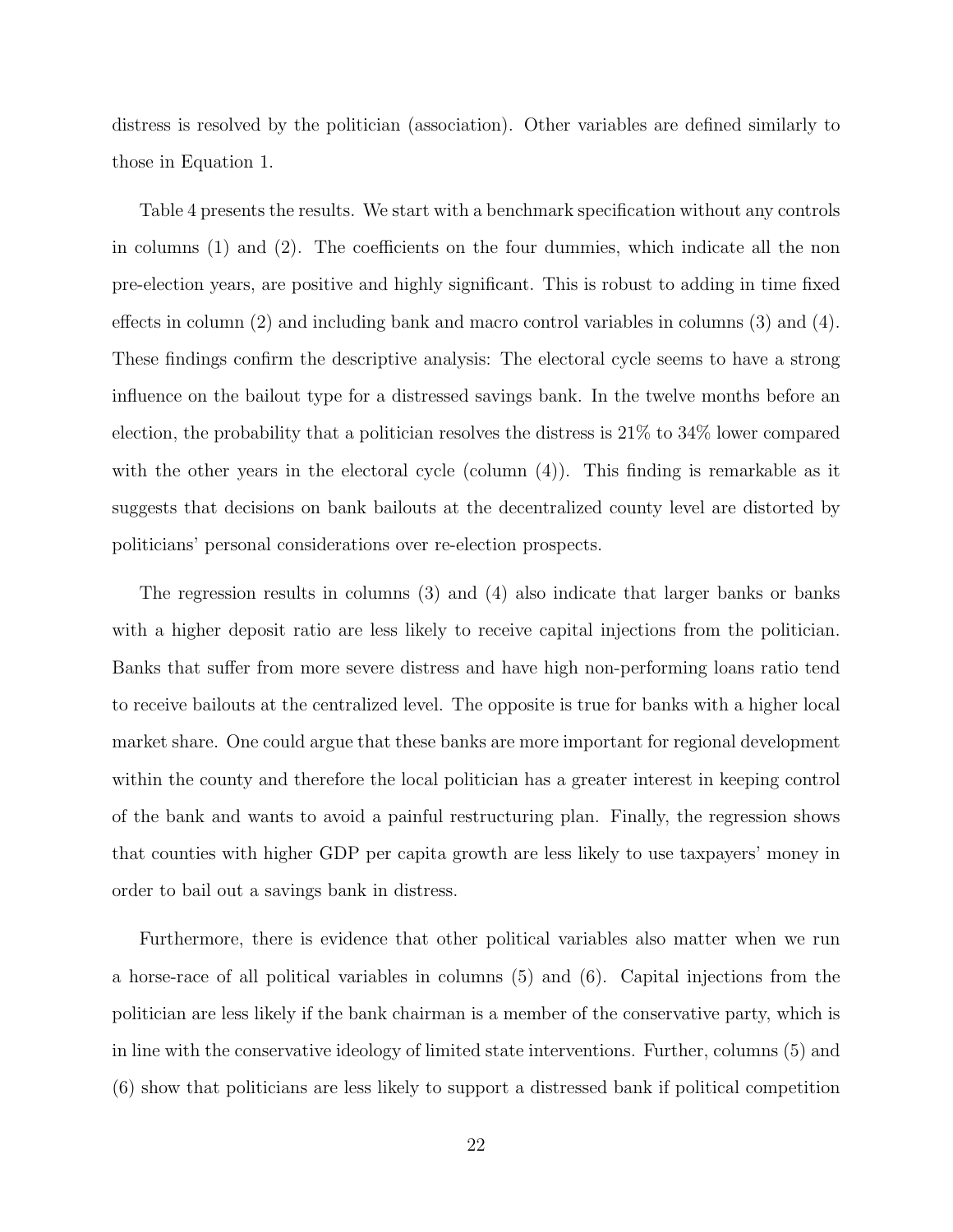within the county is relatively high. This is in line with the personal interest explanation. Voters exert more discipline if the political competition is more intense. Although a politician might want to prevent the restructuring of a distressed bank in order to keep it under her control, she cannot do so if this will be perceived as a waste of taxpayers' money and therefore be punished in the next election. The more intense the political competition, the more severe the threat of punishment.

Since the decision-making board of the association include local politicians, one might worry that the association's decision is similarly influenced by the political factors. To address this, we examine the role of political factors in the decision-making of the association board. We define three additional variables to capture the political landscape at the association level, including the ideology of the association board members and whether the local politician chairing the distressed bank is a current member of the association board or at least shares a similar ideology with the association board. The variables are further described in Table [B6](#page-65-0) and the results suggest that centralized decision-making by the savings bank associations tends to be rather transparent and independent of political factors.

Our results show that the political incentives behind regulatory intervention in banking could manifest themselves in different ways. While the previous literature documents the delaying of bank failures right before elections, we show that when delaying is difficult, politicians choose between different types of bailout institutions to serve their political interests. A natural next step is to study the aftermath of the politically-driven bailout decisions.

## <span id="page-22-0"></span>5 Empirical Strategy to Evaluate Bailout Institutions

Comparing the future development following different bailout regimes is prone to selection concerns. Such concerns could arise if the decision by local politicians is correlated with factors that also affect the future performance of the bank or the local area. To address this, we exploit the findings in Section [4.2](#page-19-3) and use the local electoral cycle to construct an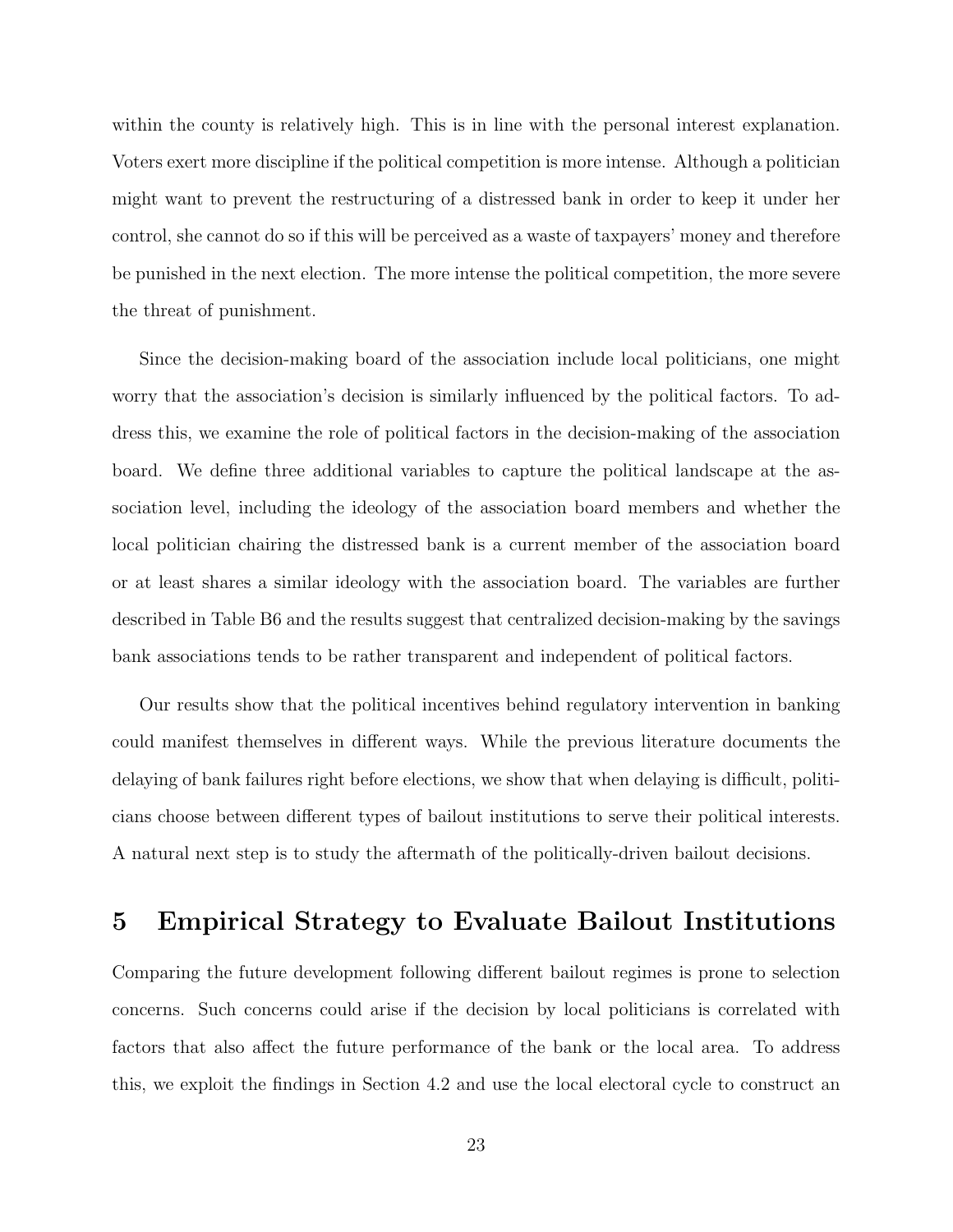instrument for the bailout regime. Specifically, we use the timing of the distress event in the electoral cycle as an instrument for intervention by local politicians (see [Levitt](#page-38-12) [\(1997\)](#page-38-12) for a similar identification strategy).

Equation [2](#page-20-1) illustrates the first-stage regression.<sup>[27](#page-23-0)</sup> Instead of including separate dummies for all the years around an election, we use a single variable indicating whether or not the distress event occurs 0-12 months before the election as a single instrument. This is done for two reasons. First, the coefficients on the four separate dummies do not exhibit significant differences (see Table [4\)](#page-46-0). Second, using a single instrument means our specification is just identified, avoiding any potential concerns on 2SLS bias of over-identification in the case of weak-identification. According to Table [B4,](#page-63-0) the probability of capital injection from the politician is around 25-30% less likely if the distress event takes place 0 to 12 months before the election. This result highlights the relevance of the instrument and we also report F-stat for the excluded instrument in the 1st stage. We then estimate the following second stage regression:

<span id="page-23-2"></span>
$$
\Delta Y_{it} = \alpha_t + \theta \widehat{BLP_{it}} + \nu_2 POL_{kt} + \delta_2 X_{it-1} + \epsilon_{it}
$$
\n(3)

where i denotes a municipality or a firm, depending on the level of analysis.  $\widehat{BLP}_{it}$  is the predicted probability of a bailout by the local politician obtained from the first stage in the respective county. The dependent variable is the change of the outcome variable in the post-bailout years from the pre-bailout value. In the baseline specification, we examine a five-year post-event window and a three-year pre-event window, which is chosen to exploit the data beyond the distress event window (1995 to 2010).<sup>[28](#page-23-1)</sup> If our instrument is valid, the coefficient of interest,  $\theta$ , captures the causal effect of the politician's bailout decisions on the outcome variables. We use two stage least squares for estimation. Since the bailout decisions are reached at the county level (denoted by  $k$ ), we cluster the standard error at the same

<span id="page-23-0"></span><sup>&</sup>lt;sup>27</sup>The unit of observation changes depending on the level of analysis. We study both municipality level and firm level outcome variables.

<span id="page-23-1"></span><sup>&</sup>lt;sup>28</sup>In robustness checks, we also use an eight-year post-event window. But for more recent distress events, we do not have a full set of eight years of data after the bailout.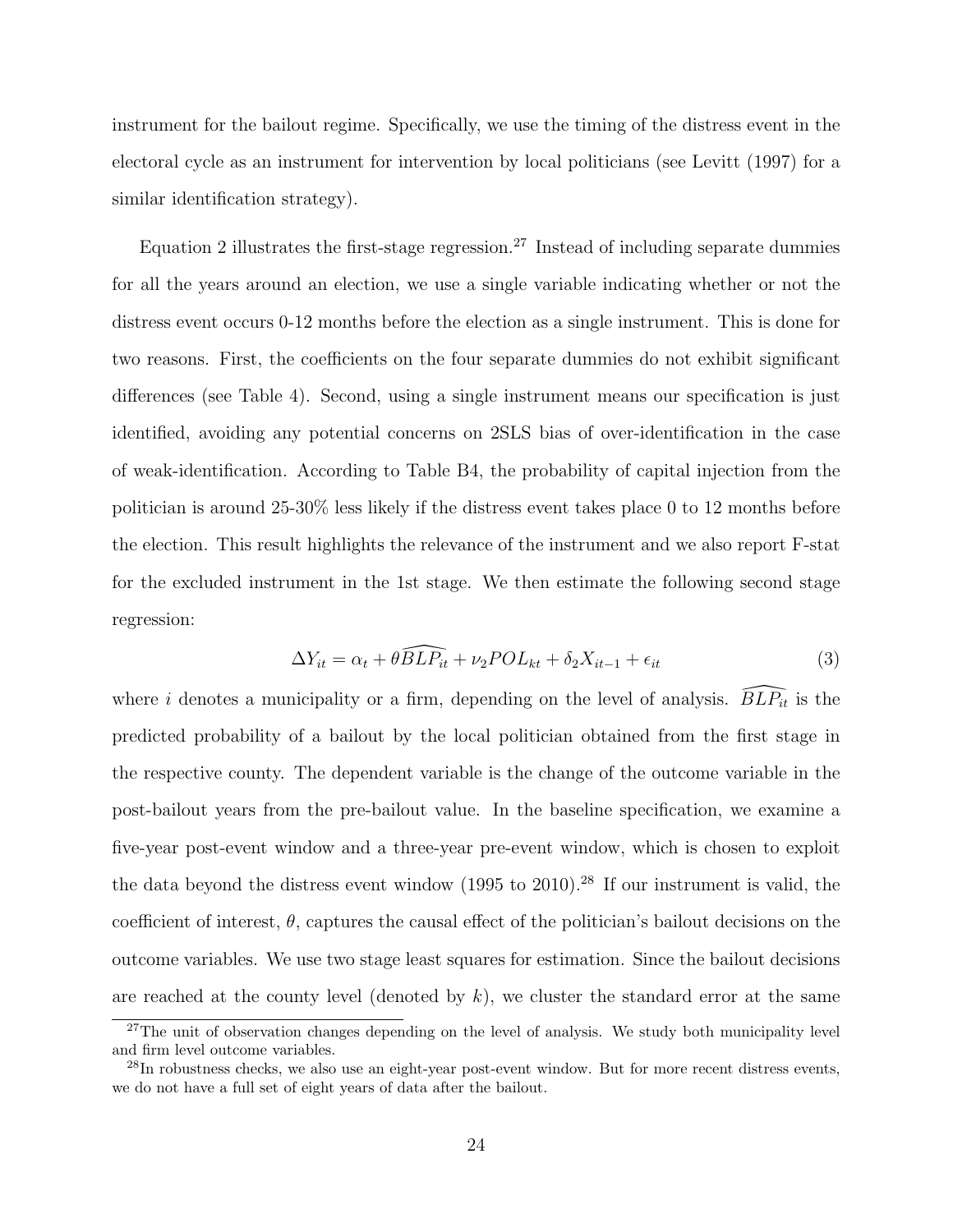level. In the Appendix, we also use an alternative estimation approach which instruments the BLP dummy with the predicted probability of BLP obtained from a probit model, as suggested by [Wooldridge](#page-39-1) [\(2010\)](#page-39-1).

### <span id="page-24-0"></span>5.1 Exclusion Restriction

For the above instrument to be valid, it must be exogenous and satisfy the exclusion restriction condition, which means that the instrument should not affect the outcome variables through any channel other than the bailout decision. One important assumption is that the occurrence of distress events per se does not depend on the electoral cycle. Or equivalently, bank distress is triggered by events that are irrelevant to the electoral cycle. Although there is no statistical evidence that politicians in Germany have the capacity to delay bank distress events, one may still worry that a small number of distress events are delayed through evergreening of loans, especially when the distress is not severe. Such a selective delaying of distress events would threaten the exogeneity of the instrument since the pre-election and post-election distress events would be different. To address this concern, we carry out two additional sets of tests.

First, we investigate the underlying causes of all savings bank distress cases. In almost all cases we were able to identify bankruptcy events of one to two large borrowers of those savings banks.[29](#page-24-1) Using Bundesbank's credit register, we further check whether these borrowers that are responsible for the post-election distress events have obtained a new loan or credit line from the same savings bank in the year before the election. In none of these cases we find this to be true. Importantly, all distress events of savings banks, irrespective of whether the bailout is organized by the association or local politicians, are subject to a careful audit by the association. Evergreening around distress events is therefore especially risky for the

<span id="page-24-1"></span><sup>&</sup>lt;sup>29</sup>One concern is that the probability of borrowers' bankruptcy depends on the electoral cycle. By studying the correlation of bankruptcy timing and the electoral cycle, we do not find support for this concern.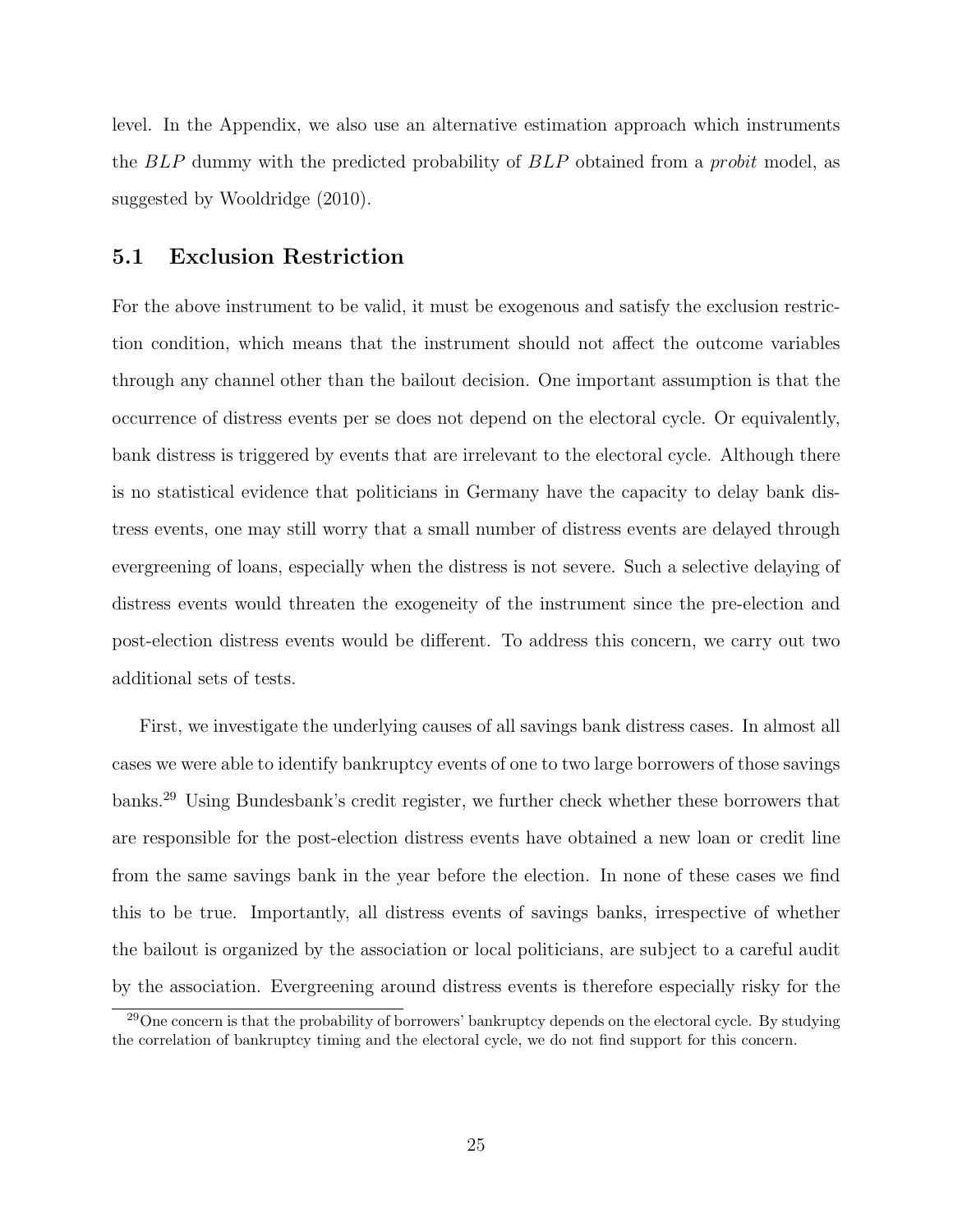managers of savings banks.<sup>[30](#page-25-0)</sup> For the remaining cases, we identify losses from US subprime investments as well as a write-off due to fraud by an entrepreneur that had obtained a loan from the bank as the causes for the distress events. Overall, we find that bank distress is not triggered by events that are related to the electoral cycle.

Second, we empirically test whether there is a significant difference in the type of banks that experience pre-election and post-election distress events. We first regress different bank characteristics in the year before the distress event on the electoral cycle indicator. We use all 148 distress banks in our sample. Results are shown in Panel A of Table [5.](#page-47-0) Banks that experience distress events before the election seem to not differ systematically in terms of absolute and relative size when compared with banks that experience distress events after the election. The same is also true for customer loans to total assets ratio, deposit ratio, capital ratio, and profitability. Turning to non-performing loans ratio and the ratio of loan loss provisions to customer loans, we also do not detect any significant differences.

We then investigate whether the size of the bailout, hence the severity of the bank distress, is correlated with the timing of the distress event in the electoral cycle. For example, politicians may find it easier to hide and delay the failure of a relatively healthier bank. As a result, the required size of bailout for post-election distress cases may be smaller than preelection ones. Using capital support over equity as the dependent variable, there seems to be no such correlation. The coefficient on  $D(0-12 \text{ months before})$  is insignificant, suggesting that the severity of the distress, therefore the size of the bailout, is comparable for distress cases occurring before and after the elections.

Moreover, local macroeconomic conditions may also affect the cost and benefit trade-offs of delaying bank distress. For example, politicians in more indebted counties may find it less

<span id="page-25-0"></span><sup>&</sup>lt;sup>30</sup>In case the manager of a distressed savings bank is convicted to have not timely written off nonperforming loans or to have extended loans to non-performing corporations, the manager is personally liable for losses resulting from these actions. Furthermore, managers of state banks would lose her/his pension in case she/he commits misconduct to delay the distress event. Given that the compensation of these managers is characterized by generous pension scheme, this would constitute a substantial personal risk for them.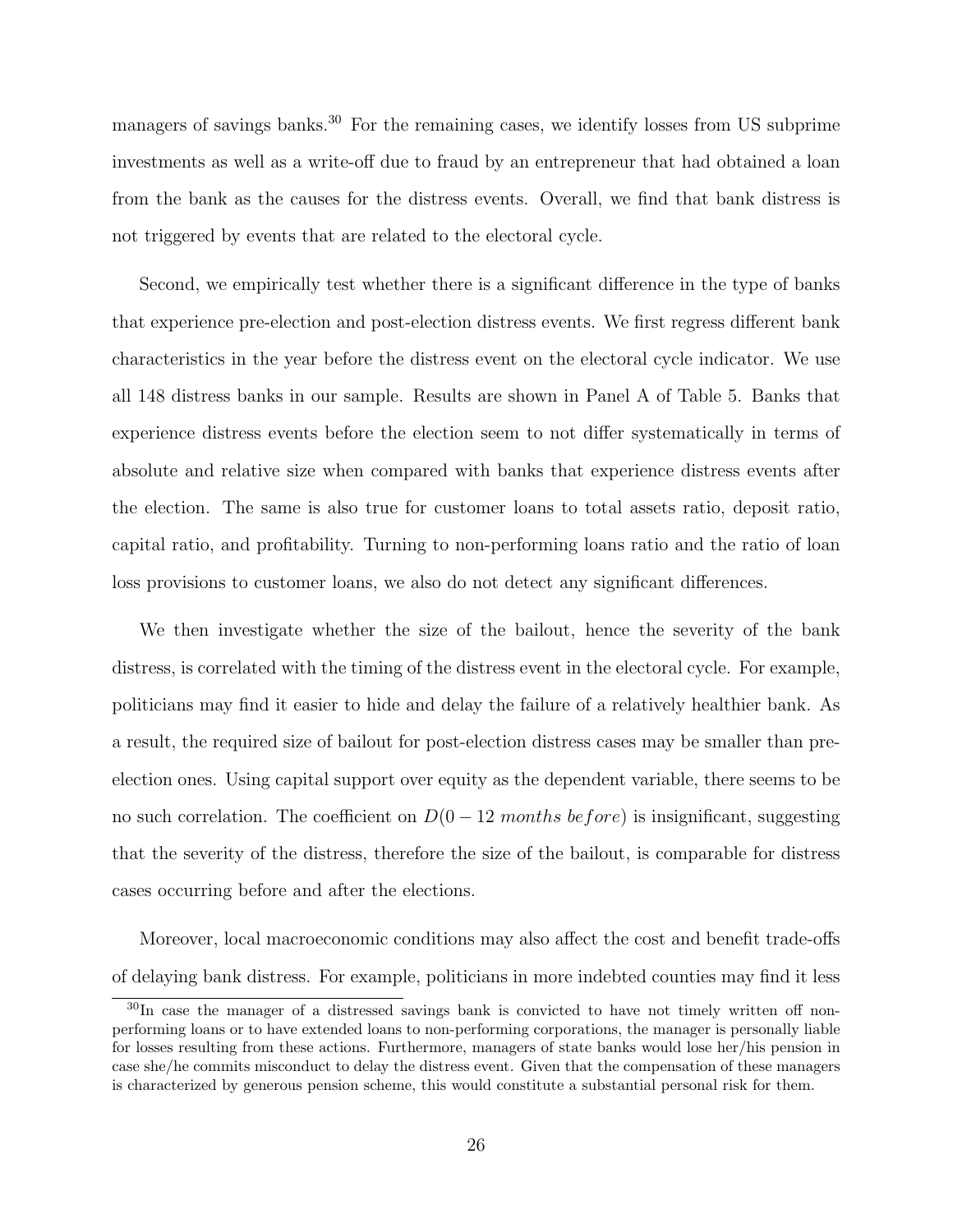attractive to delay bank distress. In Panel B of Table [5,](#page-47-0) we find no significant differences between counties exposed to pre- and post-election distress across a list of macro variables, such as GDP per capita, GDP per capita growth, employment rate, employment growth, local government indebtedness, credit market growth, and share of loans extended by state banks in the year before the distress event. The balance of these macro variables also suggests that the local politician in Germany can barely influence regional economic conditions so that the outcome favors her probability of becoming re-elected.

One may still be concerned about political business cycles that are not captured by observable macro variables. We take one more step to alleviate this concern. Studies supporting political business cycles usually examine how firms' behavior changes within an electoral cycle. In contrast, our empirical specification typically examines the average effects over a five-year post-bailout window—exactly the length of an electoral cycle in Germany—so that any within-cycle pattern or politician-induced cyclicality is unlikely to drive our results.

Taken together, we find no significant differences in a wide range of observables between banks or counties that experience pre-election and post-election distress events. This further supports our argument that the German local politicians are unlikely to manipulate the timing of bank distress.

### <span id="page-26-0"></span>6 Consequences of Decentralized-level Bailouts

We aim to differentiate whether the action taken by local politicians is associated with preventing inefficient bank liquidation or rather an inefficient continuation of a bank. Descriptive results in Section [3.3](#page-14-1) show that a decentralized-level bailout is associated with relatively poorer future performance of the affected bank. However, local politicians may not be primarily concerned with the accounting performance of financial institutions, but care in a first instance about credit allocation within the bailed-out banks. Therefore, to fairly evaluate the impact of a decentralized-level bailout, we examine differences in the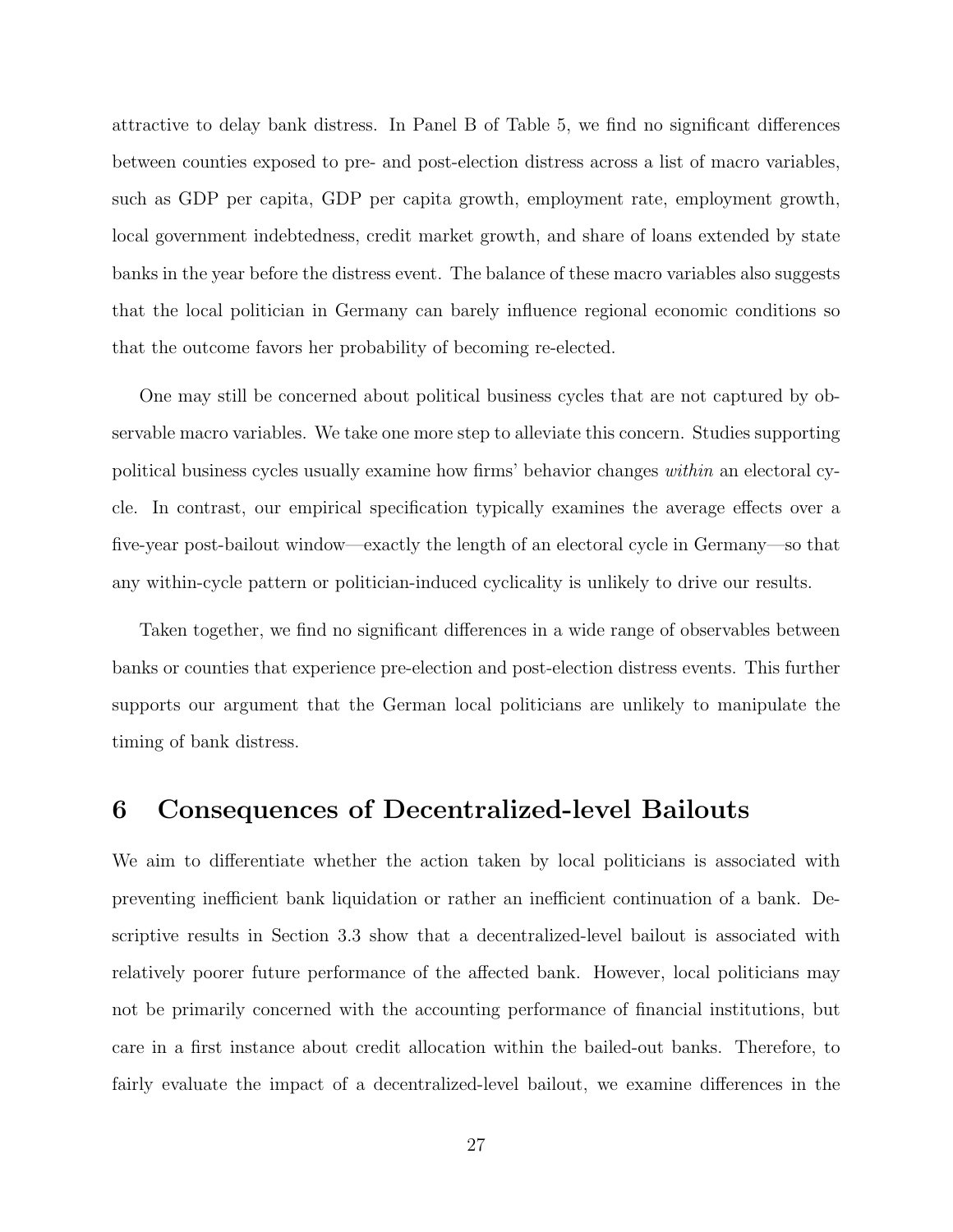lending practices by banks subsequent to the two types of bailouts. To do so, we start by comparing changes in the loan supply and in lending relationships by affected banks. We then study the efficiency of credit allocation and examine patterns in preferential lending for the two types of bailed-out banks.

#### 6.1 General Patterns in Credit Allocation

Figure [3a](#page-41-1) displays changes in the market share of distressed banks around bailouts. Bailouts by the local politician are associated with a higher share of loans from savings banks in the post-bailout years. This is because the local politician tends to keep the distressed banks in operation while resolutions from the association often result in branch mergers and closures. Figure [3b](#page-41-1) shows a similar pattern by examining loans by savings banks to GDP ratio.

We present statistical evidence on the structure of the local banking sector in Panel A of Table [6.](#page-48-0) Note that the regression analysis is carried out at the smallest possible administration level—municipality level. We have one observation per municipality and results from OLS and 2SLS are displayed in columns (1) and (2). In the five years after the bailout, BLP results in a 4.85 percentage points higher savings bank loan share than that in BLA cases. Note that Figure [3a](#page-41-1) suggests that the gap in savings bank loan share between BLP and BLA areas widens by around 5 percentage points, which is similar to the coefficient in column (1). In column (2) we instrument  $BLP$  with the timing of the distress event in the electoral cycle, which yields a positively significant coefficient on BLP. Importantly, the coefficient from IV (6.88) is greater than that from OLS (4.85), suggesting that OLS may underestimate the true effect. The F-stat for the excluded instrument is above the rule-of-thumb (see [Stock, Wright, and Yogo](#page-39-2) [\(2002\)](#page-39-2)) critical value of 10, which corroborates the relevance of our instrument in predicting the type of bailouts.

Accordingly, the share of loans provided by private banks falls significantly in BLP compared with  $BLA$  areas, as shown in columns (3) and (4). The small difference between the coefficients in columns (2) and (4) is due to a third group of banks, the cooperatives.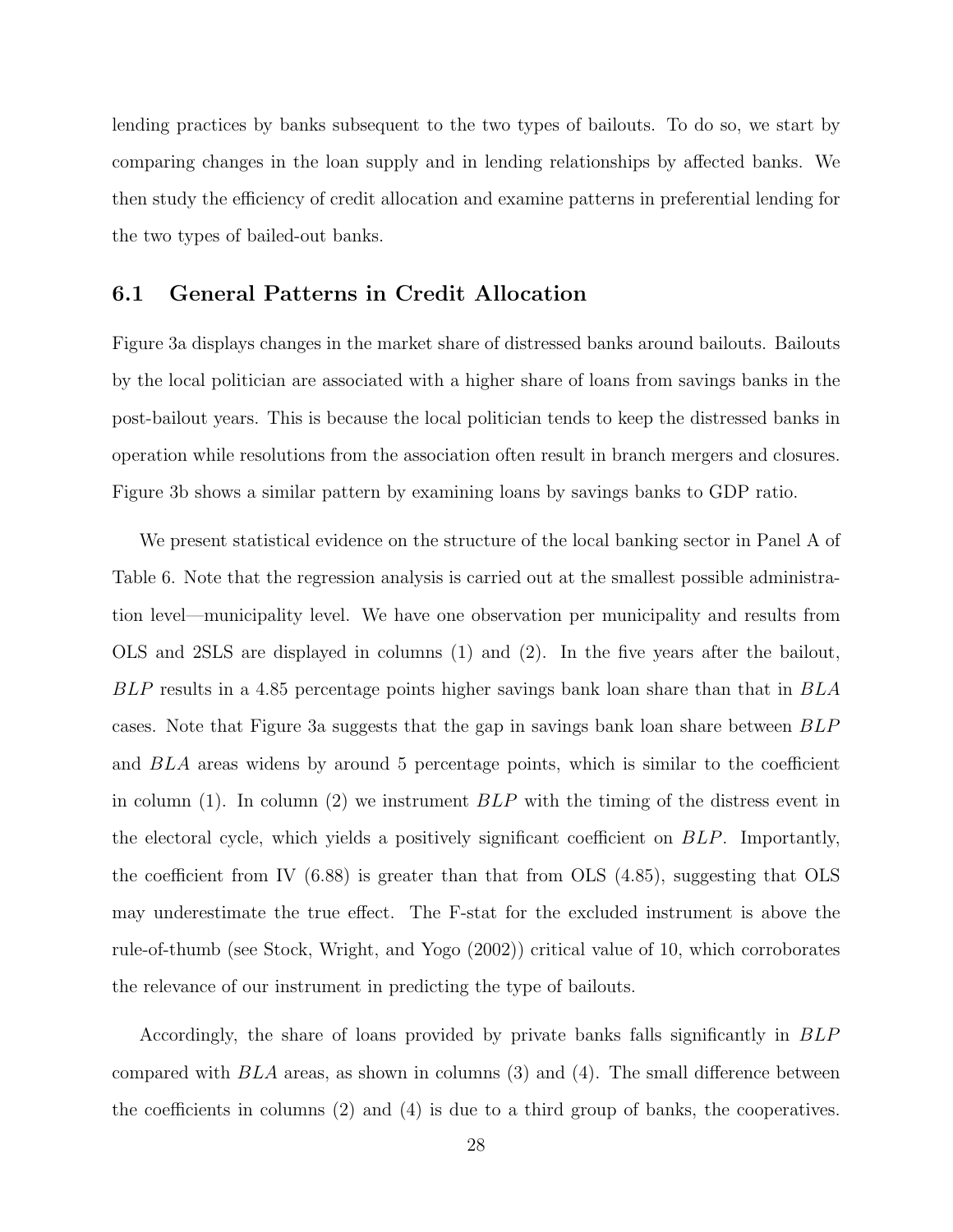Their share does not seem to depend on the particular type of bailout (columns (5) and (6)). Interestingly, despite the divergence in the local market structure following the two types of bailouts, the growth of total loans is only affected by a small amount (columns (7) and (8)). This finding suggests that in BLA areas, private banks are likely to pick up the market that was previously serviced by the distressed savings banks.

We further examine whether distressed banks alter their lending relationships after the bailout. By exploiting the extensive contract level data from the German credit register, we identify all newly initiated and terminated lending relationships. According to Panel B of Table [6,](#page-48-0) banks under decentralized-level bailouts tend to initiate fewer new lending relationships (columns (1) and (2)), and instead they continue with previous relationships (columns (3) and (4)). This finding suggests that in cases where the local politician intervenes, there are fewer disruptions to the bank's lending practices that may have slowly contributed to its distress in the first place. Results are largely similar when we extend our investigation window to eight years after the bailout (Table [B7\)](#page-66-0).

### 6.2 Credit Allocation and Productivity

Results from Table [6](#page-48-0) suggest that BLA banks tend to have more dynamic lending relationships after the bailout. Is this change in lending practices characterized by a move towards more efficient capital allocation? To test this, we follow the methodology in [Cong, Gao, Pon](#page-37-13)[ticelli, and Yang](#page-37-13) [\(2019\)](#page-37-13) which presents a theoretical model in the spirit of [Hsieh and Klenow](#page-38-13) [\(2009\)](#page-38-13) and [Song, Storesletten, and Zilibotti](#page-38-14) [\(2011\)](#page-38-14) to motivate tests on credit allocation.

More specifically, we compare the sensitivity of credit allocation to productivity for two types of bailouts. We first calculate firm-level productivity by taking the natural log of sales divided by book value of fixed assets and denote it as  $logAPK$ .<sup>[31](#page-28-0)</sup> We then interact lagged  $logAPK$ , or  $L1logAPK$ , with the bailout type dummy to pin down the differential

<span id="page-28-0"></span><sup>&</sup>lt;sup>31</sup>The calculation follows [Cong, Gao, Ponticelli, and Yang](#page-37-13) [\(2019\)](#page-37-13). Note that this is only a rough measure of productivity. The underlying assumption is that labor share and mark-ups are the same within a given industry-year.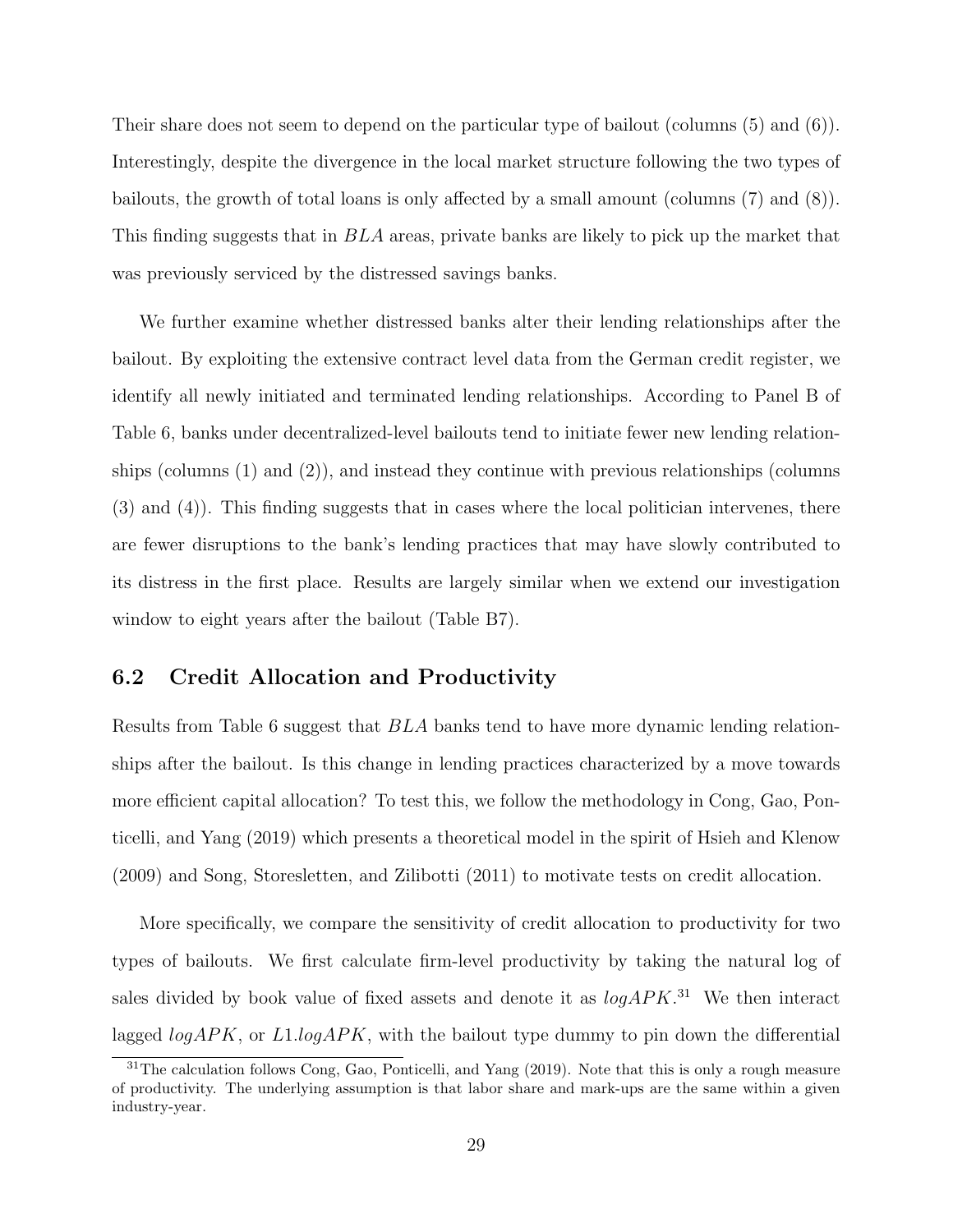responses of credit allocation to productivity in  $BLP$  and  $BLA$  areas. If indeed the efficiency of credit allocation deteriorates following a BLP, we should observe that credit allocation becomes less responsive to productivity, implying a negative coefficient on the interaction term between BLP and L1.logAPK. To mitigate concerns on selection, we exploit the previous IV approach. The instrument for the interaction term  $BLPXL1.logAPK$  is the interaction between  $D(0-12$  months before) and  $L1.logAPK$ .

Table [7](#page-49-0) presents the results. In column (1), the outcome variable is newly granted loans from affected state-owned banks, scaled by total loans from them in the previous period, i.e., growth in loans from affected banks. We find that irrespective of the bailout type, lower initial productivity corresponds to fewer new loans, as the coefficient on  $L1.logAPK$ is positive. This finding is consistent with the theoretical prediction that firms with higher average product of capital should get more credit. More importantly, the coefficient on the interaction term  $BLP \times L1~logAPK$  is negatively significant, either with or without firmlevel control variables. This suggests that credit allocation is significantly more responsive to productivity in  $BLA$  areas compared with  $BLP$  areas.<sup>[32](#page-29-0)</sup> Equivalently, in areas subject to decentralized-level bailouts, savings banks reallocate less credit from low productivity firms towards high productivity firms. The magnitude is economically large: Firms with one standard deviation larger average product of capital would experience a 6.8% lower growth rate in loans from affected banks under BLP than under BLA.

Columns (3) to (4) use the share of loans from affected banks as the outcome variable. If affected banks indeed allocate less credit to more productive firms in BLP areas, we expect these firms to accumulate fewer loans from affected banks relative to other banks when compared with similarly productive firms in BLA areas. Consistent with this prediction, the coefficient on the interaction term is negatively significant.

<span id="page-29-0"></span><sup>&</sup>lt;sup>32</sup>If we add up the coefficients on the interaction term and  $L1.logAPK$ , we understand how the allocation of new loans reacts to average product of capital in areas with political bailouts, while the coefficient on L1.logAPK by itself indicates how the new loans react in areas subject to bailouts by the association.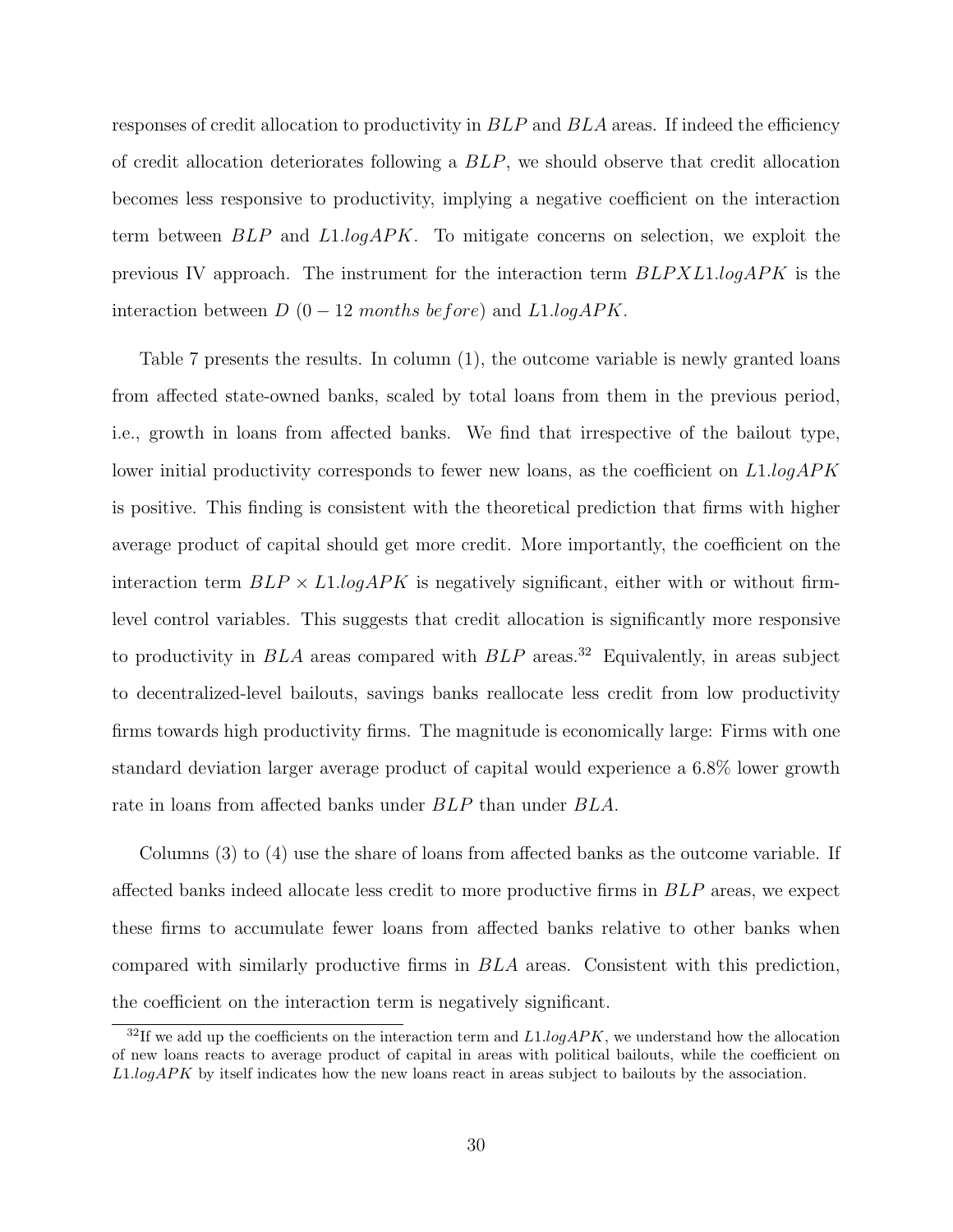In columns (5) to (6), we study the growth of total loans received by firms. The purpose is to understand whether the overall efficiency in credit allocation is significantly affected by the type of bailout. The negative coefficient on the interaction term implies that the overall bank credit allocated to productive firms is lower in BLP areas compared with BLA areas. In addition to the improved efficiency in credit allocation within affected banks, as documented in column (2), the shift in local financing structure towards private banking may also contribute to the higher overall allocative efficiency in BLA areas. Indeed we observe slightly larger effects in column (6) compared with column (2).

As a large literature in development economics has summarized, reallocation of critical resources (capital and labor) from low to high productivity firms is an important source of economic growth.[33](#page-30-0) With political interventions in bank bailout decisions, we observe subsequently less efficient credit allocation, which may ultimately lead to the worse long-run performance of affected banks and prospects for local economic growth.

#### 6.3 Preferential Lending

One may argue that local politicians do not primarily care about an efficient capital allocation scheme. The goals of local state-owned banks can be broader and, therefore, politicians focus on lending that is rather optimal from a social perspective. To directly address this concern, we study preferential lending by these banks. This helps us identify distortions due to personal incentives and rent-seeking behavior.

We focus on credit allocation of distressed banks within social networks of bank directors. We follow [Haselmann, Schoenherr, and Vig](#page-38-15) [\(2018\)](#page-38-15) and study how in-group lending evolves under the two bailout regimes. A pair of lending relationship is defined as in-group (as opposed to out-of-group) if the director of the local bank and the CEO of the borrower belong to the same local service club branch. Members of the same club branch meet

<span id="page-30-0"></span><sup>33</sup>See [Restuccia and Rogerson](#page-38-16) [\(2008\)](#page-38-16), [Hsieh and Klenow](#page-38-13) [\(2009\)](#page-38-13), [Buera and Shin](#page-37-14) [\(2013\)](#page-37-14) and [Restuccia](#page-38-17) [and Rogerson](#page-38-17) [\(2013\)](#page-38-17) among others.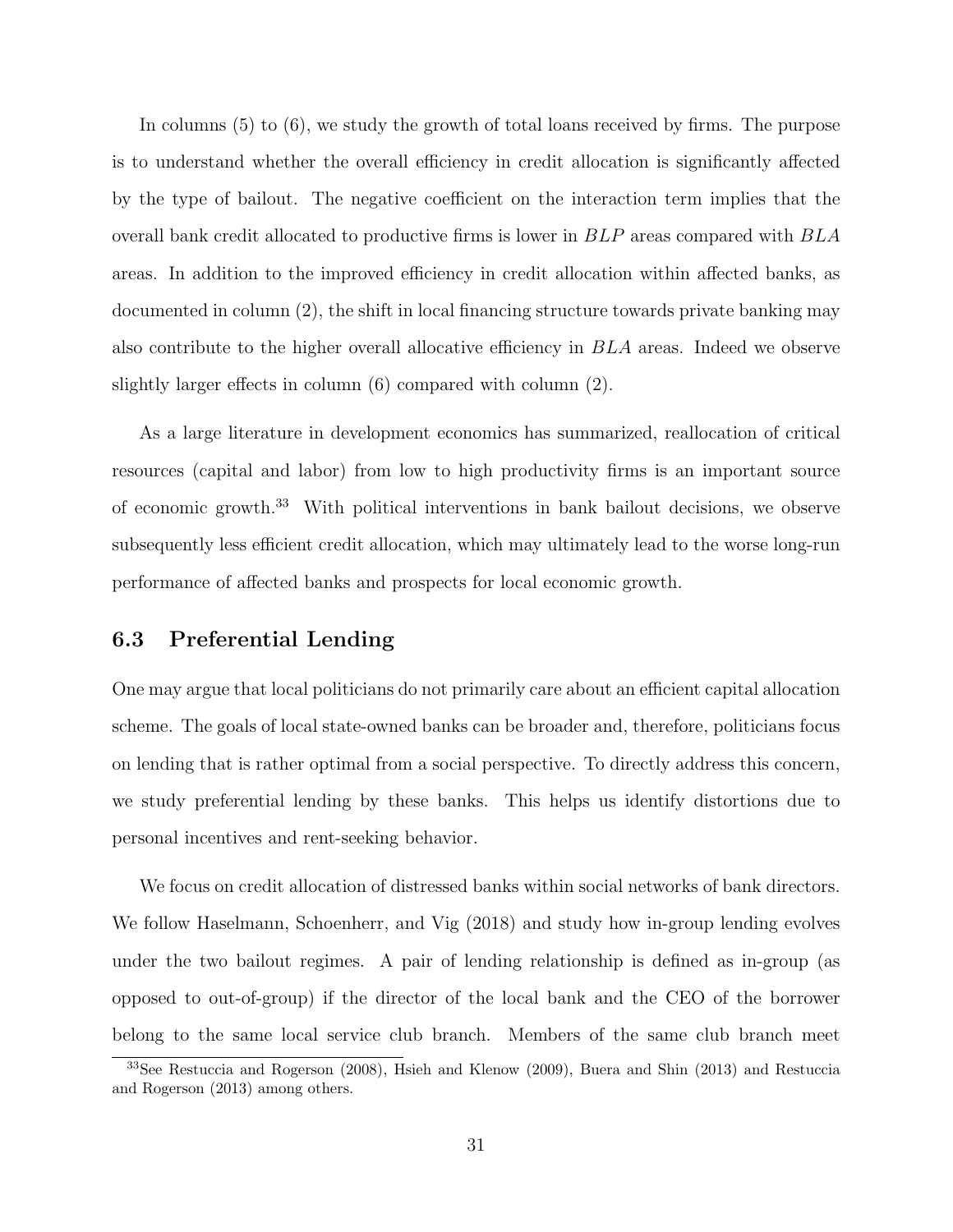regularly to socialize, and in such a way build social capital. $34$  We use the share of loans from in-group affected banks in total loans as the dependent variable. An advantage of using the share of loans rather than the amount is that it automatically controls for firm-specific demand shocks. We exclude the distress merger cases to make sure that the results are not driven by the removal of former bankers, thereby the loss of connections in those cases.

Table [8](#page-50-0) presents the results. We find that the proportion of in-group loans issued by affected banks is significantly higher in BLP compared with BLA cases. The dependent variable from columns (1) to (2) is the share of in-group loans from affected banks in total loans of a firm. The purpose is to evaluate how the reliance on in-group credit from affected banks changes differently under the two bailout regimes. Following the same IV approach, we find that the coefficient on BLP is positively significant and the magnitude is economically large. The share of loans from connected banks is around 10 percentage points higher under BLP than BLA. One may argue that this effect is potentially driven by the stronger presence of the affected savings banks in BLP areas. However, the market share of affected banks in BLP areas is 6.88 percentage points (Panel A of Table [6\)](#page-48-0), which is smaller than the magnitude here. The affected banks therefore seem to direct even more credit to connected firms after a bailout by the local politician. The positive coefficient on  $BLP$  in columns (3) to (4) suggests that out of all in-group loans to a firm, a higher fraction is originated from affected BLP banks after the resolution of distress.

[Haselmann, Schoenherr, and Vig](#page-38-15) [\(2018\)](#page-38-15) document the rent-seeking motive for in-group lending within the identical network. They find that the return on in-group lending is lower. And more broadly, the misallocation of credit in the economy induces inefficiencies in firms' deployment of capital. In our context, when bank bailout decisions are reached at the

<span id="page-31-0"></span><sup>&</sup>lt;sup>34</sup>This service club organization in Germany has global headquarters in the US, but individual service club branches operate locally in several countries. Typically, there is one branch in each county of about 20,000 inhabitants. In larger counties, additional club branches are often formed. There are about 1,000 club branches with a total of about 50,000 members in Germany. While the official stated that the objective of the service club is to raise funds for charitable work, having personal connections to other business leaders is often cited as an important membership requisite. [Haselmann, Schoenherr, and Vig](#page-38-15) [\(2018\)](#page-38-15) discusses further details about the service clubs.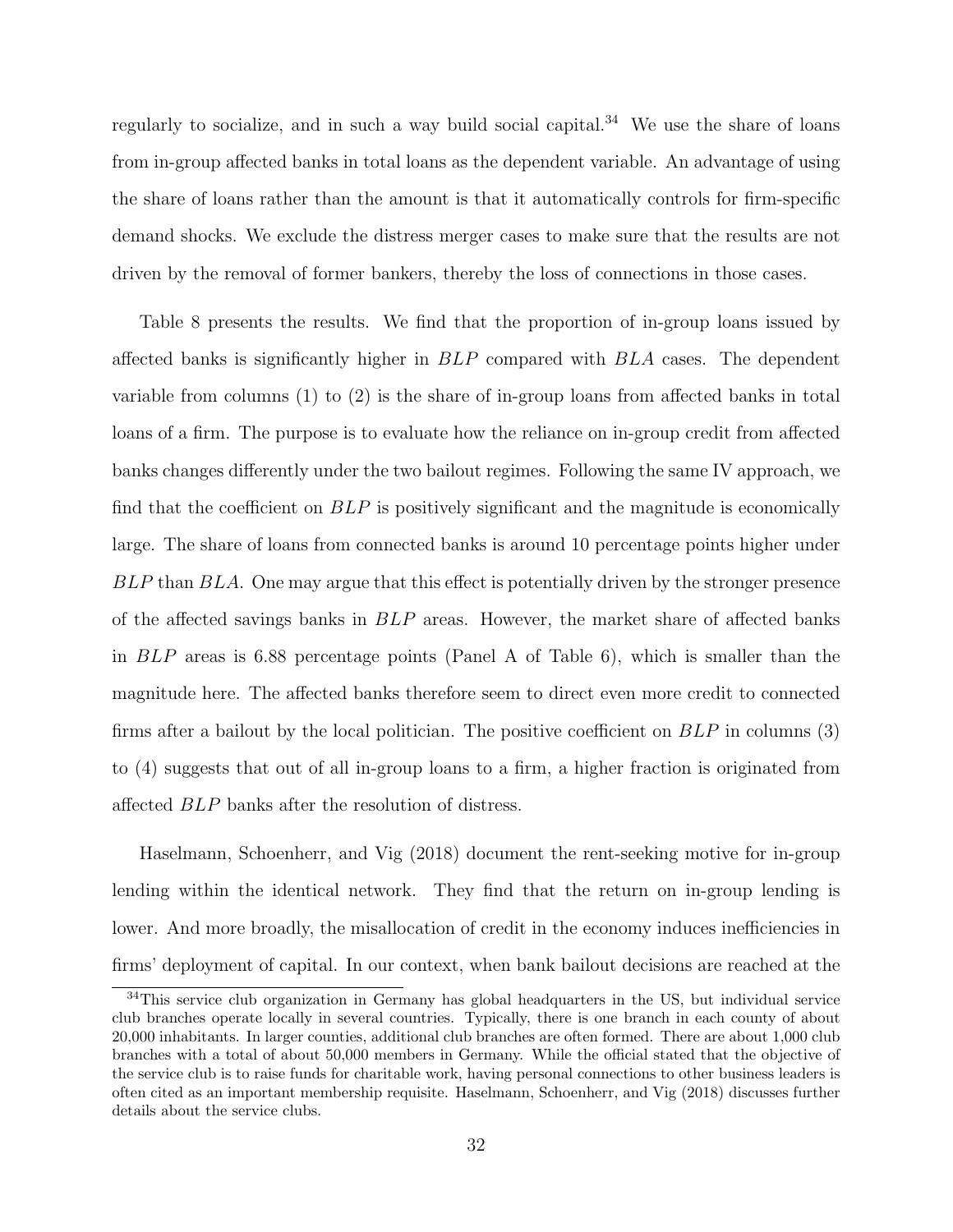decentralized level, state-owned banks are preserved and they seem to keep and even expand their lending to connected firms. These preferential loans tend to negatively impact the economy. At the same time, more rent-seeking behavior by BLP banks is directly against the conjecture that local politicians engage in bailouts to impose more social objectives on their local banks.

#### 6.4 Further Results and Discussions

#### 6.4.1 Macroeconomic Developments and Fiscal Costs of Bailouts

So far we have documented a shift in loan market share from affected state-owned banks to private banks. While we emphasize relative improvements in banks' capital allocation decisions following a centralized-level bailout, there might be further improvements due to the shift in financing structure towards more private funding. To gauge the combined effect, we examine macro variables such as income and employment. Another purpose is to further mitigate the concern that politicians may aim to improve general welfare within her region at the cost of the local banking sector. The macro variables are only available at the county level, leaving us with a considerably smaller sample compared with the tests carried out at the municipality or firm level. We thus report descriptive statistics on macroeconomic development at the county level in Table [9.](#page-51-0) This can be considered as a simple illustration of reduced form results.

In particular, we compare the change in macroeconomic variables around the bailout for counties with pre-election distress events relative to those with post-election events. In Panel A, we find a strong correlation between the timing of distress in the electoral cycle and five-year macro performance dynamics, potentially through the impact of the electoral cycle on the choice of bailout institutions. Areas exposed to post-election distress events, which are more likely to be handled by a local politician, experience significantly lower growth in income per capita and employment. They also underperform in employment rate and new firm creation compared with the pre-election group. Panel B examines an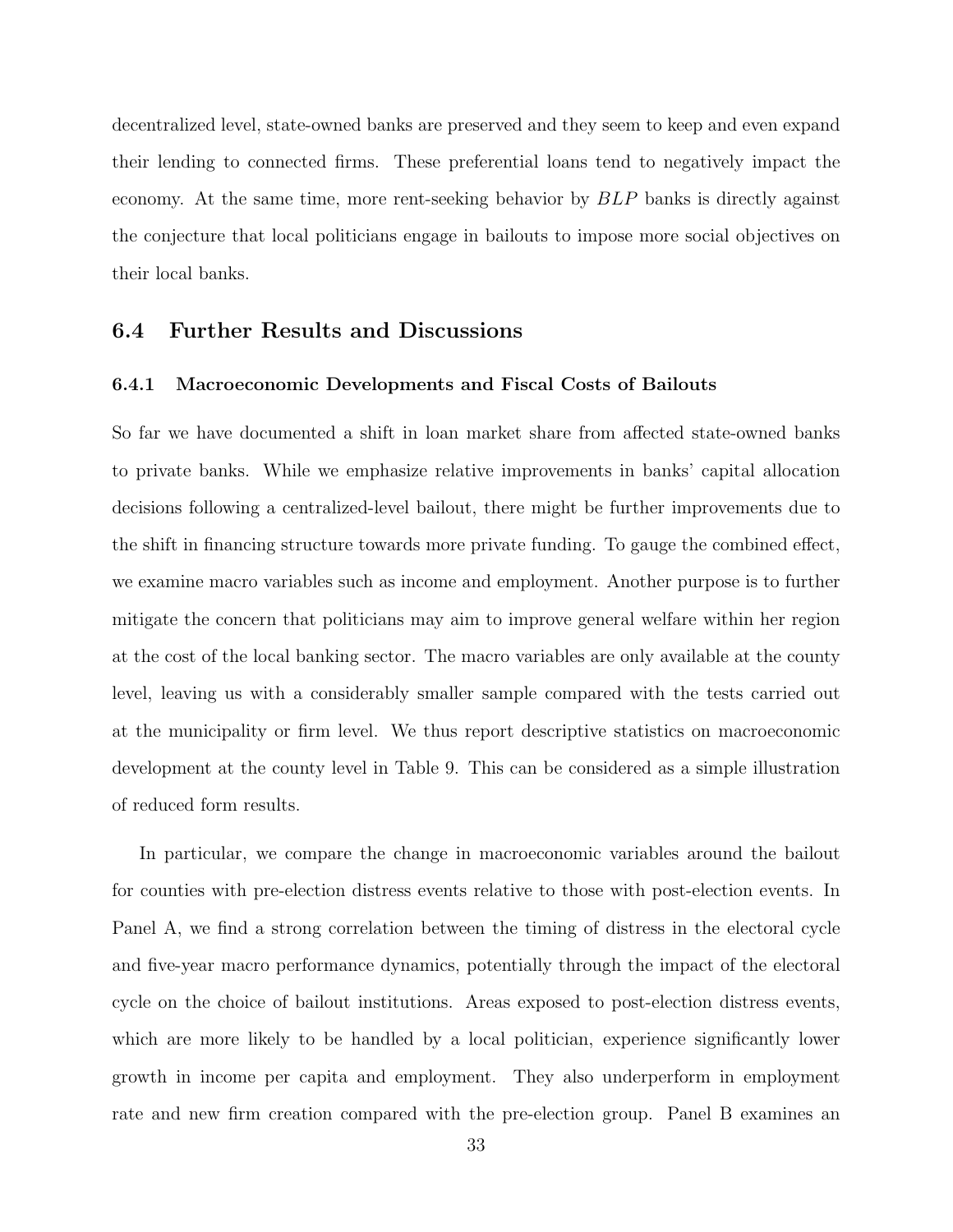eight-year window and the results are quantitatively similar but statistically slightly weaker. Moreover, the fiscal cost of political bailouts is far from negligible. Figure [B3](#page-59-0) shows that while the government debt to GDP ratio in  $BLA$  areas remains constant, in  $BLP$  areas it increases by more than 30% in the five years after the bailout. The last column of Panel A, Table [9](#page-51-0) provides consistent evidence: for areas with post-election distress, government debt increases by 17.6% per year in the five years after the bailout. With the persistent increase in government debt over the post-bailout years, the local government's hands are tied and thereby are less able to invest in projects targeting long-run welfare.

Even worse, post-election distress banks, which tend to be rescued at the decentralized layer, are more likely to re-default in the future. Figure [B4](#page-59-1) shows that the probability of future defaults is around 23% when distress happens in the twelve month preceding an election. For distress in post-election periods, this number is substantially higher, reaching 35% to 40%. On the one hand, the gloomy survival prospect of politician bailed-out banks further highlights the undesirability of intervention at the decentralized layer. On the other hand, decentralized-layer bailouts severely limit the local government's ability to direct future earnings of the savings bank towards local, welfare-improving projects.

#### 6.4.2 Further Discussions on the Instrument

Our IV strategy identifies out of "switchers", or "compliers", i.e. cases in which the politicians would change their decisions on bank bailouts if the timing of the distress in the electoral cycle were to change. The empirical evidence so far suggests that decentralized decision-making on bank bailouts has negative implications for "switchers". However, to fairly compare the two bailout institutions and inform policy, we need to infer the average effect of decentralized-level bailouts for the entire sample, including "non-compliers". There are two groups of "non-compliers": "never-takers" and "always-takers". The "never-takers" choose to implement bailouts at the centralized association layer regardless of the timing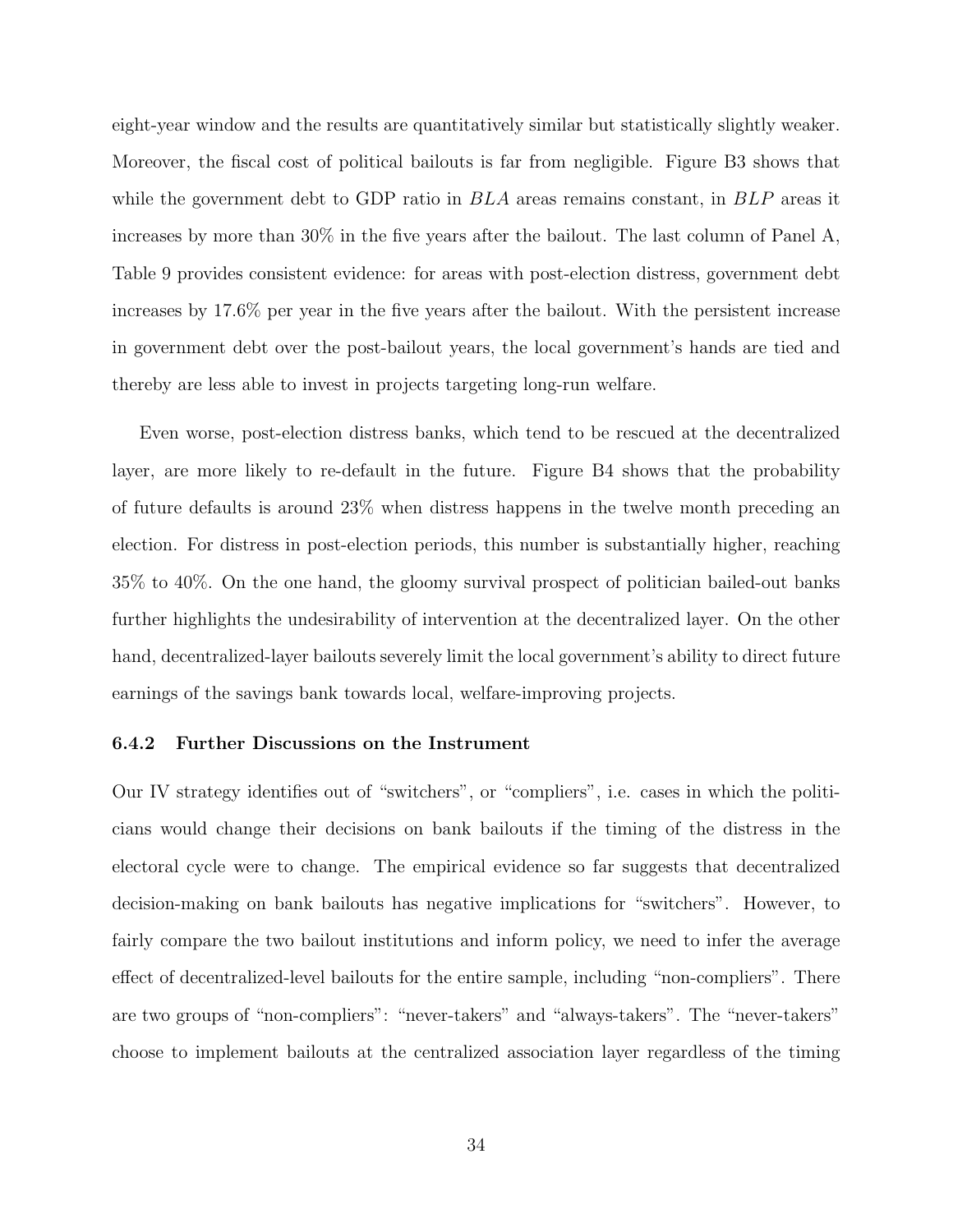of distress. By revealed preference, decentralization should be more harmful in these cases since BLP is not chosen even when the distress event occurs after the election.

The "always-takers" always opt for bailouts at the decentralized level. One could argue that BLP is actually optimal in these cases and a centralized-level BLA is instead inferior. If this is true, a centralized bailout regime might not be as desirable as our estimation suggests. To address this concern, we carefully examine all BLP cases in the pre-election period. First, these "always-takers" constitute a small group—only 4 out of 148 distress cases. Second, in all 4 cases we find that the upcoming local elections are irrelevant. The politicians announced well in advance that they would not run in the next election. In the absence of re-election considerations, a politician may choose to bail out the bank so that she can at least keep the private benefits of controlling it during the remaining days in office.[35](#page-34-0) Three out of these four banks re-defaulted in less than three years. The evidence is therefore consistent with private benefits driving these pre-election BLP cases rather than BLP being optimal. In other words, had the politician planned to run again, the "always-takers" are likely to turn into "switchers".

Another possible but unlikely circumstance is that the four pre-election  $BLP$  cases are in fact "reverse switchers", or "defiers". This would require that a bailout using local taxpayers' money is popular with the voters but costly for the politicians, which is unlikely for three reasons. First, this would suggest very different preferences of voters in these four cases. Second, the fact that these banks are likely to re-default soon, as well as the existence of private benefits from granting preferential loans, are inconsistent with the popularity of BLP among voters. Third, the two requirements are contradictive in nature. If indeed bailing out the bank entails a high personal cost (cost of effort, for example) for the politician, it is likely that the focal bank is heavily in distress, highly complex, and thus a burden for the

<span id="page-34-0"></span><sup>&</sup>lt;sup>35</sup>There might be other benefits. For example, if there is a revolving door between the government and private sector, the politician may have additional incentives to bail out the bank and extend favor to connected parties.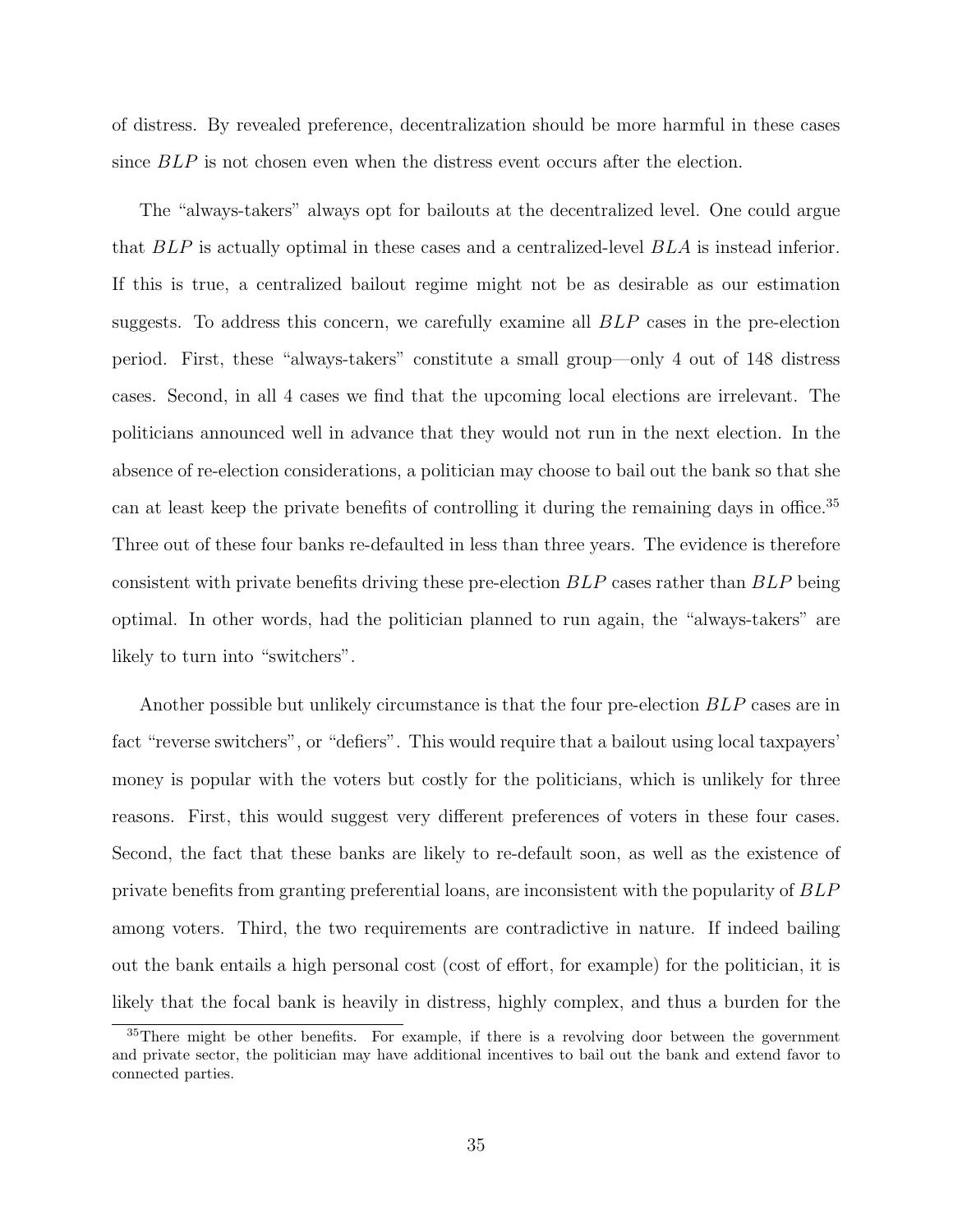community. Recognizing this, the voters would not want to reward the politician for keeping such a bank within the community.

Based on the above discussion, our IV estimation does not seem to overestimate the true negative effect of a decentralized decision-making procedure in bank bailouts.

## 7 Conclusion

In this paper we analyze two distinct bailout regimes within the German savings bank sector: a state-level safety net that resolves distress events conditional on certain restructuring activities, and the local politician who serve as the chairmen of the bank and would possibly resolve distress events using taxpayers' money. The former regime involves centralized decision-making at the association level and the latter entails decentralized decision-making at the hands of the local politician. We find that interventions by the local politician are about 30% less likely in the year before an election. Furthermore, the long-run performance of banks that were bailed out by politicians is considerably worse compared with banks that were supported by the association. Using the timing of distress event in the electoral cycle as an instrument, we show that a decentralized local bailout results in less efficient credit allocation for the affected banks. We also observe a significantly worse macroeconomic performance in areas under decentralized-level bailouts compared with those under centralized-level bailouts.

Local politicians have local knowledge about the banks in distress. Such knowledge could potentially improve the decision-making process, leading to better decisions on bank bailouts. However, we show that the decision-making process of local politicians who are close to the bank tends to be distorted by personal considerations. Consequently, the outcomes of such bank bailouts are worse than bailouts organized by the savings bank association under a centralized regime. Our paper contributes to the debate on centralized vs. decentralized decision-making in the context of bank recapitalizations upon distress. Overall, our results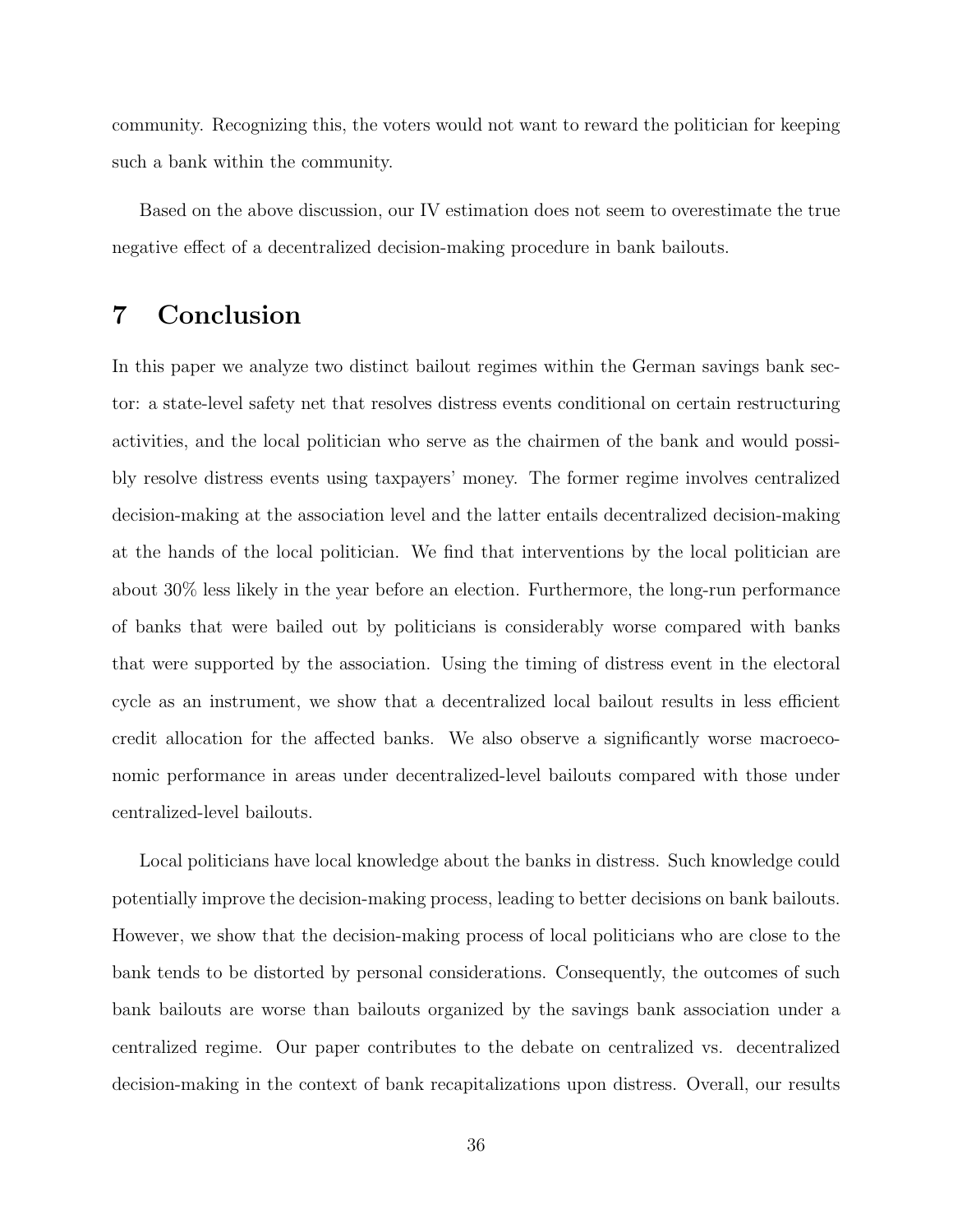highlight the political economy of decentralization—local politicians derive private benefits from controlling the bank at the expense of citizens at large. Our findings thus illustrate the advantages of centralization and taking a broader perspective in bank regulation and supervision. This is particularly important in light of the current implementation of a European banking union. Our findings suggest that such a regulatory design could have considerable advantages.

## References

- <span id="page-36-8"></span>Acemoglu, Daron, Philippe Aghion, Claire Lelarge, John Van Reenen, and Fabrizio Zilibotti, 2007, Technology, Information, and the Decentralization of the Firm, The Quarterly Journal of Economics 122, 1759–1799.
- <span id="page-36-6"></span>Acemoglu, Daron, Tristan Reed, and James A. Robinson, 2014, Chiefs: Economic Development and Elite Control of Civil Society in Sierra Leone, Journal of Political Economy 122, 319–368.
- <span id="page-36-9"></span>Agarwal, Sumit, David Lucca, Amit Seru, and Francesco Trebbi, 2014, Inconsistent Regulators: Evidence from Banking, The Quarterly Journal of Economics 129, 889–938.
- <span id="page-36-5"></span>Alatas, Vivi, Abhijit Banerjee, Rema Hanna, Benjamin A. Olken, and Julia Tobias, 2012, Targeting the Poor: Evidence from a Field Experiment in Indonesia, American Economic Review 102, 1206–1240.
- <span id="page-36-2"></span>Alesina, Alberto, and Enrico Spolaore, 2003, The size of nations (MIT Press: Cambridge, Mass).
- <span id="page-36-7"></span>Anderson, Siwan, Patrick Francois, and Ashok Kotwal, 2015, Clientelism in Indian Villages, The American Economic Review 105, 1780–1816.
- <span id="page-36-3"></span>Bardhan, Pranab, and Dilip Mookherjee, 2006a, Decentralization and Local Governance in Developing Countries: A Comparative Perspective, MIT Press Books The MIT Press.

- <span id="page-36-0"></span>Bardhan, Pranab K., and Dilip Mookherjee, 2000, Capture and Governance at Local and National Levels, American Economic Review 90, 135–139.
- <span id="page-36-10"></span>Beck, Thorsten, Diane Coyle, Mathias Dewatripont, Xavier Freixas, and Paul Seabright, 2010, Bailing out the Banks: Reconciling Stability and Competition (Centre for Economic Policy Research: London).
- <span id="page-36-1"></span>Besley, Timothy, and Stephen Coate, 1997, An Economic Model of Representative Democracy, The Quarterly Journal of Economics 112, 85–114.

<span id="page-36-4"></span><sup>, 2006</sup>b, Pro-poor targeting and accountability of local governments in West Bengal, Journal of Development Economics 79, 303–327.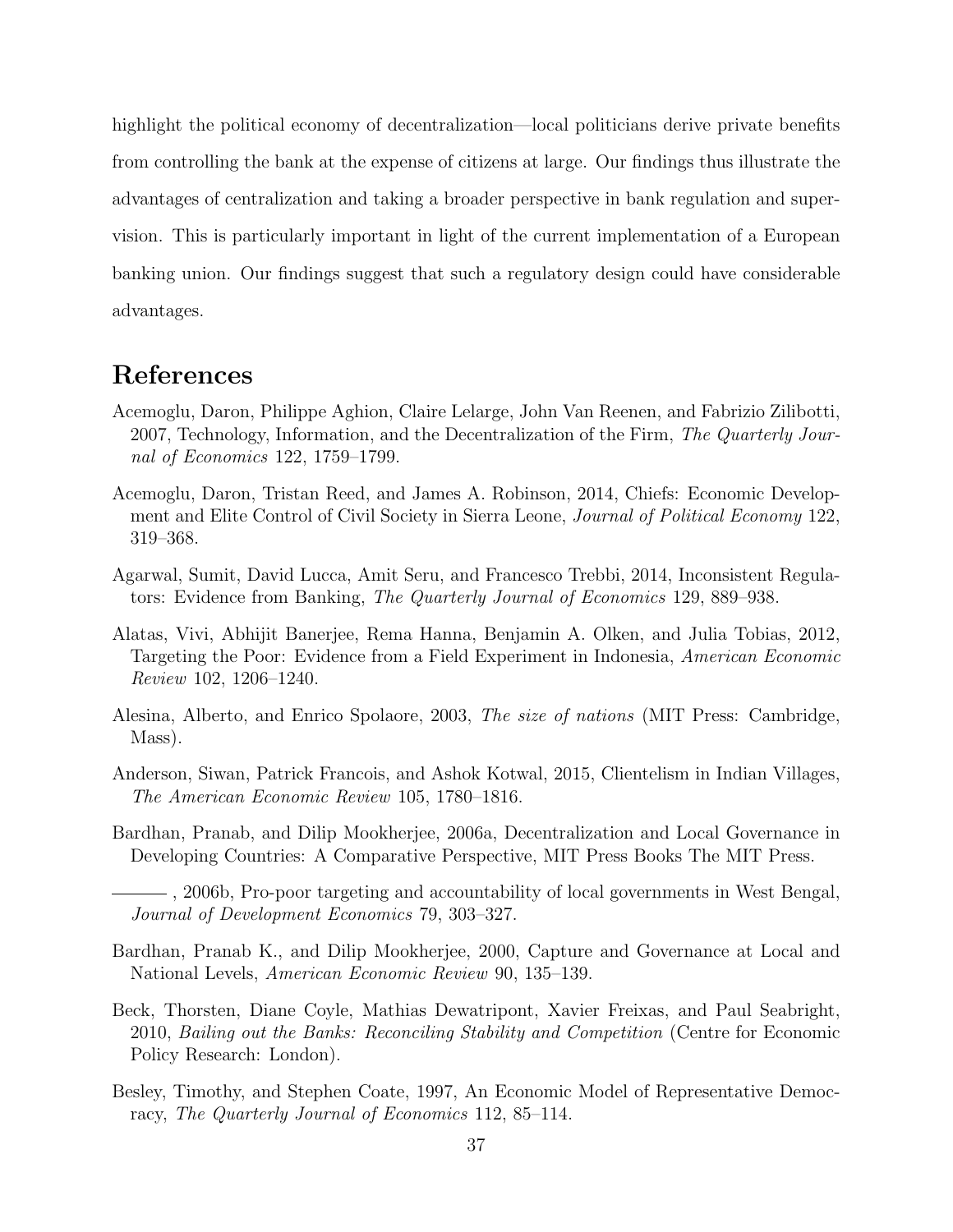- <span id="page-37-1"></span>Blanchard, Olivier, and Andrei Shleifer, 2001, Federalism with and without Political Centralization: China Versus Russia, IMF Staff Papers 48, 171–179.
- <span id="page-37-6"></span>Bloom, Nicholas, Raffaella Sadun, and John Van Reenen, 2012, The Organization of Firms Across Countries, The Quarterly Journal of Economics 127, 1663–1705.
- <span id="page-37-2"></span>Boffa, Federico, Amedeo Piolatto, and Giacomo A. M. Ponzetto, 2016, Political Centralization and Government Accountability, The Quarterly Journal of Economics 131, 381–422.
- <span id="page-37-12"></span>Brown, Craig O., and I. Serdar Dinç, 2005, The Politics of Bank Failures: Evidence from Emerging Markets, The Quarterly Journal of Economics 120, 1413–1444.
- <span id="page-37-14"></span>Buera, Francisco J., and Yongseok Shin, 2013, Financial Frictions and the Persistence of History: A Quantitative Exploration, Journal of Political Economy 121, 221–272.
- <span id="page-37-4"></span>Caroli, Eve, and John Van Reenen, 2001, Skill-Biased Organizational Change? Evidence from A Panel of British and French Establishments, The Quarterly Journal of Economics 116, 1449–1492.
- <span id="page-37-7"></span>Channa, Anila, and Jean-Paul Faguet, 2016, Decentralization of Health and Education in Developing Countries: A Quality-Adjusted Review of the Empirical Literature, World Bank Research Observer 31, 199–241.
- <span id="page-37-5"></span>Colombo, Massimo G., and Marco Delmastro, 2004, Delegation of Authority In Business Organizations: An Empirical Test, The Journal of Industrial Economics 52, 53–80.
- <span id="page-37-13"></span>Cong, Lin William, Haoyu Gao, Jacopo Ponticelli, and Xiaoguang Yang, 2019, Credit Allocation Under Economic Stimulus: Evidence from China, The Review of Financial Studies Forthcoming.
- <span id="page-37-10"></span>Dam, Lammertjan, and Michael Koetter, 2012, Bank bailouts, interventions, and moral hazard, Review of Financial Studies 25, 2343–2380.
- <span id="page-37-9"></span>Demirgu¸c-Kunt, Asli, and Enrica Detragiache, 2002, Does Deposit Insurance Increase Banking System Stability? An Empirical Investigation., Journal of Monetary Economics 49, 1373–1406.
- <span id="page-37-3"></span>Fisman, Raymond, and Roberta Gatti, 2002, Decentralization and corruption: evidence across countries, Journal of Public Economics 83, 325–345.
- <span id="page-37-8"></span>Granja, Joao, and Christian Leuz, 2019, The Death of a Regulator: Strict Supervision, Bank Lending and Business Activity, SSRN Scholarly Paper ID 3092284 Social Science Research Network Rochester, NY.
- <span id="page-37-11"></span>Gropp, Reint, Hendrik Hakenes, and Isabel Schnabel, 2011, Competition, Risk-shifting, and Public Bail-out Policies, Review of Financial Studies 24, 2084–2120.
- <span id="page-37-0"></span>Grossman, Sanford J., and Oliver D. Hart, 1986, The Costs and Benefits of Ownership: A Theory of Vertical and Lateral Integration, Journal of Political Economy 94, 691–719 Publisher: The University of Chicago Press.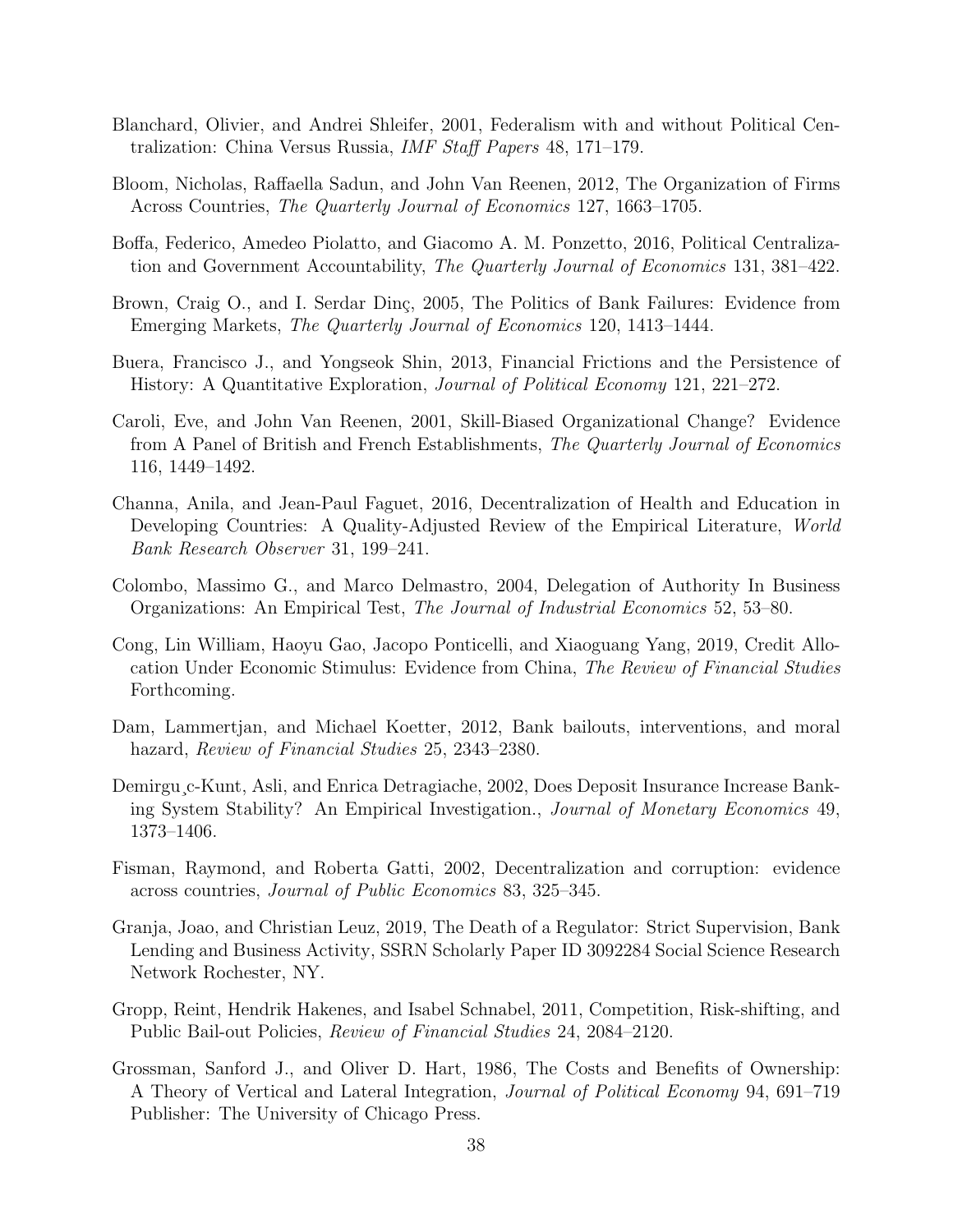- <span id="page-38-5"></span>Harstad, Bård, 2007, Harmonization and Side Payments in Political Cooperation, American Economic Review 97, 871–889.
- <span id="page-38-0"></span>Hart, Oliver, and John Moore, 1990, Property Rights and the Nature of the Firm, Journal of Political Economy 98, 1119–1158 Publisher: The University of Chicago Press.
- <span id="page-38-15"></span>Haselmann, Rainer, David Schoenherr, and Vikrant Vig, 2018, Rent Seeking in Elite Networks, Journal of Political Economy 126, 1638–1690.
- <span id="page-38-13"></span>Hsieh, Chang-Tai, and Peter J. Klenow, 2009, Misallocation and Manufacturing TFP in China and India, The Quarterly Journal of Economics 124, 1403–1448.
- <span id="page-38-2"></span>Imbens, Guido W., and Joshua D. Angrist, 1994, Identification and Estimation of Local Average Treatment Effects, Econometrica 62, 467–475.
- <span id="page-38-9"></span>Keeley, Michael C., 1990, Deposit Insurance, Risk, and Market Power in Banking, American Economic Review 80, 1183–1200.
- <span id="page-38-12"></span>Levitt, Steven D., 1997, Using Electoral Cycles in Police Hiring to Estimate the Effect of Police on Crime, American Economic Review 87, 270–290.
- <span id="page-38-11"></span>Liu, Wai-Man, and Phong Ngo, 2014, Elections, Political Competition and Bank Failure, Journal of Financial Economics 112, 251–268.
- <span id="page-38-4"></span>Lockwood, Ben, 2002, Distributive Politics and the Costs of Centralization, The Review of Economic Studies 69, 313–337.
- <span id="page-38-7"></span>Mansuri, Vijayendra, Ghazala Rao, 2012, Localizing Development . Policy Research Reports (The World Bank).
- <span id="page-38-8"></span>Merton, Robert C., 1977, An analytic derivation of the cost of deposit insurance and loan guarantees, Journal of Banking and Finance 1, 3–11.
- <span id="page-38-6"></span>Mookherjee, Dilip, 2015, Political Decentralization, Annual Review of Economics 7, 231–249.
- <span id="page-38-3"></span>Oates, Wallace E., 1972, Fiscal Federalism (Edward Elgar Publishing).
- <span id="page-38-16"></span>Restuccia, Diego, and Richard Rogerson, 2008, Policy distortions and aggregate productivity with heterogeneous establishments, *Review of Economic Dynamics* 11, 707–720.
- <span id="page-38-17"></span> $-$ , 2013, Misallocation and productivity, *Review of Economic Dynamics* 16, 1–10.
- <span id="page-38-10"></span>Rogoff, Kenneth, and Anne Sibert, 1988, Elections and Macroeconomic Policy Cycles, Review of Economic Studies 55, 1–66.
- <span id="page-38-1"></span>Seabright, Paul, 1996, Accountability and decentralisation in government: An incomplete contracts model, European Economic Review 40, 61–89.
- <span id="page-38-14"></span>Song, Zheng, Kjetil Storesletten, and Fabrizio Zilibotti, 2011, Growing Like China, American Economic Review 101, 196–233.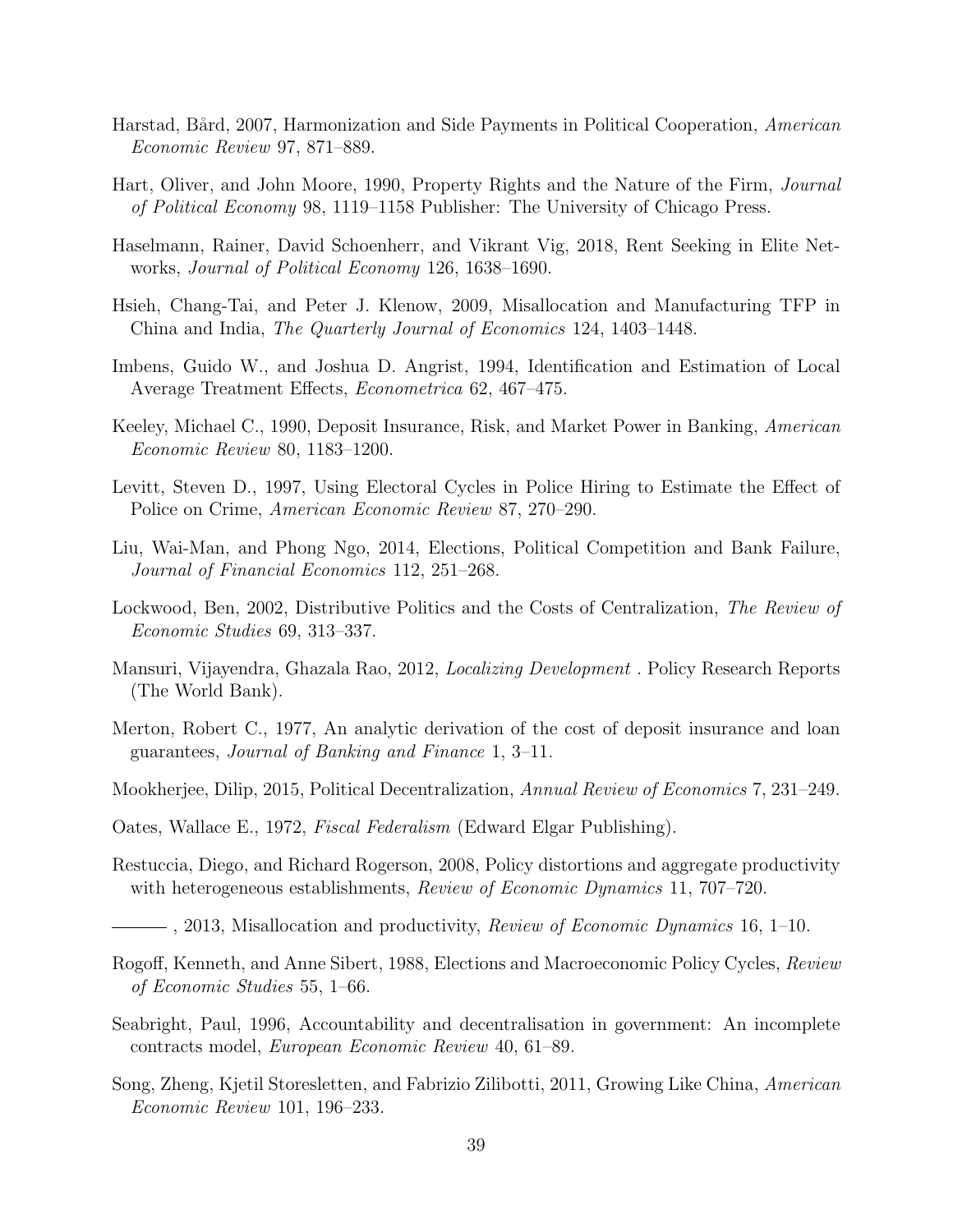- <span id="page-39-0"></span>Sparkassen-Finanzgruppe, 2010, Geschäftsbericht 2010 (Deutscher Sparkassen- und Giroverband: Berlin).
- <span id="page-39-2"></span>Stock, James H, Jonathan H Wright, and Motohiro Yogo, 2002, A survey of weak instruments and weak identification in generalized method of moments, *Journal of Business*  $\mathcal{C}$ Economic Statistics 20.
- <span id="page-39-1"></span>Wooldridge, Jeffrey M., 2010, Econometric analysis of cross section and panel data (MIT Press: Cambridge, Mass) 2nd ed edn.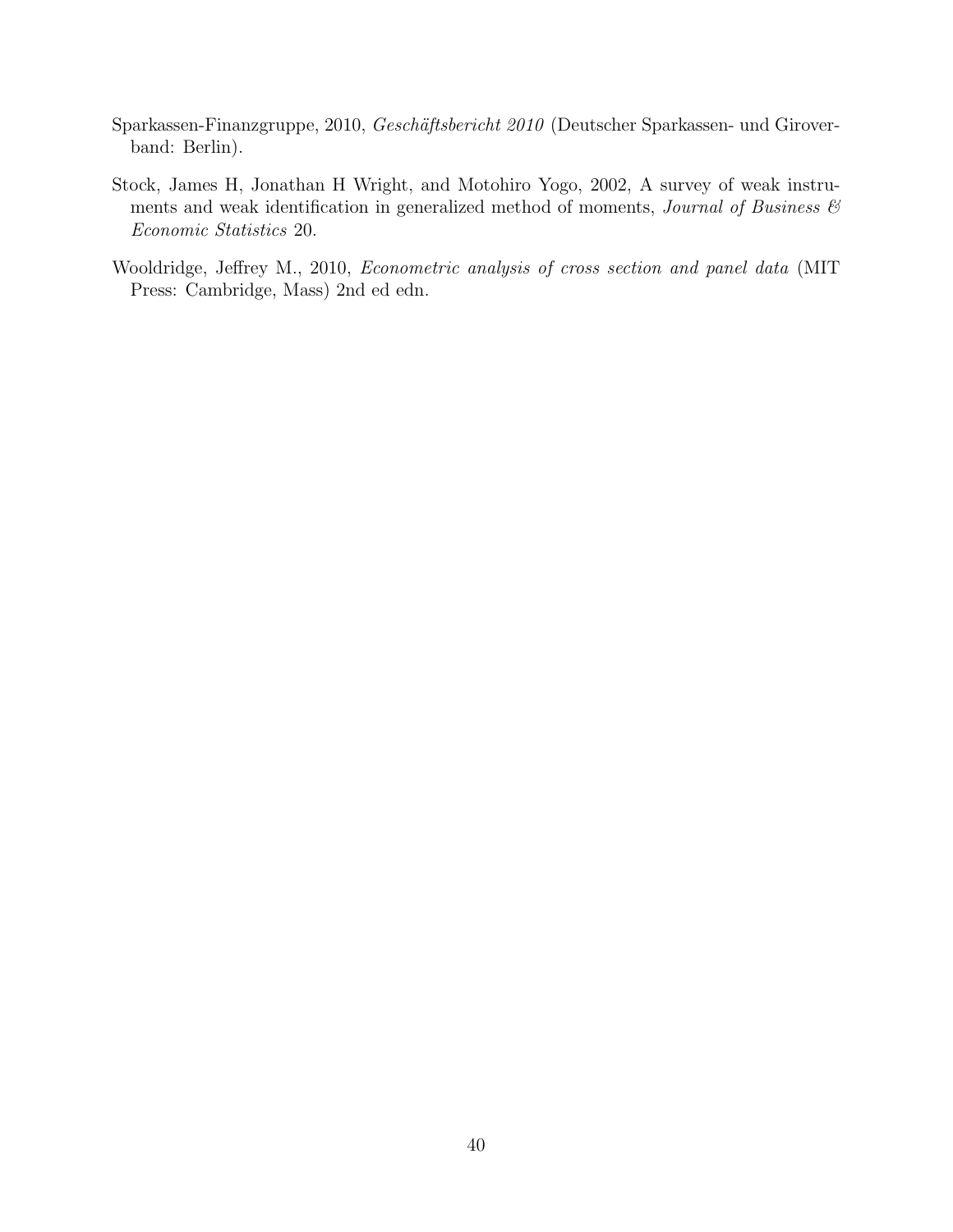<span id="page-40-0"></span>



Figure 1 illustrates the institutional setup for our analysis. The main institutions are the savings bank associations that operate the savings bank guarantee funds, the local counties or cities that own and back the individual banks, and the savings banks themselves. The figure shows the personal and institutional connections within this system. Centralized decision-making at the association level and decentralized decision-making at the local politician level are illustrated graphically in this figure. Upon bank distress events, a bailout organized by the association is abbreviated by BLA, Figure [1](#page-40-0) illustrates the institutional setup for our analysis. The main institutions are the savings bank associations that operate the savings bank guarantee funds, the local counties or cities that own and back the individual banks, and the savings banks themselves. The figure shows the personal and institutional connections within this system. Centralized decision-making at the association level and decentralized decision-making at the local politician level are illustrated graphically in this figure. Upon bank distress events, a bailout organized by the association is abbreviated by BLA, while a bailout organized by the local politician is abbreviated by  $BLP$ . while a bailout organized by the local politician is abbreviated by BLP.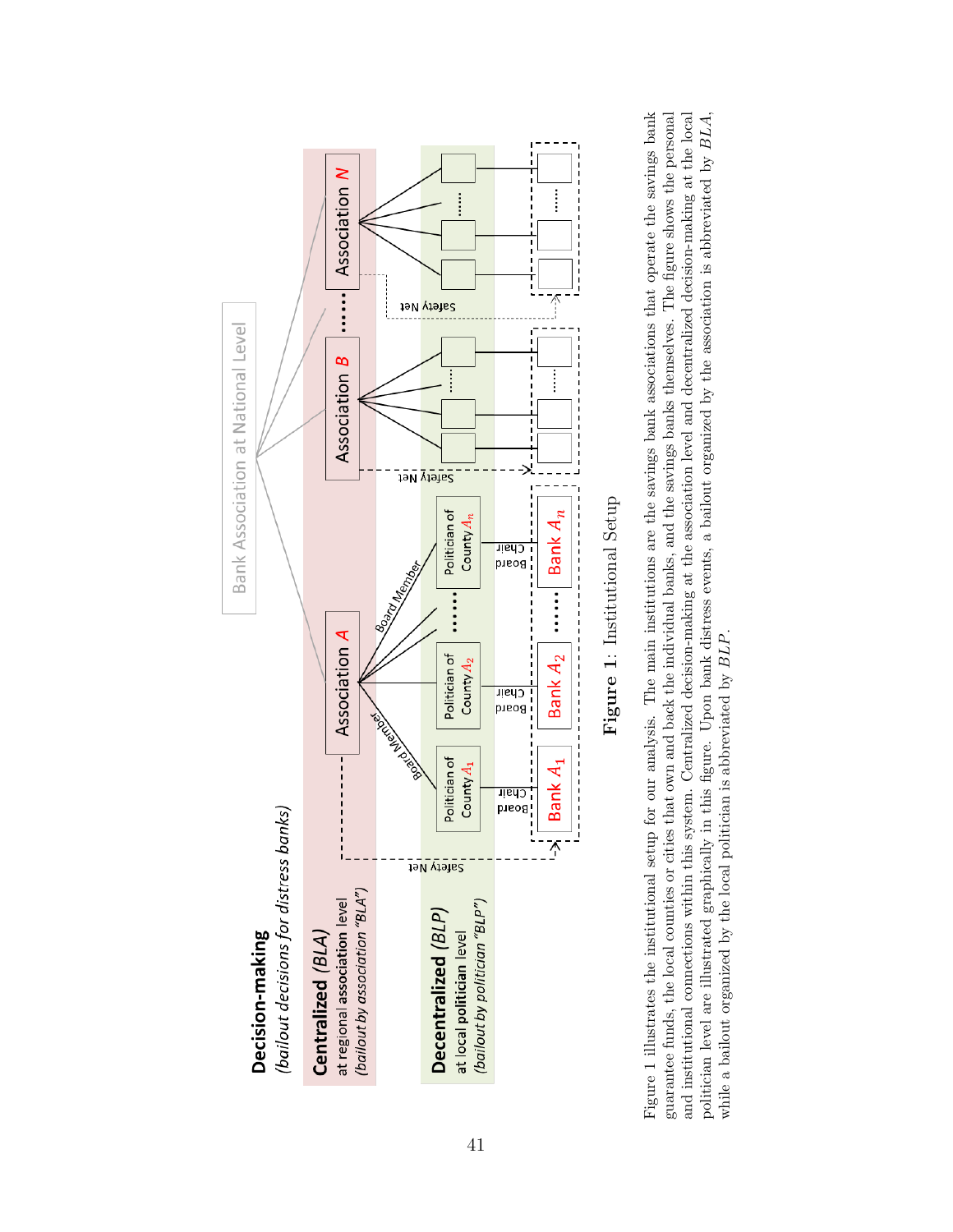<span id="page-41-0"></span>

Figure 2: Frequency of Distress and Decentralized Level Bailout Events around Elections Figure [2a](#page-41-0) illustrates how the number of distress events varies over the electoral cycle, where the vertical line indicates the election date. Figure [2b](#page-41-0) illustrates how the number of banks that receive capital injections from local politician varies over the electoral cycle, where the vertical black line indicates the election date.

<span id="page-41-1"></span>

Figure 3: Dynamics around Bailout Events

Figure [3a](#page-41-1) illustrates changes in the share of loans extended by savings banks in the years around the bailout event. Figure [3b](#page-41-1) illustrates changes in loans extended by savings banks to GDP ratio in the years around the bailout event. The x-axis shows the year to/after the bailout event. BLA stands for areas where the association at the centralized layer organizes the bailouts, and BLP stands for areas where the local politician injects capital into the distressed bank.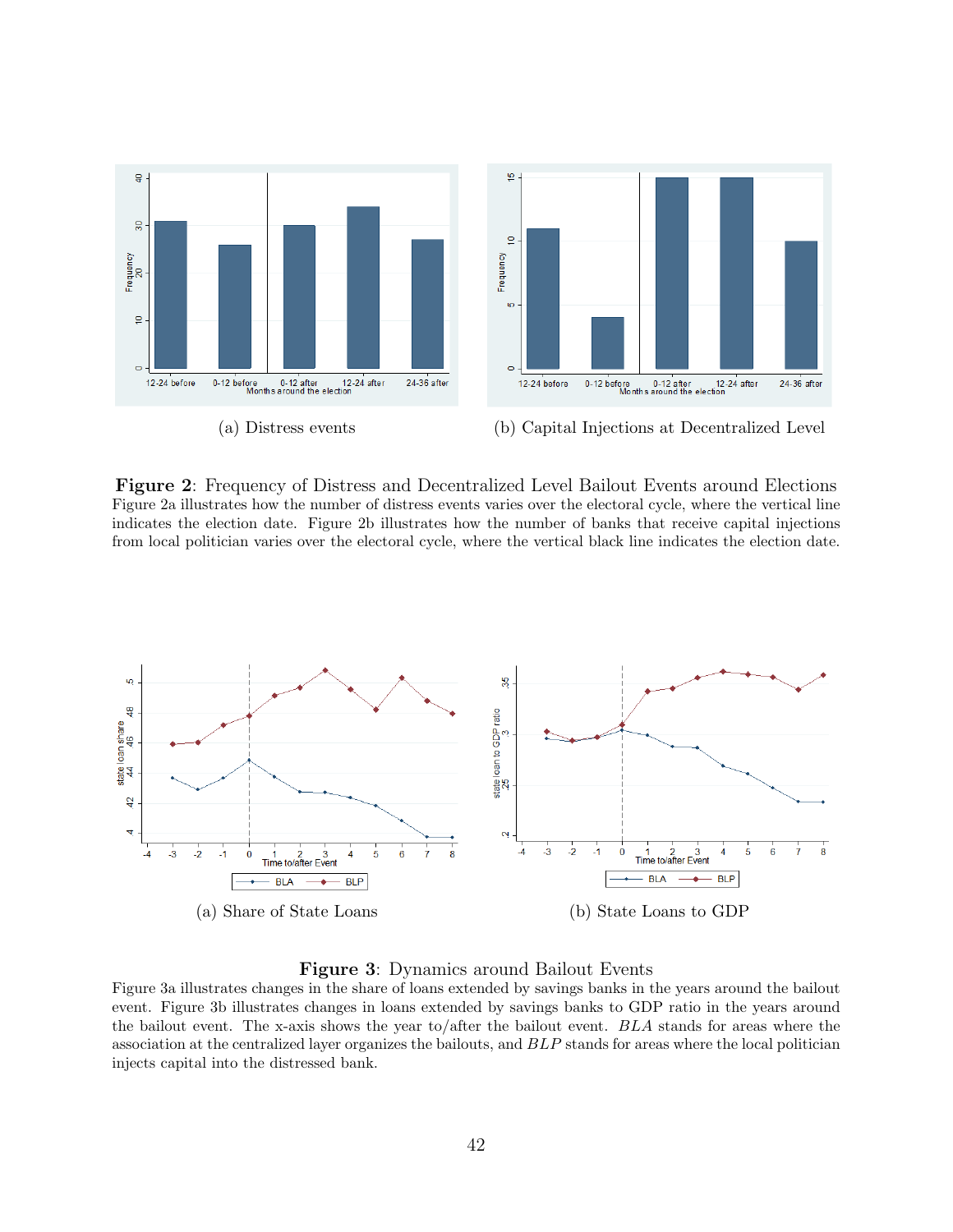<span id="page-42-0"></span>

| ŧ<br>$\frac{1}{2}$<br>٢ |
|-------------------------|
| ř<br>l<br>ł<br>こくし<br>ļ |
| ł                       |
| Ŕ<br>ā                  |

Panel A: Events Panel A: Events  $\parallel$ 

|                                                | Obs.             |                                                                                                        |                                                                                                                                                 |                            |                                                                                                                                                                                                                        |                                                                           |                                       |                                                                                                                               |                                                                                                                                                                                                                             |
|------------------------------------------------|------------------|--------------------------------------------------------------------------------------------------------|-------------------------------------------------------------------------------------------------------------------------------------------------|----------------------------|------------------------------------------------------------------------------------------------------------------------------------------------------------------------------------------------------------------------|---------------------------------------------------------------------------|---------------------------------------|-------------------------------------------------------------------------------------------------------------------------------|-----------------------------------------------------------------------------------------------------------------------------------------------------------------------------------------------------------------------------|
| Support from politician                        | ကြ               |                                                                                                        |                                                                                                                                                 |                            |                                                                                                                                                                                                                        |                                                                           |                                       |                                                                                                                               |                                                                                                                                                                                                                             |
| Support from association                       | 93               |                                                                                                        |                                                                                                                                                 |                            |                                                                                                                                                                                                                        |                                                                           |                                       |                                                                                                                               |                                                                                                                                                                                                                             |
| capital support                                | 49               |                                                                                                        |                                                                                                                                                 |                            |                                                                                                                                                                                                                        |                                                                           |                                       |                                                                                                                               |                                                                                                                                                                                                                             |
| distressed merger                              | 44               |                                                                                                        |                                                                                                                                                 |                            |                                                                                                                                                                                                                        |                                                                           |                                       |                                                                                                                               |                                                                                                                                                                                                                             |
| Total                                          | 148              |                                                                                                        |                                                                                                                                                 |                            |                                                                                                                                                                                                                        |                                                                           |                                       |                                                                                                                               |                                                                                                                                                                                                                             |
|                                                |                  |                                                                                                        |                                                                                                                                                 |                            |                                                                                                                                                                                                                        |                                                                           |                                       |                                                                                                                               |                                                                                                                                                                                                                             |
| Panel B: Bank variables                        |                  |                                                                                                        |                                                                                                                                                 |                            |                                                                                                                                                                                                                        |                                                                           |                                       |                                                                                                                               |                                                                                                                                                                                                                             |
|                                                |                  | All banks                                                                                              |                                                                                                                                                 |                            | Support from politician                                                                                                                                                                                                |                                                                           |                                       | Support from association                                                                                                      |                                                                                                                                                                                                                             |
|                                                |                  |                                                                                                        |                                                                                                                                                 | Obs.                       |                                                                                                                                                                                                                        |                                                                           |                                       |                                                                                                                               |                                                                                                                                                                                                                             |
| Total assets ( $\in$ mn)                       |                  |                                                                                                        |                                                                                                                                                 |                            |                                                                                                                                                                                                                        |                                                                           |                                       |                                                                                                                               |                                                                                                                                                                                                                             |
| $Log(Total$ assets)                            |                  |                                                                                                        |                                                                                                                                                 |                            |                                                                                                                                                                                                                        |                                                                           |                                       |                                                                                                                               |                                                                                                                                                                                                                             |
| $Total$ assets/GDP $(in %)$                    |                  |                                                                                                        |                                                                                                                                                 | 636 636 635<br>636 636 635 |                                                                                                                                                                                                                        |                                                                           | 007<br>009 009 009 009<br>009 009 009 |                                                                                                                               |                                                                                                                                                                                                                             |
| Market share (in %)                            |                  |                                                                                                        |                                                                                                                                                 |                            |                                                                                                                                                                                                                        |                                                                           |                                       |                                                                                                                               |                                                                                                                                                                                                                             |
| Capital ratio (in $%$ )                        |                  |                                                                                                        |                                                                                                                                                 |                            |                                                                                                                                                                                                                        |                                                                           |                                       |                                                                                                                               |                                                                                                                                                                                                                             |
| ROA (in %)                                     |                  |                                                                                                        |                                                                                                                                                 |                            |                                                                                                                                                                                                                        |                                                                           |                                       |                                                                                                                               |                                                                                                                                                                                                                             |
| NPL ratio (in $%$ )                            |                  |                                                                                                        |                                                                                                                                                 |                            |                                                                                                                                                                                                                        |                                                                           |                                       |                                                                                                                               |                                                                                                                                                                                                                             |
| Deposit ratio (in %)                           |                  | Mean<br>$\frac{1,780}{1,780}$<br>$\frac{20.81}{37.24}$<br>$\frac{4.55}{4.55}$<br>$\frac{67.47}{67.47}$ | $\begin{array}{c} 5 \cdot \text{D} \\ 2 \cdot \overline{530} \\ 0.95 \\ 1.30 \\ 16.39 \\ 10.39 \\ -1.05 \\ 0.51 \\ 0.50 \\ 0.49 \\ \end{array}$ |                            | $\frac{\text{Mean}}{2,770}$<br>$\frac{2}{3}$<br>$\frac{3}{3}$<br>$\frac{3}{3}$<br>$\frac{3}{3}$<br>$\frac{3}{4}$<br>$\frac{3}{5}$<br>$\frac{3}{5}$<br>$\frac{3}{5}$<br>$\frac{3}{5}$<br>$\frac{3}{5}$<br>$\frac{3}{5}$ | $\frac{5 \text{ L}}{4,150}$<br>1.02 5.58 8.52 7.69<br>1.51 5.53 8.52 7.60 |                                       | $\begin{array}{l} \underline{\text{Mean}} \\ 1,660 \\ 20.74 \\ 29.47 \\ 16.88 \\ 16.89 \\ 3.99 \\ 5.36 \\ \hline \end{array}$ | $\frac{S.D.}{1,810}$ $\frac{1}{1,51}$ $\frac{1}{4}$ $\frac{1}{4}$ $\frac{1}{5}$ $\frac{1}{5}$ $\frac{1}{5}$ $\frac{1}{5}$ $\frac{1}{5}$ $\frac{1}{5}$ $\frac{1}{5}$ $\frac{1}{5}$ $\frac{1}{5}$ $\frac{1}{5}$ $\frac{1}{5}$ |
| Size of bailout conditional on distress        |                  |                                                                                                        |                                                                                                                                                 |                            |                                                                                                                                                                                                                        |                                                                           |                                       |                                                                                                                               |                                                                                                                                                                                                                             |
| $\emph{Capital Injection/Total Equity (in %)}$ | 148              | $15.74$<br>0.59<br>3.26<br>36.86                                                                       |                                                                                                                                                 |                            | $\frac{16.73}{0.67}$<br>3.36<br>30.79                                                                                                                                                                                  | 23.17<br>0.95<br>5.80<br>59.01                                            |                                       |                                                                                                                               |                                                                                                                                                                                                                             |
| Capital Injection/Total Assets $(\%)$          | 148              |                                                                                                        | 30.97<br>1.18<br>108.6<br>108.6                                                                                                                 | 5599                       |                                                                                                                                                                                                                        |                                                                           | 3355                                  |                                                                                                                               |                                                                                                                                                                                                                             |
| Capital Injection/Govt Revenue (in $%$ )       | $\frac{3}{5}$    |                                                                                                        |                                                                                                                                                 |                            |                                                                                                                                                                                                                        |                                                                           |                                       |                                                                                                                               |                                                                                                                                                                                                                             |
| Capital Injection/Govt Investment (in $\%$ )   | $\widetilde{13}$ |                                                                                                        |                                                                                                                                                 |                            |                                                                                                                                                                                                                        |                                                                           |                                       | $15.16$<br>0.55<br>3.20<br>40.27                                                                                              | $\begin{array}{c} 34.88 \\ 1.30 \\ 5.67 \\ 103.1 \end{array}$                                                                                                                                                               |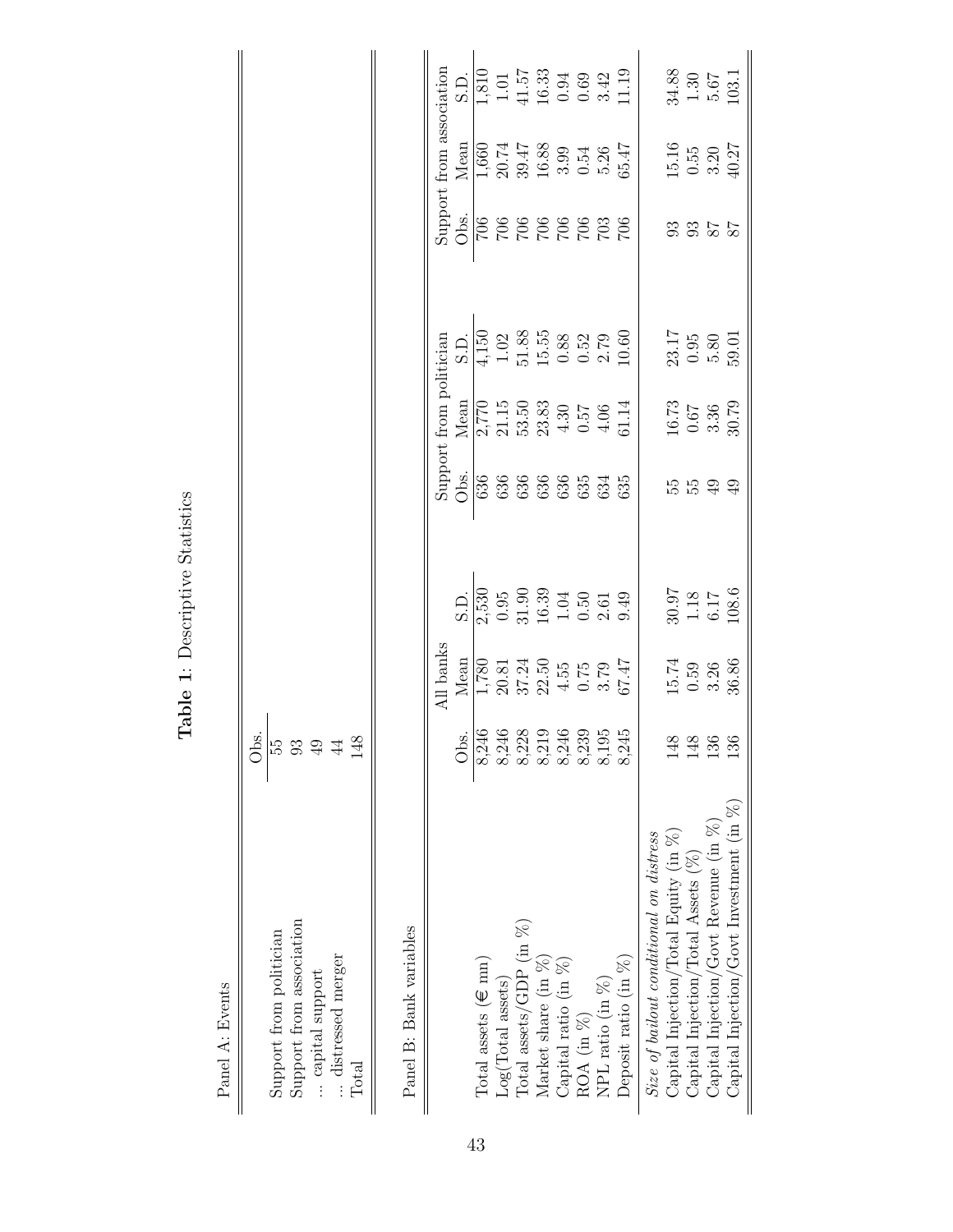|                              |                    | All banks                  |                    |                             | Support from politician |                |                   | Support from association |                  |
|------------------------------|--------------------|----------------------------|--------------------|-----------------------------|-------------------------|----------------|-------------------|--------------------------|------------------|
|                              | Obs.               | Mean                       | $\frac{1}{\Omega}$ | Obs.                        | Mean                    | S.             | Obs.              | Mean                     | C.<br>Si         |
| GDPPC growth $(in %)$        | 8,246              | 1.288                      | 3.816              | 636                         | 1.040                   | 3.925          | 706               | 1.874                    | 4.034            |
| $GDPCC$ (in $\in$ )          |                    |                            | 8,528              | 636                         | 27,280<br>10.173        |                | $\frac{902}{902}$ | 22,648                   |                  |
| Log(GDPPC)                   | $8,228$<br>$8,228$ | 23,771<br>10.024           | 0.313              | 636                         |                         | 7,931<br>0.285 |                   | 9.988                    | $6,542$<br>0.281 |
| Govt debt/GDP $(in %)$       | 8,246              | 4.623                      | 1.983              | 636                         | 3.931                   | 2.028          | 706               | 4.862                    | 2.241            |
|                              |                    |                            |                    |                             |                         |                |                   |                          |                  |
| Panel D: Political variables |                    |                            |                    |                             |                         |                |                   |                          |                  |
|                              | Obs.               | Support from<br>politician |                    | Support from<br>association |                         |                |                   |                          |                  |
| 급                            | 148                | 0.372                      |                    | 0.628                       |                         |                |                   |                          |                  |
| 12-24 months before election | 31                 | 0.355                      |                    | 0.645                       |                         |                |                   |                          |                  |
| 0-12 months before election  | 26                 | 0.154                      |                    | 0.846                       |                         |                |                   |                          |                  |
| 0-12 months after election   | 30 <sub>o</sub>    | 0.500                      |                    | $0.500\,$                   |                         |                |                   |                          |                  |
| 12-24 months after election  | 34                 | 0.441                      |                    | 0.559                       |                         |                |                   |                          |                  |
| 24-36 months after election  | 27                 | 0.370                      |                    | 0.630                       |                         |                |                   |                          |                  |
| No competitive county        | 73                 | 0.438                      |                    | 0.562                       |                         |                |                   |                          |                  |
| Competitive county           | 52                 | 0.307                      |                    | 0.693                       |                         |                |                   |                          |                  |
| No conservative chairman     | 88                 | 0.455                      |                    | 0.545                       |                         |                |                   |                          |                  |
| Conservative chairman        | 60                 | 0.250                      |                    | 0.750                       |                         |                |                   |                          |                  |

Table 1: continued... Table 1: continued...

support measures from the politician and support measures from the association. Panel B shows descriptive statistics for key bank variables. The unit of observation is a bank-year. The first three columns show statistics for all banks in our sample, whereas the other columns include only bank-year observations of banks that experienced support measures from the politician or the association during our sample period. Panel C provides descriptive and how this distribution depends on political variables. For example, of the 148 distress events in our sample, 37.2% were capital injections from the statistics for macro variables. Finally, Panel D shows the distribution of capital injections from the politician and support measures by the association, The table shows descriptive statistics for the banks in our sample. In Panel A we report the number of distress events, where we distinguish between of observation is a bank-year. The first three columns show statistics for all banks in our sample, whereas the other columns include only bank-year observations of banks that experienced support measures from the politician or the association during our sample period. Panel C provides descriptive and how this distribution depends on political variables. For example, of the 148 distress events in our sample, 37.2% were capital injections from the support measures from the politician and support measures from the association. Panel B shows descriptive statistics for key bank variables. The unit statistics for macro variables. Finally, Panel D shows the distribution of capital injections from the politician and support measures by the association, politician, while 62.8% were support measures from the association. Depending on the values of the political variables this distribution differs. politician, while 62.8% were support measures from the association. Depending on the values of the political variables this distribution differs. The 1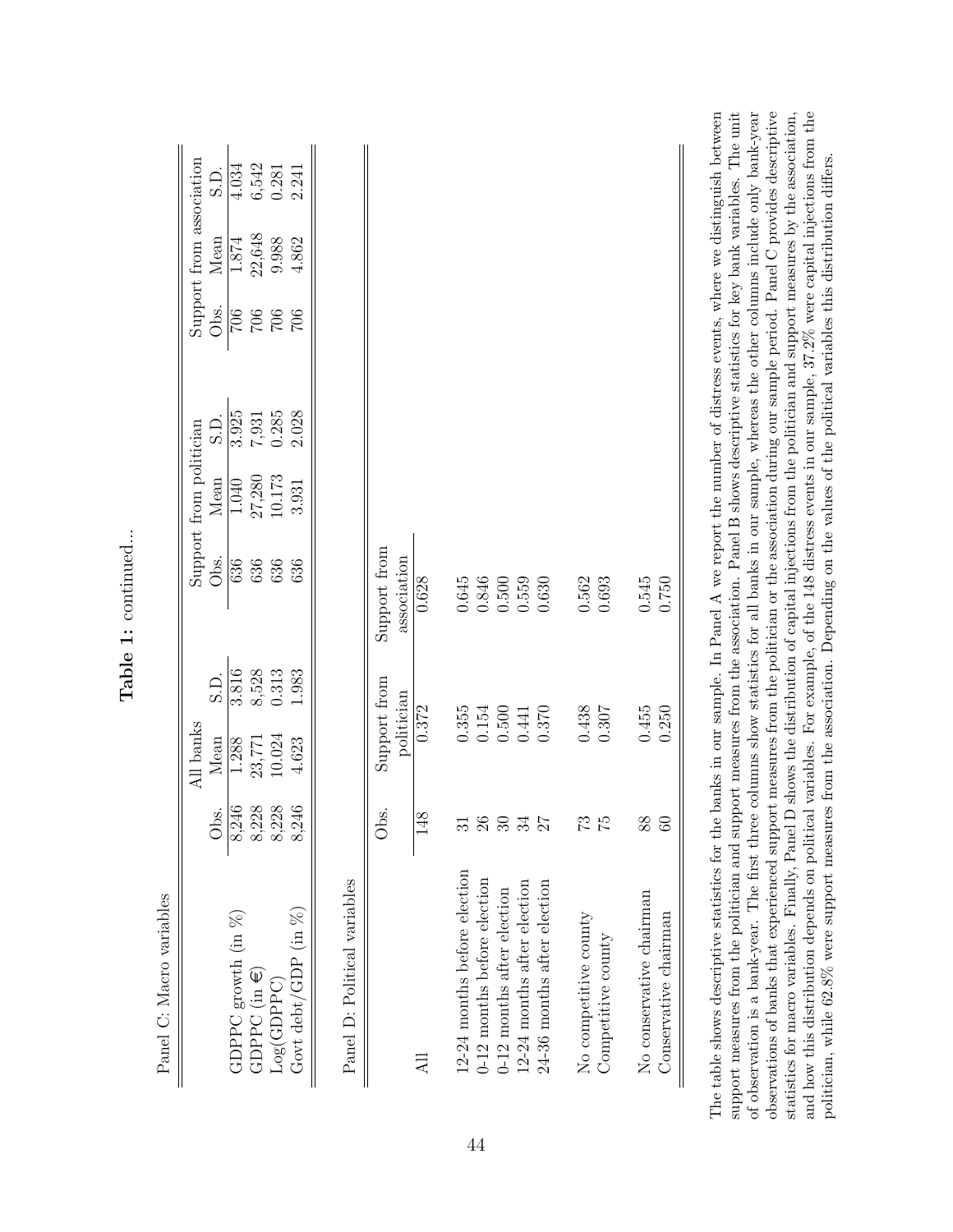|                           |                  | Panel A: Restructuring |                     |                    |
|---------------------------|------------------|------------------------|---------------------|--------------------|
| Change in the growth rate | $\left  \right $ | $\left( 2\right)$      | $\left( 3\right)$   | $\left(4\right)$   |
|                           | Total assets     | Total loans            | Number of employees | Number of branches |
| BLA                       | $-0.748$         | $-0.117$               | $-1.672$            | $-4.128$           |
|                           | (2.571)          | (3.507)                | (2.469)             | (6.342)            |
| <b>BLP</b>                | 0.748            | 2.311                  | 0.056               | $-2.966$           |
|                           | (2.407)          | (3.775)                | (3.493)             | (5.766)            |
| $Diff(BLP - BLA)$         | $1.496***$       | $2.429***$             | $1.728***$          | 1.162              |
|                           | (0.493)          | (0.727)                | (0.608)             | (1.199)            |

#### <span id="page-44-0"></span>Table 2: Restructuring and Long-Run Financial Performance of Affected Banks Five Years after the Bailout Event

| Change in ratios  | $\left 1\right\rangle$ | (2)          | $\left( 3\right)$ | (4)       | (5)           | (6)           |
|-------------------|------------------------|--------------|-------------------|-----------|---------------|---------------|
|                   | NPL Ratio              | LLP Ratio CL | ROA               | ROE       | Capital Ratio | Tier $I + II$ |
| BLA               | $-2.079$               | $-0.458$     | 0.209             | 2.964     | 0.403         | 1.812         |
| BLP               | (3.239)                | (0.757)      | (1.097)           | (17.290)  | (0.520)       | (2.121)       |
|                   | 0.785                  | 0.004        | $-0.131$          | $-3.693$  | 0.215         | 0.659         |
|                   | (2.387)                | (0.512)      | (0.587)           | (13.401)  | (0.393)       | (1.471)       |
| $Diff(BLP - BLA)$ | $2.864***$             | $0.462***$   | $-0.340*$         | $-6.657*$ | $-0.188*$     | $-1.153***$   |
|                   | (0.642)                | (0.146)      | (0.198)           | (3.492)   | (0.103)       | (0.413)       |

Panel A examines changes in the growth rate of variables related to bank restructuring while Panel B examines changes in key accounting ratios for banks that experienced a distress event. We calculate the average values of growth/accounting ratios in the five years after the bailout, and subtract the initial values averaged over three years to yield the changes around the bailout event (standard deviations in parentheses). Row BLA includes banks bailed-out by the association while row BLP includes banks bailed-out by the politician. Row Diff (BLP-BLA) shows the difference in the mean value between the two groups of banks (standard errors in parentheses), where \*, \*\*, and \*\*\* indicate statistical differences in the mean at the 10% level, 5% level, and 1% level, respectively. In Panel A, the variables of interest from columns (1) to (4) are changes in the growth of total assets, total loans, number of employees and number of branches. In Panel B, the variables of interest from columns (1) to (6) are non-performing loans ratio, the ratio of loan loss provisions to customer loans, ROA, ROE, Capital Ratio (equity/total assets), and Tier I plus Tier II capital ratio. All variables are in percentage terms.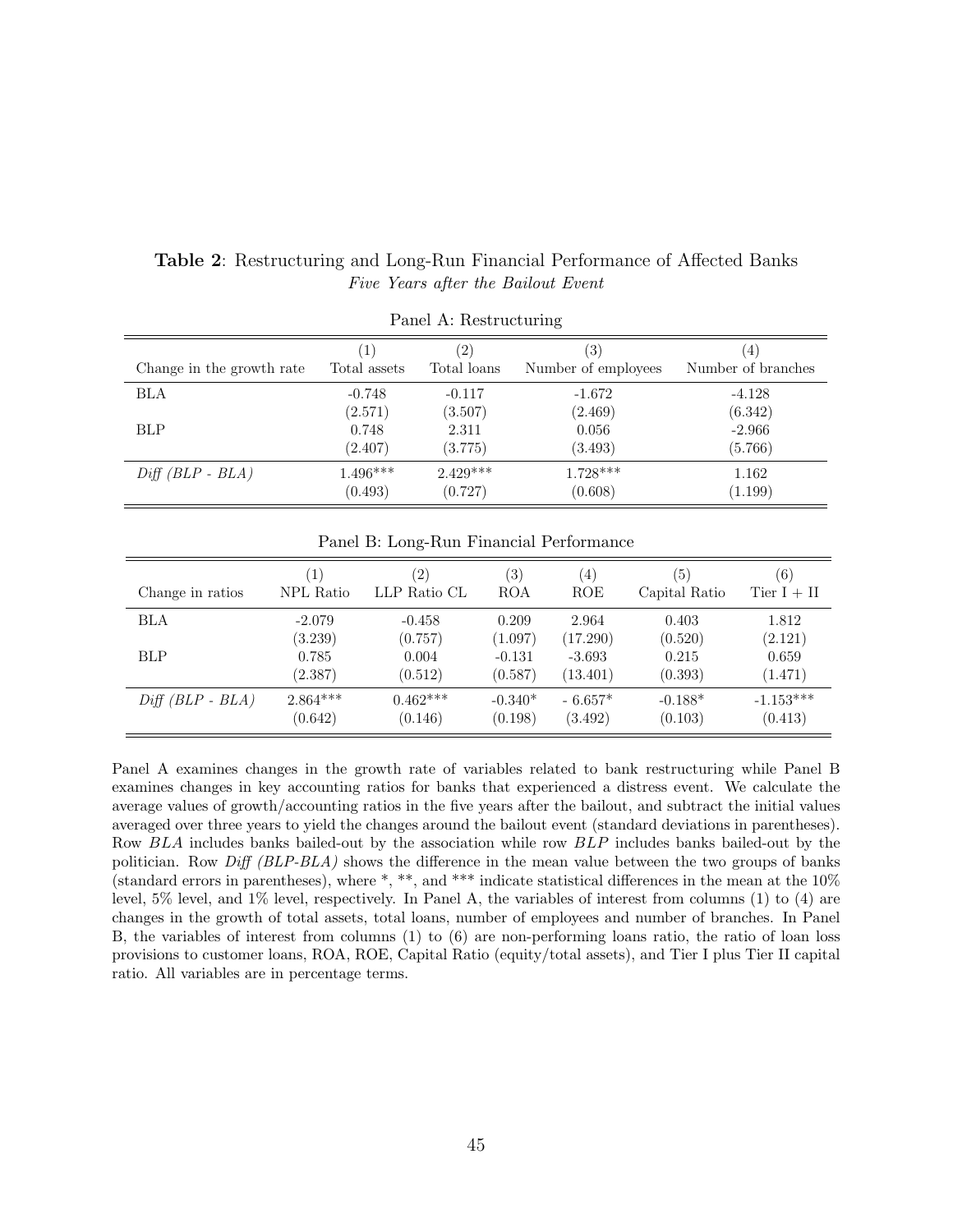<span id="page-45-0"></span>

| Sample                     |         |            | state banks with distress events between 1995 and 2010 |             |             |             |
|----------------------------|---------|------------|--------------------------------------------------------|-------------|-------------|-------------|
|                            | (1)     | (2)        | (3)                                                    | (4)         | (5)         | (6)         |
| $D(0-12$ months after)     | 0.228   | 0.098      | 0.294                                                  | 0.189       | 0.078       | $0.046\,$   |
|                            | (0.238) | (0.245)    | (0.245)                                                | (0.258)     | (0.217)     | (0.223)     |
| $D(12-24$ months after)    | 0.178   | 0.130      | 0.315                                                  | 0.265       | 0.072       | 0.062       |
|                            | (0.240) | (0.251)    | (0.242)                                                | (0.256)     | (0.208)     | (0.210)     |
| $D(24-36$ months after)    | 0.008   | $-0.017$   | 0.078                                                  | 0.036       | $-0.056$    | $-0.120$    |
|                            | (0.232) | (0.228)    | (0.246)                                                | (0.240)     | (0.210)     | (0.215)     |
| $D(12-24$ months before)   | 0.180   | $0.155\,$  | 0.264                                                  | 0.218       | 0.079       | $-0.002$    |
|                            | (0.218) | (0.214)    | (0.227)                                                | (0.222)     | (0.198)     | (0.212)     |
| Cons. Bank Chairman        |         |            |                                                        |             | $2.442***$  | $2.403***$  |
|                            |         |            |                                                        |             | (0.138)     | (0.149)     |
| Competitive County         |         |            |                                                        |             | 0.254       | 0.281       |
|                            |         |            |                                                        |             | (0.176)     | (0.182)     |
| $Log (Total assets) (t-1)$ |         |            | 0.122                                                  | 0.128       | 0.114       | 0.123       |
|                            |         |            | (0.093)                                                | (0.101)     | (0.105)     | (0.113)     |
| Capital Ratio $(t-1)$      |         |            | $-0.116$                                               | $-0.127$    | $-0.060$    | $-0.061$    |
|                            |         |            | (0.092)                                                | (0.094)     | (0.104)     | (0.108)     |
| $ROA(t-1)$                 |         |            | $-0.465***$                                            | $-0.471***$ | $-0.311***$ | $-0.313***$ |
|                            |         |            | (0.086)                                                | (0.082)     | (0.078)     | (0.078)     |
| $NPL$ Ratio $(t-1)$        |         |            | $-0.000*$                                              | $-0.000**$  | $-0.000$    | $-0.000$    |
|                            |         |            | (0.000)                                                | (0.000)     | (0.000)     | (0.000)     |
| Market Share (t-1)         |         |            | $-0.017***$                                            | $-0.018***$ | $-0.011$    | $-0.011$    |
|                            |         |            | (0.006)                                                | (0.006)     | (0.007)     | (0.007)     |
| Deposit Ratio $(t-1)$      |         |            | $-0.006$                                               | $-0.001$    | $-0.004$    | $-0.003$    |
|                            |         |            | (0.007)                                                | (0.008)     | (0.009)     | (0.009)     |
| GDPPC Growth $(t-1)$       |         |            | 0.014                                                  | 0.014       | 0.008       | 0.009       |
|                            |         |            | (0.021)                                                | (0.022)     | (0.022)     | (0.023)     |
| $Log(GDPPC)$ (t-1)         |         |            | 0.266                                                  | 0.232       | $0.763**$   | $0.738**$   |
|                            |         |            | (0.311)                                                | (0.308)     | (0.334)     | (0.330)     |
| Number of distress events  | 148     | 148        | 148                                                    | 148         | 148         | 148         |
| Time FE                    | NO      | <b>YES</b> | $\rm NO$                                               | <b>YES</b>  | NO          | <b>YES</b>  |
| Observations               | 1,174   | 1,174      | 1,169                                                  | 1,169       | 1,169       | 1,169       |

Table 3: Occurrence of Bank Distress Events—Hazard Model

The table shows results from estimating an exponential hazard model in equation [\(1\)](#page-18-1) to test whether the occurrence of distress events depends on the electoral cycle. Four dummy variables indicating four periods in the electoral cycle are included, and the omitted group is  $0-12$  months before. Two political variables, the ideology of the politician and the political competition within the county, are added in columns (5) and (6). The regression further includes bank-level control variables and macro control variables, and those variables are self-explanatory. All control variables are lagged by one period. Columns (2), (4) and (6) include time dummies for the four election cycles in our sample (begin of sample-1998, 1999-2003, 2004-2008, 2009-end of sample). Standard errors are denoted in parentheses and clustered at bank level. \* indicates statistical significance at the 10% level, \*\* at the 5% level, and \*\*\* at the 1% level.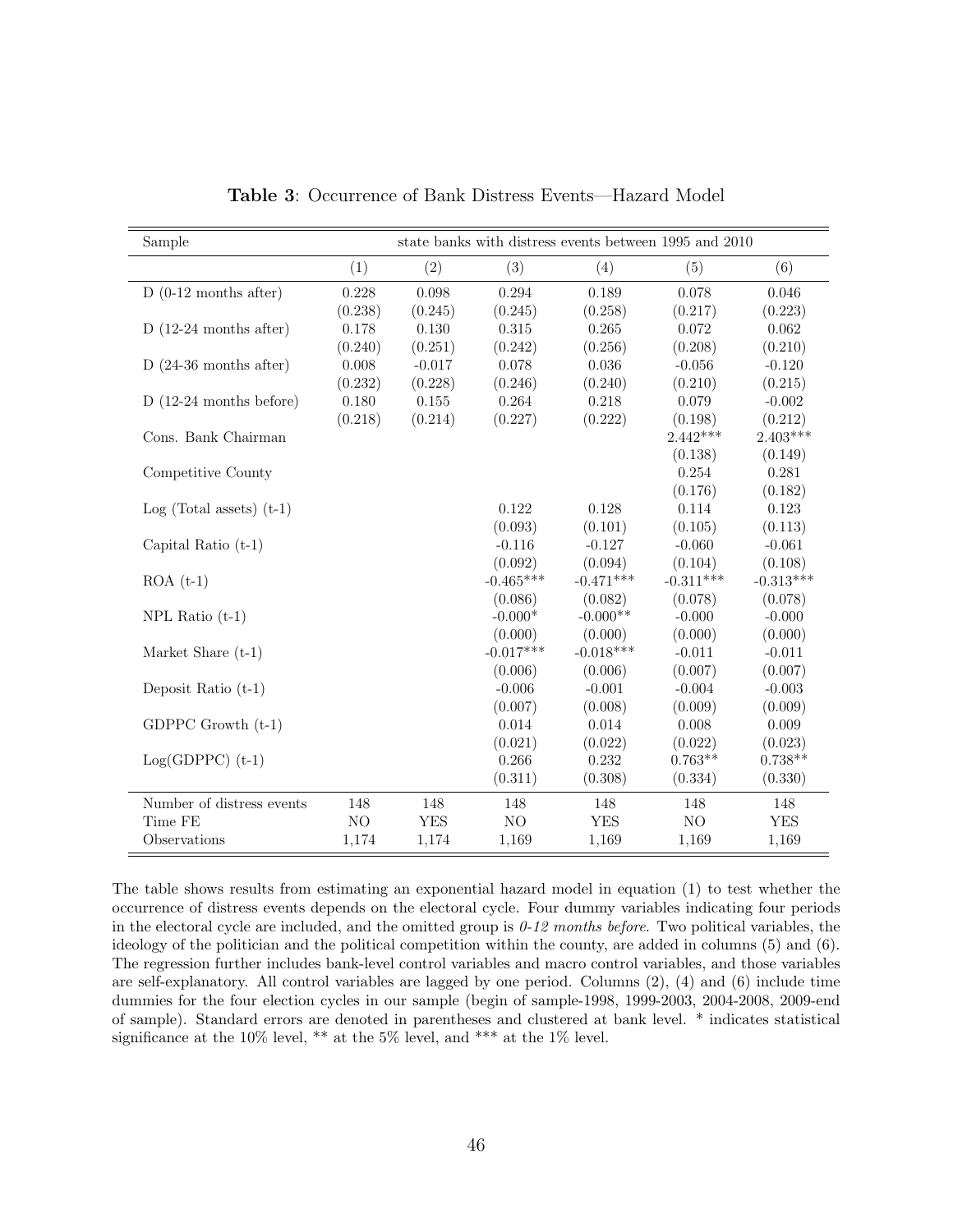| Sample                     |            |            | state banks with distress events between 1995 and 2010                       |             |             |             |
|----------------------------|------------|------------|------------------------------------------------------------------------------|-------------|-------------|-------------|
| Dep. Var.                  |            |            | Type of Bailout $(=1$ if decentralized-level bailout by a politician or BLP) |             |             |             |
|                            | (1)        | (2)        | (3)                                                                          | (4)         | (5)         | (6)         |
| $D(0-12$ months after)     | $0.346***$ | $0.327***$ | $0.249**$                                                                    | $0.253**$   | $0.266**$   | $0.269**$   |
|                            | (0.118)    | (0.121)    | (0.118)                                                                      | (0.122)     | (0.118)     | (0.121)     |
| $D(12-24$ months after)    | $0.287**$  | $0.310***$ | $0.338***$                                                                   | $0.341***$  | $0.333***$  | $0.335***$  |
|                            | (0.113)    | (0.106)    | (0.099)                                                                      | (0.099)     | (0.102)     | (0.103)     |
| $D(24-36$ months after)    | $0.217*$   | $0.248**$  | $0.192*$                                                                     | $0.209**$   | 0.185       | $0.199*$    |
|                            | (0.119)    | (0.111)    | (0.105)                                                                      | (0.105)     | (0.112)     | (0.111)     |
| $D(12-24$ months before)   | $0.201*$   | $0.271**$  | $0.213**$                                                                    | $0.255**$   | $0.224**$   | $0.270**$   |
|                            | (0.113)    | (0.110)    | (0.101)                                                                      | (0.108)     | (0.104)     | (0.106)     |
| Cons. Bank Chairman        |            |            |                                                                              |             | $-0.193**$  | $-0.198**$  |
|                            |            |            |                                                                              |             | (0.082)     | (0.082)     |
| Competitive County         |            |            |                                                                              |             | $-0.114$    | $-0.130*$   |
|                            |            |            |                                                                              |             | (0.075)     | (0.073)     |
| $Log (Total assets) (t-1)$ |            |            | $-0.115**$                                                                   | $-0.121**$  | $-0.108**$  | $-0.116**$  |
|                            |            |            | (0.055)                                                                      | (0.053)     | (0.054)     | (0.053)     |
| Capital Ratio $(t-1)$      |            |            | $-0.060$                                                                     | $-0.068$    | $-0.049$    | $-0.057$    |
|                            |            |            | (0.039)                                                                      | (0.041)     | (0.038)     | (0.040)     |
| $ROA(t-1)$                 |            |            | 0.085                                                                        | 0.096       | 0.057       | 0.068       |
|                            |            |            | (0.065)                                                                      | (0.067)     | (0.070)     | (0.071)     |
| $NPL$ Ratio $(t-1)$        |            |            | $-0.018**$                                                                   | $-0.018**$  | $-0.020**$  | $-0.019**$  |
|                            |            |            | (0.009)                                                                      | (0.009)     | (0.008)     | (0.009)     |
| Market Share $(t-1)$       |            |            | $0.011***$                                                                   | $0.010***$  | $0.010***$  | $0.010***$  |
|                            |            |            | (0.003)                                                                      | (0.003)     | (0.003)     | (0.003)     |
| Deposit Ratio $(t-1)$      |            |            | $-0.008**$                                                                   | $-0.007*$   | $-0.006*$   | $-0.005$    |
|                            |            |            | (0.004)                                                                      | (0.004)     | (0.004)     | (0.004)     |
| GDPPC Growth $(t-1)$       |            |            | $-0.026***$                                                                  | $-0.025***$ | $-0.025***$ | $-0.024***$ |
|                            |            |            | (0.009)                                                                      | (0.009)     | (0.009)     | (0.009)     |
| $Log(GDPPC)$ (t-1)         |            |            | 0.183                                                                        | 0.211       | 0.086       | 0.115       |
|                            |            |            | (0.154)                                                                      | (0.155)     | (0.156)     | (0.158)     |
| Time FE                    | NO         | <b>YES</b> | NO                                                                           | <b>YES</b>  | NO          | <b>YES</b>  |
| R-squared                  | 0.055      | 0.104      | 0.299                                                                        | 0.312       | 0.333       | 0.349       |
| Observations               | 148        | 148        | 148                                                                          | 148         | 148         | 148         |

<span id="page-46-0"></span>Table 4: Type of Bailout and Political Factors Influencing the Local Politician

The table shows how the electoral cycle affects the likelihood of a bailout reached by decentralized vs. centralized decision-making. The dependent variable is a dummy that equals one if the bank receives capital injections from the politician (BLP) and zero if the bank receives support measures from the association (BLA). Four dummy variables indicating four periods in the electoral cycle are included, and the omitted group is  $0-12$  months before. Two political variables, the political competition within the county and the ideology of the politician, are added in columns (5) and (6). The regression further includes bank-level control variables and macro control variables, and those independent variables are self-explanatory. Columns (2), (4) and (6) include time dummies for the four election cycles in our sample (begin of sample-1998, 1999-2003, 2004-2008, 2009-end of sample). All control variables are lagged by one period. Robust standard errors are denoted in parentheses. \* indicates statistical significance at the 10% level, \*\* at the 5% level, and \*\*\* at the  $1\%$  level.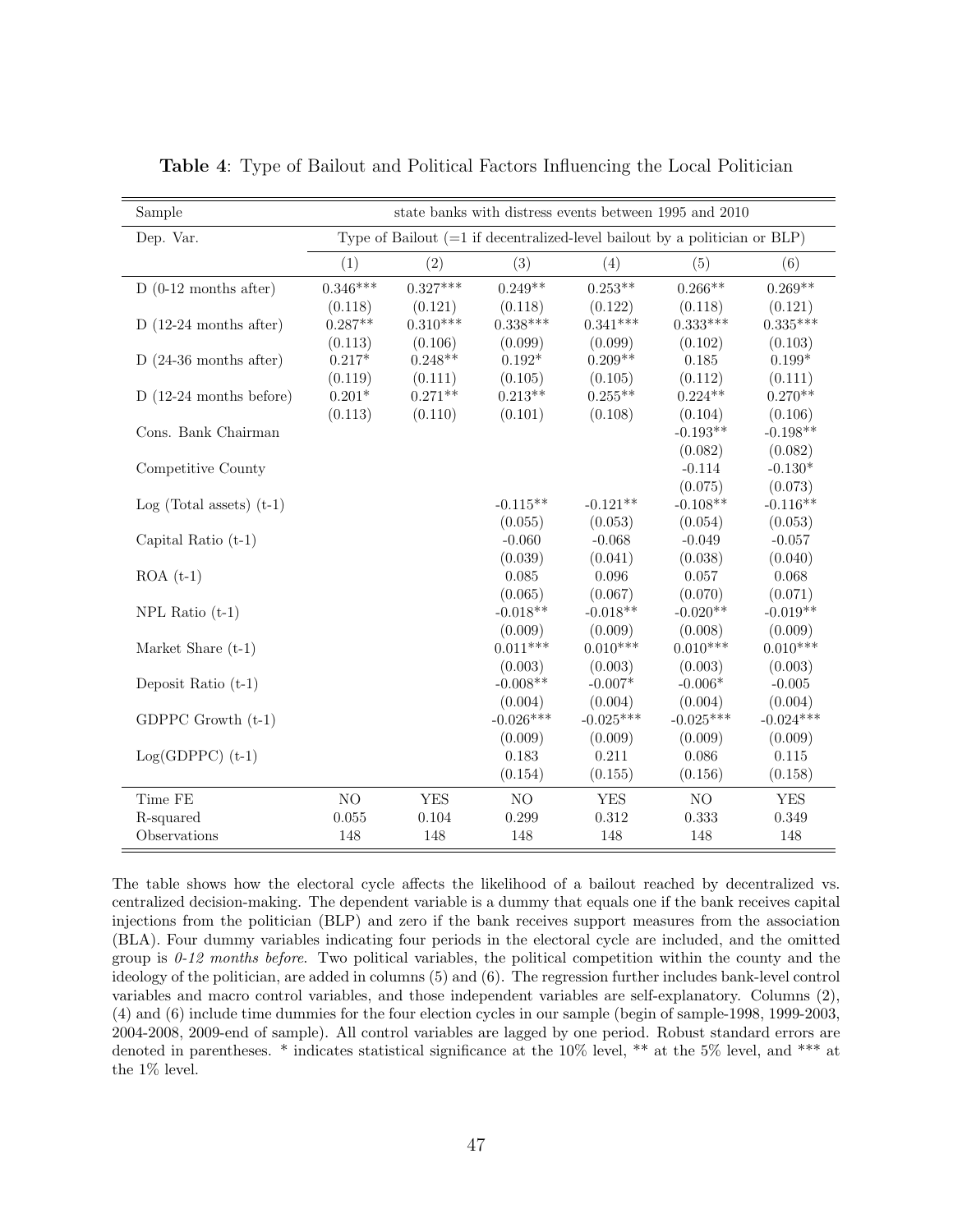<span id="page-47-0"></span>

|                                              | $D(0-12$ months before)                            | Observations | R-squared |
|----------------------------------------------|----------------------------------------------------|--------------|-----------|
|                                              | Panel A: Bank Charactersistics and Size of Bailout |              |           |
| Log (Total assets)                           | $0.136\,$                                          | 148          | 0.003     |
|                                              | (0.229)                                            |              |           |
| Log (Number of employees)                    | 0.091                                              | 148          | 0.002     |
|                                              | (0.193)                                            |              |           |
| Number of branches                           | $-1.424$                                           | 148          | 0.000     |
| Market share (in $\%$ )                      | (8.749)<br>$-0.843$                                | 148          | 0.000     |
|                                              | (3.529)                                            |              |           |
| Customer loans to Total assets (in $\%$ )    | $-1.996$                                           | 148          | 0.003     |
|                                              | (3.321)                                            |              |           |
| Deposit ratio (in $\%$ )                     | $-0.043$                                           | 148          | 0.000     |
|                                              | (2.544)                                            |              |           |
| Capital ratio (in $\%$ )                     | $-0.194$                                           | 148          | 0.007     |
|                                              | (0.197)                                            |              |           |
| $ROA$ (in $\%$ )                             | $-0.045$                                           | 148          | 0.000     |
|                                              | (0.131)                                            |              |           |
| NPL ratio (in $\%$ )                         | 0.312                                              | 148          | 0.000     |
|                                              | (0.920)                                            |              |           |
| LLP ratio CL (in $\%$ )                      | 0.060                                              | 148          | 0.000     |
|                                              | (0.164)                                            |              |           |
| Local banking sector HHI (0-10000)           | 13.848                                             | 148          | 0.000     |
|                                              | (164.310)                                          |              |           |
| In (Capital injection)                       | $-0.909$                                           | 148          | 0.003     |
|                                              | (1.488)                                            |              |           |
| Capital injection to total equity (in $\%$ ) | 2.326                                              | 148          | 0.001     |
|                                              | (7.847)                                            |              |           |
|                                              | Panel B: Local Macro and Other Variables           |              |           |
| Log (GDPPC)                                  | $-0.020$                                           | 148          | 0.000     |
|                                              | (0.689)                                            |              |           |
| GDPPC growth (in $\%$ )                      | $-0.573$                                           | 148          | 0.002     |
|                                              | (0.785)                                            |              |           |
| Employment rate (in $\%$ )                   | $-3.082$                                           | 145          | 0.009     |
|                                              | (2.642)                                            |              |           |
| Employment growth (in $\%$ )                 | 0.000                                              | 145          | 0.000     |
|                                              | (0.289)                                            |              |           |
| Government debt to GDP (in $\%$ )            | 0.310                                              | 131          | 0.003     |
|                                              | (0.487)                                            |              |           |
| Government debt to revenue (in $\%$ )        | 3.801                                              | 132          | 0.004     |
| Total loan growth (in $\%$ )                 | (5.689)<br>0.032                                   | 140          | 0.000     |
|                                              | (2.321)                                            |              |           |
| State loan share (in $\%$ )                  | 0.846                                              | 140          | 0.000     |
|                                              | (2.885)                                            |              |           |
|                                              |                                                    |              |           |

Table 5: Are Pre-election and Post-election Cases Different?

This table tests whether there is a significant difference in the type of banks that experience pre-election and post-election distress events. Each row of this table represents a univariate regression of the variable in the first column on a dummy that indicates the timing of distress in the electoral cycle.  $D(0-12$  months before) equals to one if the distress event occurs 0 to 12 months before the election and zero otherwise. Panel A examines bank characteristics and bailout size. Panel B examines local macroeconomic and loan-related variables. The variables are measured in the year before the distress event. Robust standard errors are denoted in parentheses. \* indicates statistical significance at the 10% level, \*\* at the 5% level, and \*\*\* at the 1% level.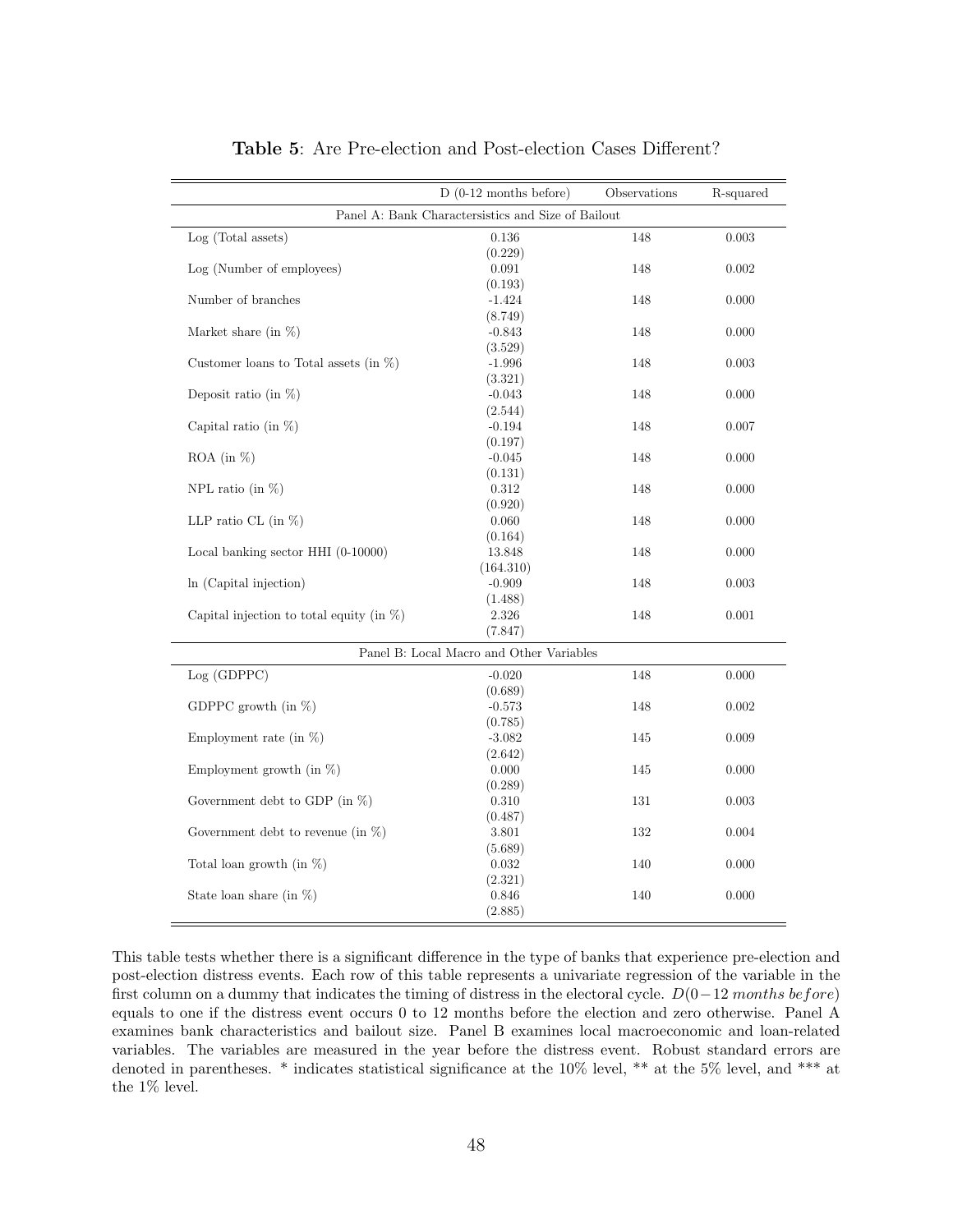#### Table 6: General Patterns in Credit Allocation Five Years after the Bailout Event

<span id="page-48-0"></span>

| Dep. Var.                                                   | loans by state banks  | total loans                                    |                                   | loans by private banks<br>total loans   |                                   | loans by cooperatives<br>total loans           |                                   | <i>growth of total loans</i>                   |
|-------------------------------------------------------------|-----------------------|------------------------------------------------|-----------------------------------|-----------------------------------------|-----------------------------------|------------------------------------------------|-----------------------------------|------------------------------------------------|
|                                                             | $\mathbf{1}$          | $\left( 2\right)$                              | $\left( 3\right)$                 | (4)                                     | (5)                               | $^{\rm (6)}$                                   |                                   | (8)                                            |
| <b>BLP</b>                                                  | $4.848***$<br>(1.554) | $6.881***$<br>(2.467)                          | $-4.788**$<br>(2.096)             | $-9.626***$<br>(3.154)                  | $-0.004$<br>1.188)                | 2.738<br>(1.915)                               | $2.135*$<br>(1.242)               | 2.278<br>(2.024)                               |
| Model<br>1st Stage F-stat<br>Time FE<br><b>Observations</b> | OLS<br>YES<br>1,078   | <b>IV 2SLS</b><br>28.63<br><b>YES</b><br>1.078 | <b>OLS</b><br><b>YES</b><br>1.078 | <b>IV 2SLS</b><br>28.63<br>YES<br>1.078 | <b>OLS</b><br><b>YES</b><br>1,078 | <b>IV 2SLS</b><br>28.63<br><b>YES</b><br>1,078 | <b>OLS</b><br><b>YES</b><br>1,078 | <b>IV 2SLS</b><br>28.63<br><b>YES</b><br>1,078 |

Panel A: Changes in Local Financing Structure

Panel B: Aggregate Changes in Lending Relationships of Affected Banks

| Dep. Var.        |            | $#$ new rel by affected banks<br>$#$ all rel by affected banks |            | $#$ ended rel by affected banks<br>$#$ all rel by affected banks |
|------------------|------------|----------------------------------------------------------------|------------|------------------------------------------------------------------|
|                  | (1)        | $\left(2\right)$                                               | 3)         | $\left(4\right)$                                                 |
| BLP              | $-4.301**$ | $-8.542**$                                                     | $-4.304**$ | $-10.308***$                                                     |
|                  | $-1.783$   | (3.709)                                                        | (1.673)    | (3.401)                                                          |
| Model            | OLS        | IV 2SLS                                                        | OLS        | IV 2SLS                                                          |
| 1st Stage F-stat |            | 28.63                                                          |            | 28.63                                                            |
| Time FE          | YES        | YES                                                            | YES        | YES                                                              |
| Observations     | 1,078      | 1,078                                                          | 1,078      | 1,078                                                            |

Panel A shows how the presence of state-owned savings banks depends on the type of bailout following a distress event. Panel B shows how the lending relationships (formation and termination) of affected banks depend on the type of bailout following a distress event. Both results from OLS and two-stage least squares regressions are displayed. BLP is a dummy that equals to 1 if the distress is resolved by the politician and zero otherwise. This dummy variable is instrumented by the timing of the distress event in the electoral cycle, or  $D(0-12$  months before), to address endogeneity concerns.  $D(0-12$  months before) equals to one if the distress event occurs 0 to 12 months before the election and zero otherwise. Unit of observation is a municipality (the most granular administration level). In Panel A, columns (1) and (2) examine the share of loans extended by state-owned banks in total loans. Columns  $(3)$  and  $(4)$   $((5)$  and  $(6))$  examine the share of loans extended by private banks (cooperatives) in total loans. Columns (7) to (8) examine total loans. In Panel B, columns (1) to (2) examine the share of newly initiated lending relationships by affected banks out of all lending relationships by them, or  $\frac{number\ of\ new\ lending\ relationship\ by\ affected\ banks}{number\ of\ all\ lending\ relationship\ by\ affected\ banks}$ . Columns (3) and (4) examine the share of newly terminated lending relationships by affected banks out of all lending relationships by them, or  $\frac{number\ of\ ended\ lending\ relationship\ by\ affected\ banks}{number\ of\ all\ lending\ relationships\ by\ affected\ banks}$ . All the dependent an ideal ending relationships by them, or *number of all lending relationships by affected banks*. This the dependent variables measure the change or growth in average post-bailout value (five years after the bailout) from pre-bailout value (three years before the bailout). The F-stat is for the excluded instrument in the first stage. All dependent variables are in percentage terms. Standard errors are reported in parentheses and clustered at county level. \*,\*\*,\*\*\* indicates significance at the  $10\%$ , 5%, and 1%, respectively.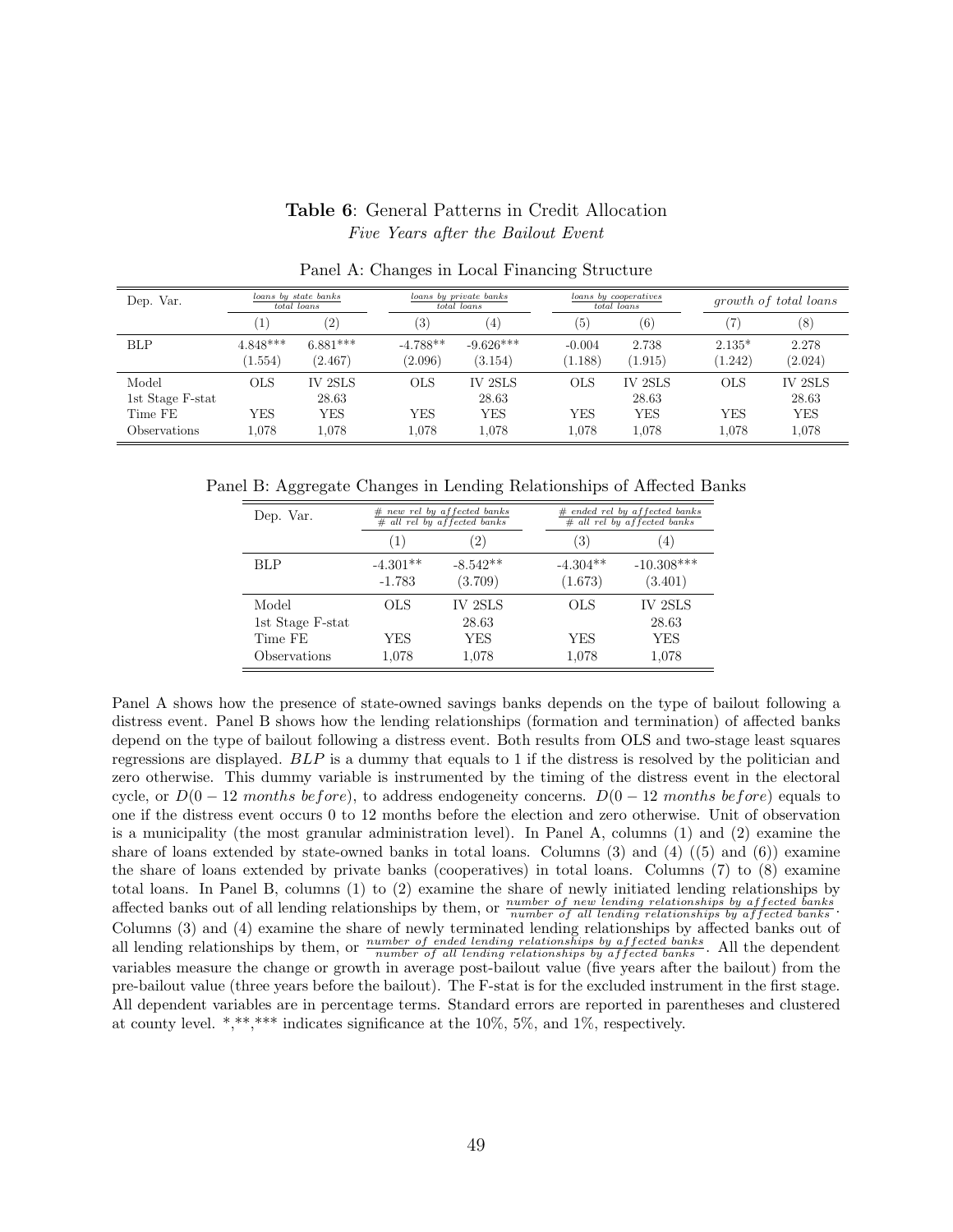| Dep. Var.            | growth of 1    | loans from affected banks                                                        |                                     | share of loans from affected banks                                                                     |                                                                           | growth of loans from all banks                                                           |
|----------------------|----------------|----------------------------------------------------------------------------------|-------------------------------------|--------------------------------------------------------------------------------------------------------|---------------------------------------------------------------------------|------------------------------------------------------------------------------------------|
|                      |                | $\odot$                                                                          | $\odot$                             | $\bigoplus$                                                                                            | $\widetilde{\Theta}$                                                      | $\odot$                                                                                  |
| BLP X L1.logAPK      | $-3.104*$      | $-3.427**$                                                                       | $-6.622***$                         | $-6.315**$                                                                                             | $-4.701*$                                                                 | $-5.101**$                                                                               |
|                      | (1.698)        | $(1.700)$<br>$(0.296***$                                                         |                                     |                                                                                                        |                                                                           |                                                                                          |
| <b>BLP</b>           | $7.653**$      |                                                                                  | $(2.497)$<br>11.102**               | $(2.492)$<br>9.089*                                                                                    | $(2.492)$<br>5.846<br>$(4.298)$<br>$(9.78***)$                            | $(2.484)$<br>7.866*                                                                      |
|                      | (3.334)        | (3.345)                                                                          | $(5.417)$<br>4.102**                | $(5.431)$<br>$3.464*$                                                                                  |                                                                           | $(4.279)$<br>7.713***                                                                    |
| 1.logAPK             | $1.30***$      | $1.962***$                                                                       |                                     |                                                                                                        |                                                                           |                                                                                          |
|                      | (1.341)        | (1.353)                                                                          | $(1.812)$                           | (1.823)                                                                                                | (1.849)                                                                   | (1.859)                                                                                  |
| Model                | IV 2SLS        | IV <sub>2SLS</sub>                                                               | IV <sub>2SLS</sub>                  | V <sub>2SLS</sub>                                                                                      | IV 2SLS                                                                   | $N$ 2SLS                                                                                 |
| Ist Stage F-stat     | 96.11          |                                                                                  |                                     |                                                                                                        |                                                                           |                                                                                          |
| Firm Controls        | $\overline{O}$ |                                                                                  |                                     |                                                                                                        |                                                                           |                                                                                          |
| Industry X Time FE   | YES            | $\begin{array}{c} 98.75 \\ \text{YES} \\ \text{YES} \\ \text{G.352} \end{array}$ | 88.38<br>NO<br>YES<br>YES<br>10,514 | $\begin{array}{c} \text{87.38} \\ \text{YES} \\ \text{YES} \\ \text{YES} \\ \text{10.514} \end{array}$ | $\begin{array}{c} 88.38 \\ \text{NO} \\ \text{YES} \\ 10.514 \end{array}$ | $\begin{array}{c} \text{87.38} \\ \text{YES} \\ \text{YES} \\ \text{10.514} \end{array}$ |
| <b>J</b> bservations | 6,352          |                                                                                  |                                     |                                                                                                        |                                                                           |                                                                                          |

<span id="page-49-0"></span>Table 7: Credit Allocation of Affected Banks Table 7: Credit Allocation of Affected Banks

following a distress event. BResults from two-stage least squares regressions are displayed. BLP is a dummy that equals to 1 if the distress is resolved by the politician and zero otherwise. This dummy variable is instrumented by the timing of the distress event in the electoral cycle, or  $D(0-12 \text{ months } before)$ , to address endogeneity concerns.  $D(0-12 \text{ months } before)$  equals to one if the distress event occurs 0 to 12 months before the election and zero otherwise. Unit of observation is a firm-year and only post-event years are included in the regression. The dependent variable from columns  $(1)$  to  $(2)$  is the growth of loans from affected banks. In columns  $(3)$  and  $(4)$ , the dependent variable is the share of loans from affected banks out of all loans received by the firm. Columns (5) to (6) shows the growth of total loans from all banks. All dependent variables are The table shows how the credit allocation—sensitivity of credit allocation to firm level productivity—of affected banks depends on the type of bailout following a distress event. BResults from two-stage least squares regressions are displayed. BLP is a dummy that equals to 1 if the distress is in percentage terms.  $L1.logAPK$  is the natural log of sales divided by value of total fixed assets, lagged by one year. The F-stat is for the excluded instruments in the first stage. All regressions include industry-time fixed effects. Firm controls include lagged size and profitability. \*,\*\*\*\*\* indicates resolved by the politician and zero otherwise. This dummy variable is instrumented by the timing of the distress event in the electoral cycle, or  $D(0 - 12 \text{ months } before)$ , to address endogeneity concerns.  $D(0 - 12 \text{ months } before)$  equals to one if the distress event occurs 0 to 12 months  $\cdots$ variable from columns (1) to (2) is the growth of loans from affected banks. In columns (3) and (4), the dependent variable is the share of loans from  $\frac{a}{1}$ affected banks out of all loans received by the firm. Columns (5) to (6) shows the growth of total loans from all banks. All dependent variables are in percentage terms. L1.logAPK is the natural log of sales divided by value of total fixed assets, lagged by one year. The F-stat is for the excluded is for the excluded is for the excluded is for the excluded is for the e instruments in the first stage. All regressions include industry-time fixed effects. Firm controls include lagged size and profitability.  $*,**$  indicates The table shows how the credit allocation—sensitivity of credit allocation to firm level productivity—of affected banks depends on the type of bailout before the election and zero otherwise. Unit of observation is a firm-year and only post-event years are included in the regression. The dependent significance at the 10%, 5%, and 1%, respectively. significance at the  $10\%$ ,  $5\%$ , and  $1\%$ , respectively.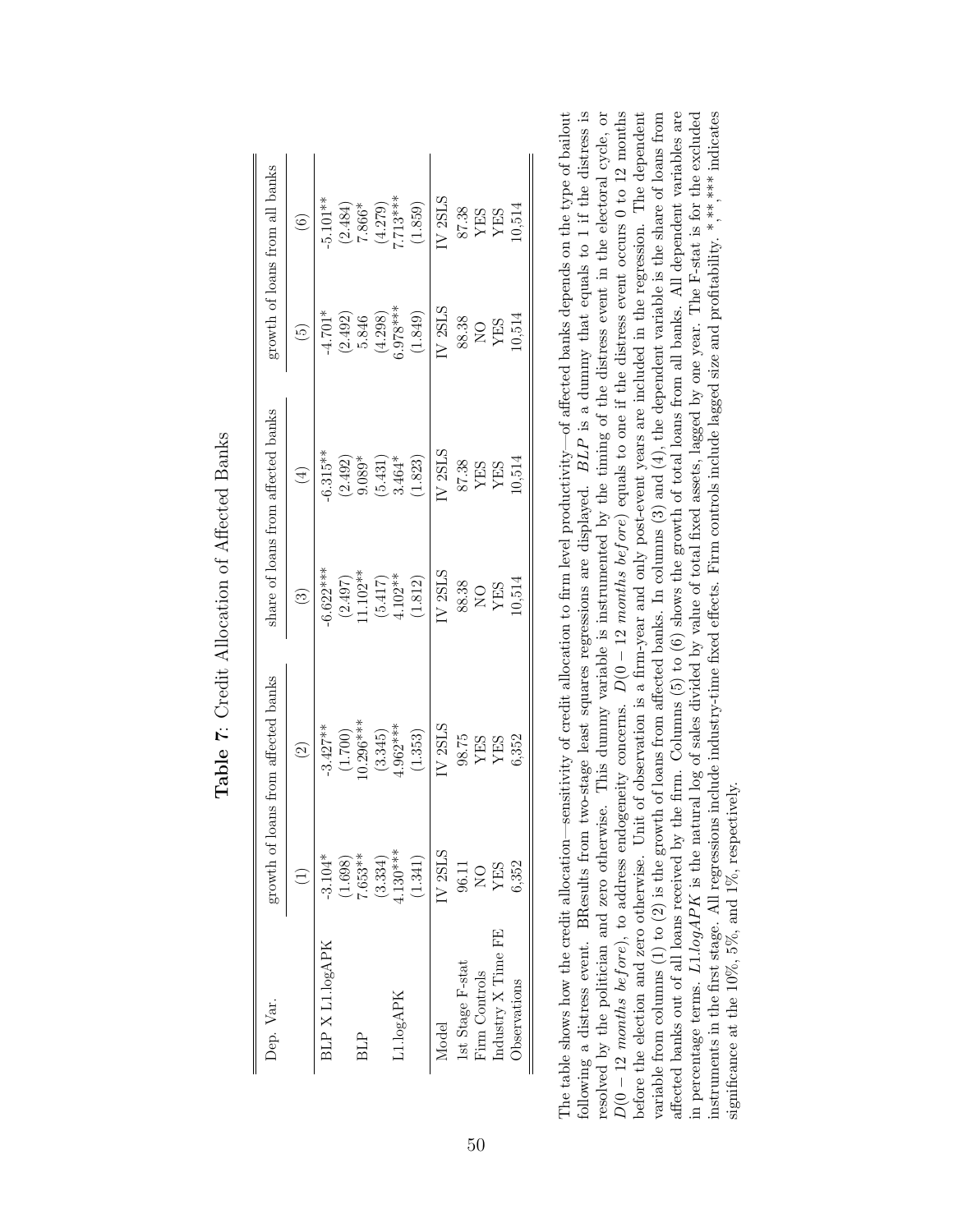<span id="page-50-0"></span>

| Dep. Var.                  |                                   | in-group loans from affected banks<br>total loans | $in-group$ loans from affected banks<br>$\overline{total}$ in-group loans |                  |  |
|----------------------------|-----------------------------------|---------------------------------------------------|---------------------------------------------------------------------------|------------------|--|
|                            | $^{\prime}2)$<br>$\left(1\right)$ |                                                   | 3)                                                                        | $\left(4\right)$ |  |
| <b>BLP</b>                 | $9.775***$                        | $9.092**$                                         | $19.691**$                                                                | $17.290**$       |  |
|                            | (3.657)                           | (3.499)                                           | (8.122)                                                                   | (7.210)          |  |
| Model                      | IV 2SLS                           | IV 2SLS                                           | IV 2SLS                                                                   | IV 2SLS          |  |
| 1st Stage F-stat           | 33.550                            | 33.170                                            | 33.550                                                                    | 33.170           |  |
| Firm Controls              | NO.                               | YES                                               | NO.                                                                       | YES              |  |
| Industry X Time FE         | YES                               | YES                                               | YES                                                                       | YES              |  |
| <i><b>Observations</b></i> | 1,926                             | 1,926                                             | 1,926                                                                     | 1,926            |  |

Table 8: Preferential Lending of Affected Banks

The table shows how preferential lending of affected banks depends on the type of bailout following a distress event. Results from two-stage least squares regressions are displayed. BLP is a dummy that equals to 1 if the distress is resolved by the politician and zero otherwise. This dummy variable is instrumented by the timing of the distress event in the electoral cycle, or  $D(0 - 12 \text{ months before})$ , to address endogeneity concerns.  $D(0-12$  months before) equals to one if the distress event occurs 0 to 12 months before the election and zero otherwise. Unit of observation is a firm and only post-event years are included in the regression. The dependent variable from columns (1) to (2) is the share of in-group loans from affected banks out of total loans received by the firm. In columns (3) and (4), the dependent variable is share of in-group loans from affected banks out of total in-group loans from all the connected banks. A loan is defined as from in-group or connected banks if the firm and the bank are connected through membership of the same service club branch [\(Haselmann, Schoenherr, and Vig](#page-38-15) [\(2018\)](#page-38-15)). The F-stat is for the excluded instrument in the first stage. All dependent variables are in percentage terms. All regressions include industry-time fixed effects. Firm controls include lagged size and profitability. \*,\*\*,\*\*\* indicates significance at the 10%, 5%, and 1%, respectively.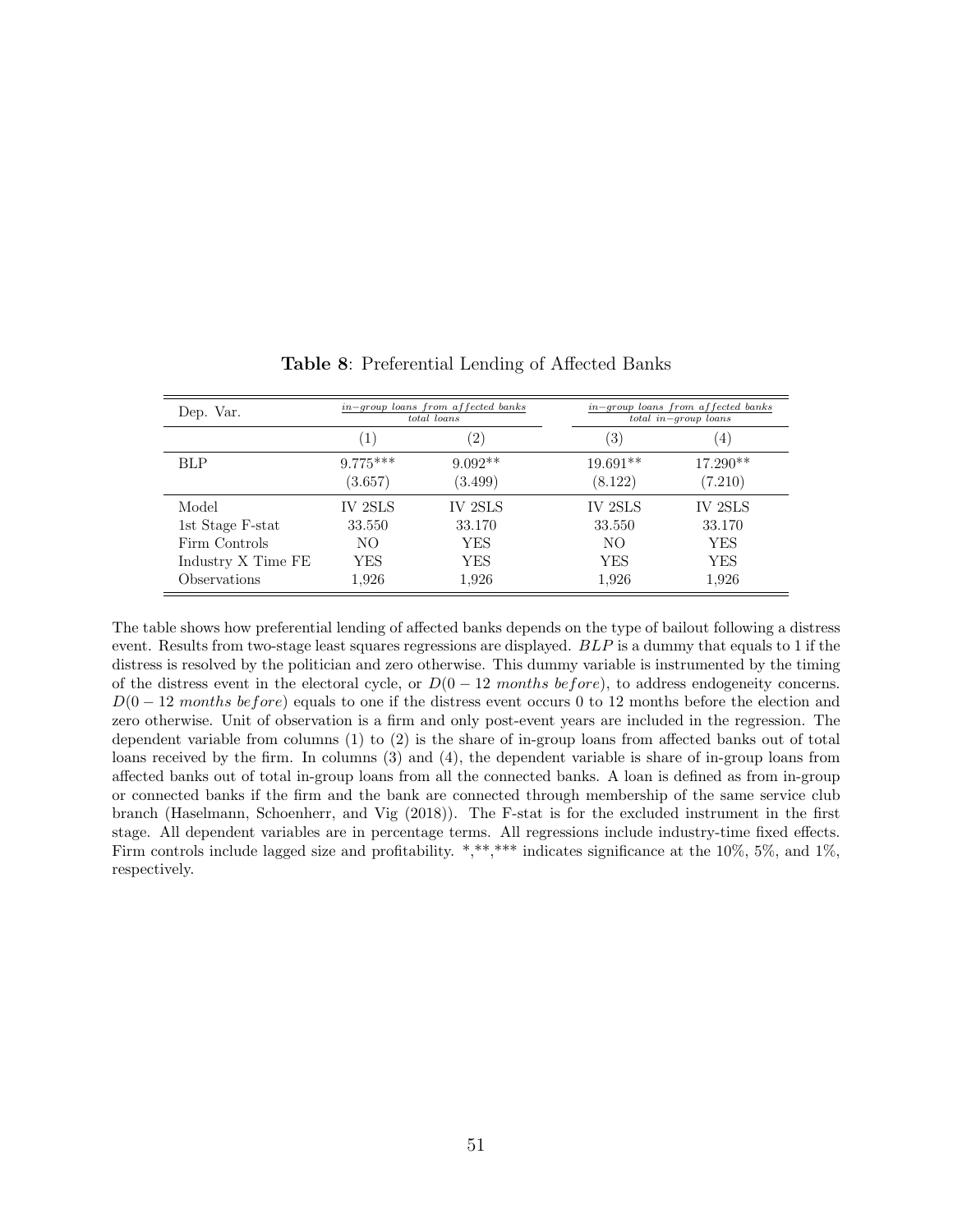<span id="page-51-0"></span>

| Panel A: Five Years after the Bailout Event |                                                        |          |          |          |                                                         |            |                   |  |
|---------------------------------------------|--------------------------------------------------------|----------|----------|----------|---------------------------------------------------------|------------|-------------------|--|
|                                             | D $(0-12$ months before)=1<br>(Pre-eleciton: more BLA) |          |          |          | D $(0-12$ months before)=0<br>(Post-election: more BLP) | Post - Pre |                   |  |
| Change                                      | Mean                                                   | Median   | S.D.     | Mean     | Median                                                  | S.D.       | <b>Difference</b> |  |
| Income per capita growth                    | 4.871                                                  | 5.326    | (6.529)  | 2.918    | 3.144                                                   | (4.752)    | $-1.954*$         |  |
| Employment growth                           | 3.548                                                  | 4.434    | (4.127)  | 1.938    | 2.441                                                   | (3.332)    | $-1.611**$        |  |
| Employment rate                             | 1.416                                                  | 1.489    | (1.724)  | 0.789    | 0.906                                                   | (1.511)    | $-0.627*$         |  |
| New estab growth                            | 1.616                                                  | 0.963    | (4.667)  | $-0.380$ | $-0.431$                                                | (3.282)    | $-1.996**$        |  |
| New estab employment growth                 | 12.587                                                 | 4.874    | (24.506) | 2.949    | 2.823                                                   | (21.317)   | $-9.638*$         |  |
| Government debt growth                      | $-1.490$                                               | $-0.628$ | (17.469) | 17.593   | 0.418                                                   | (80.168)   | $19.083**$        |  |

Table 9: Macroeconomic Developments at County Level

| Panel B: Eight Years after the Bailout Event |                                                                |        |          |                                                                 |          |          |            |  |
|----------------------------------------------|----------------------------------------------------------------|--------|----------|-----------------------------------------------------------------|----------|----------|------------|--|
|                                              | D $(0-12 \text{ months before})=1$<br>(Pre-eleciton: more BLA) |        |          | D $(0-12 \text{ months before})=0$<br>(Post-election: more BLP) |          |          | Post - Pre |  |
| Change                                       | Mean                                                           | Median | S.D.     | Mean                                                            | Median   | S.D.     | Difference |  |
| Income per capita growth                     | 5.948                                                          | 7.717  | (6.445)  | 4.095                                                           | 4.610    | (5.247)  | $-1.854$   |  |
| Employment growth                            | 4.186                                                          | 4.890  | (4.271)  | 2.618                                                           | 3.278    | (3.845)  | $-1.568*$  |  |
| Employment rate                              | 1.657                                                          | 2.040  | (1.624)  | 1.138                                                           | 1.251    | (1.638)  | $-0.519$   |  |
| New estab growth                             | 1.219                                                          | 1.017  | (3.596)  | $-0.144$                                                        | $-0.517$ | (2.944)  | $-1.364*$  |  |
| New estab employment growth                  | 10.166                                                         | 6.337  | (20.427) | 1.733                                                           | 1.540    | (19.587) | $-8.433*$  |  |
| Government debt growth                       | 2.127                                                          | 1.892  | (19.763) | 19.421                                                          | 0.413    | (82.291) | 17.294*    |  |

This table reports the change in the growth rate of county-level macroeconomic variables in the five-year or eight-year period after the bank bailout, for both pre-election and post-election distress events.  $D(0 -$ 12 months before) equals to one if the distress event occurs 0 to 12 months before the election and zero otherwise. Unit of observation is a county. The variables of interest include income per capita growth, employment growth, employment rate, new establishment growth, establishments' employment growth and local government debt growth.  $*, **$ , and  $***$  indicate that the difference in means is statistically significant at the 10%, 5%, and 1% level, respectively.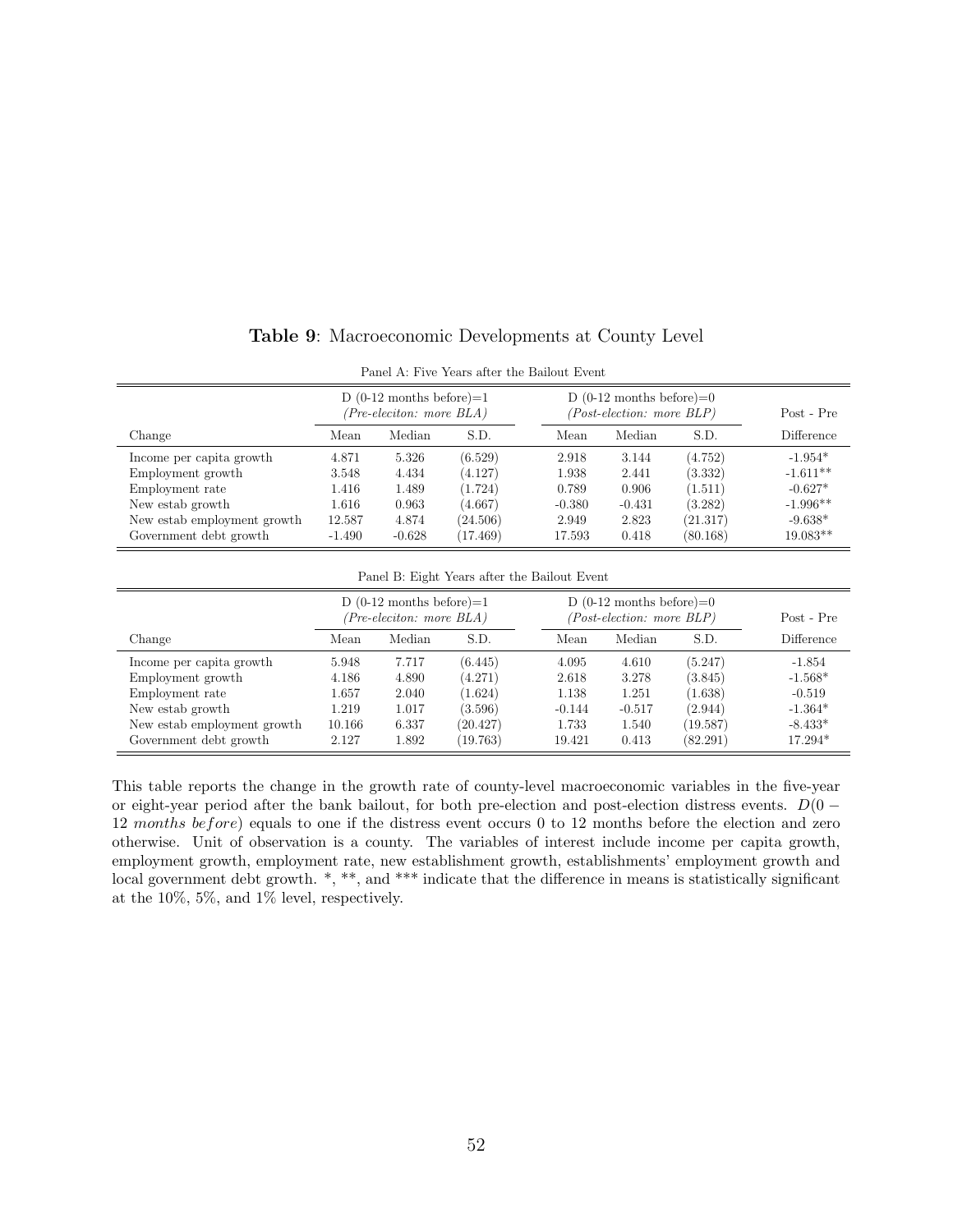## For Online Publication:

# Internet Appendix to "The Political Economy of Decentralization: Evidence from Bank Bailouts"

This appendix has three sections. Section [A](#page-52-0) contains detailed information on data sources and sample construction. Section [B](#page-58-2) provides additional results, including figures and tables. Section [C](#page-67-0) presents results from an alternative estimation approach.

## <span id="page-52-0"></span>A Appendix: Data Sources and Sample Construction

#### A.1 Data Sources

The Bundesbank's prudential database (BAKIS): This database (for which the German Banking Act forms the legal basis) contains micro data on German banks which is available from the 1990s on and used for both supervisory monitoring of financial institutions and research purposes. These data contain sensitive and confidential supervisory information and, therefore, can only be used at the Bundesbank premises and the results may be published only after a thorough anonymization of the data.<sup>[36](#page-52-1)</sup> From the BAKIS database we obtain bank balance sheet data to construct control variables for our regression analyses. More importantly, we also get access to the "Sonderdatenkatalog 1" which is a special dataset containing confidential information which banks are legally bound to report to Bundesbank and BaFin and, amongst others, allow us to identify capital support measures savings banks received from the association.

The monthly balance sheet statistics (BISTA): This database gives a comprehensive overview on German financial institutions' business activities. Hereby, banks are legally bound to report their balance sheet data on a monthly and highly disaggregated basis. For

<span id="page-52-1"></span><sup>36</sup>For a detailed description of the BAKIS database see, for example, Memmel, C. and I. Stein (2008), "The Deutsche Bundesbank's Prudential Database (BAKIS)", in: Schmollers Jahrbuch 128, Duncker & Humblot, Berlin, pages 321-328.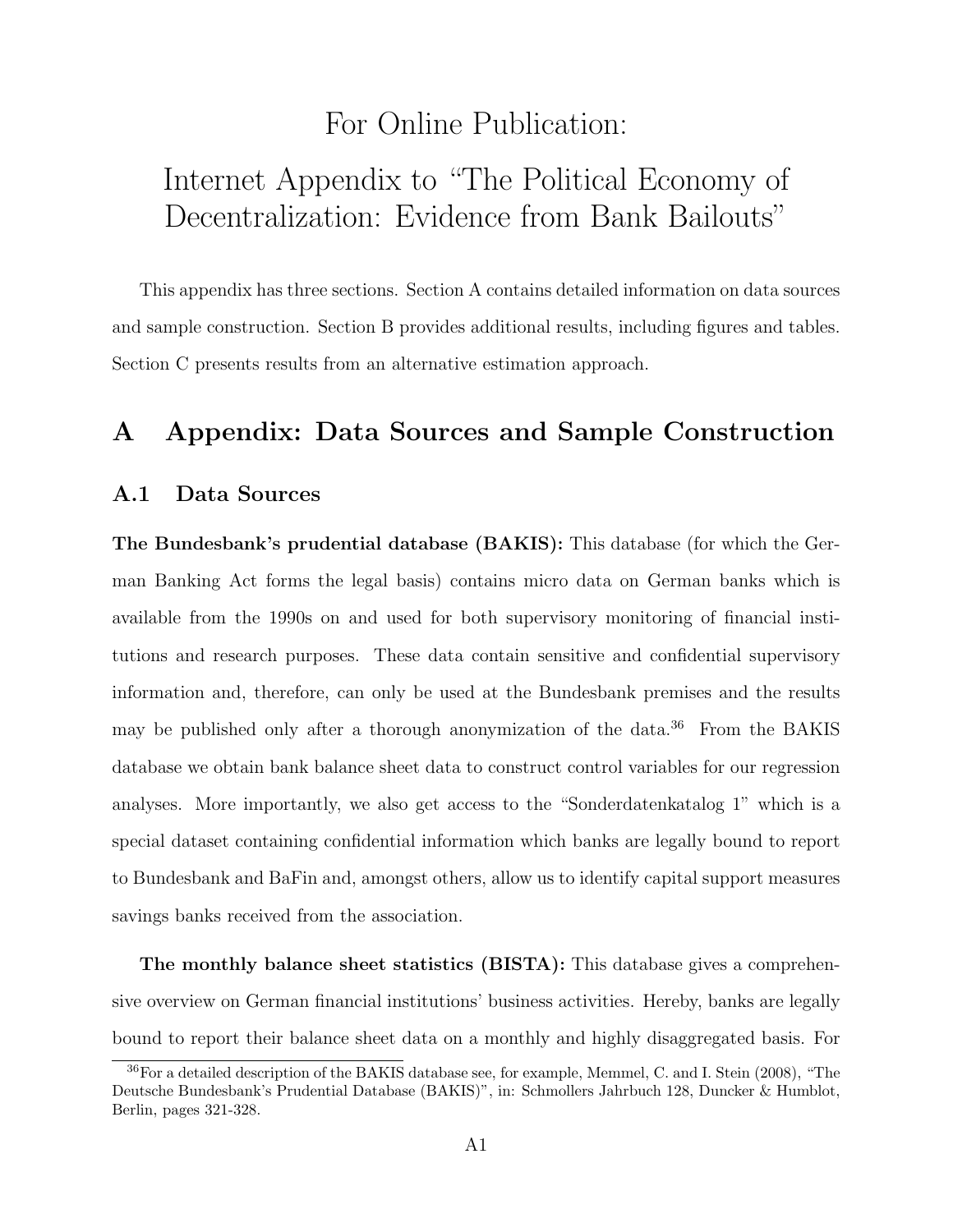our project a major challenge was to access historical BISTA data which allows us to identify the size of the capital injection as well as the particular month this event occurred. Moreover, the BISTA database also provides us with information on each bank's lending to the local governments (which is used to identify further motives behind bank bailouts).

The quarterly borrowers' statistics: This database contains domestic loan portfolio exposures and write-off data on the bank-portfolio level (i.e., lending to the German real sector can be identified for 24 corporate and 3 retail portfolios per bank). Loan exposure data is available from the early 1990s on while data on write-offs can be accessed from 2002- 2010. In our empirical study data from the borrowers' statistics is used to double-check the information on the timing of bailout events, in particular by the savings bank association, for roughly half of the time-period of our dataset. For the period before 2002 we have to rely on the evolution of the capital adequacy ratio in order to identify the timing of the distress event within a year.

The Bundesbank's distress database: This database contains information on distress events which occurred at German financial institutions from the early 1990s on. For our analyses we rely on the information on so-called "distressed mergers"; that is, we need to distinguish distressed (or restructuring) mergers from pure "economy of scale mergers". As the distress database is only available until 2006, we define a distressed merger in the years 2007-2010 as a passive merger where the bank that was taken over experienced a severe distress event (i.e., a moratorium, a capital support measure, or a very low capital ratio) in the three year before the merger.

#### A.2 Disambiguation of Distress Events

First, we identify capital support measures by the local politicians by exploiting a peculiarity in savings banks' balance sheets. For historical reasons, the equity of these banks usually consists solely of contingency funds (so-called "Sicherheitsrücklage"). These funds were originally provided by the owner of the bank in the year of foundation and then accumulated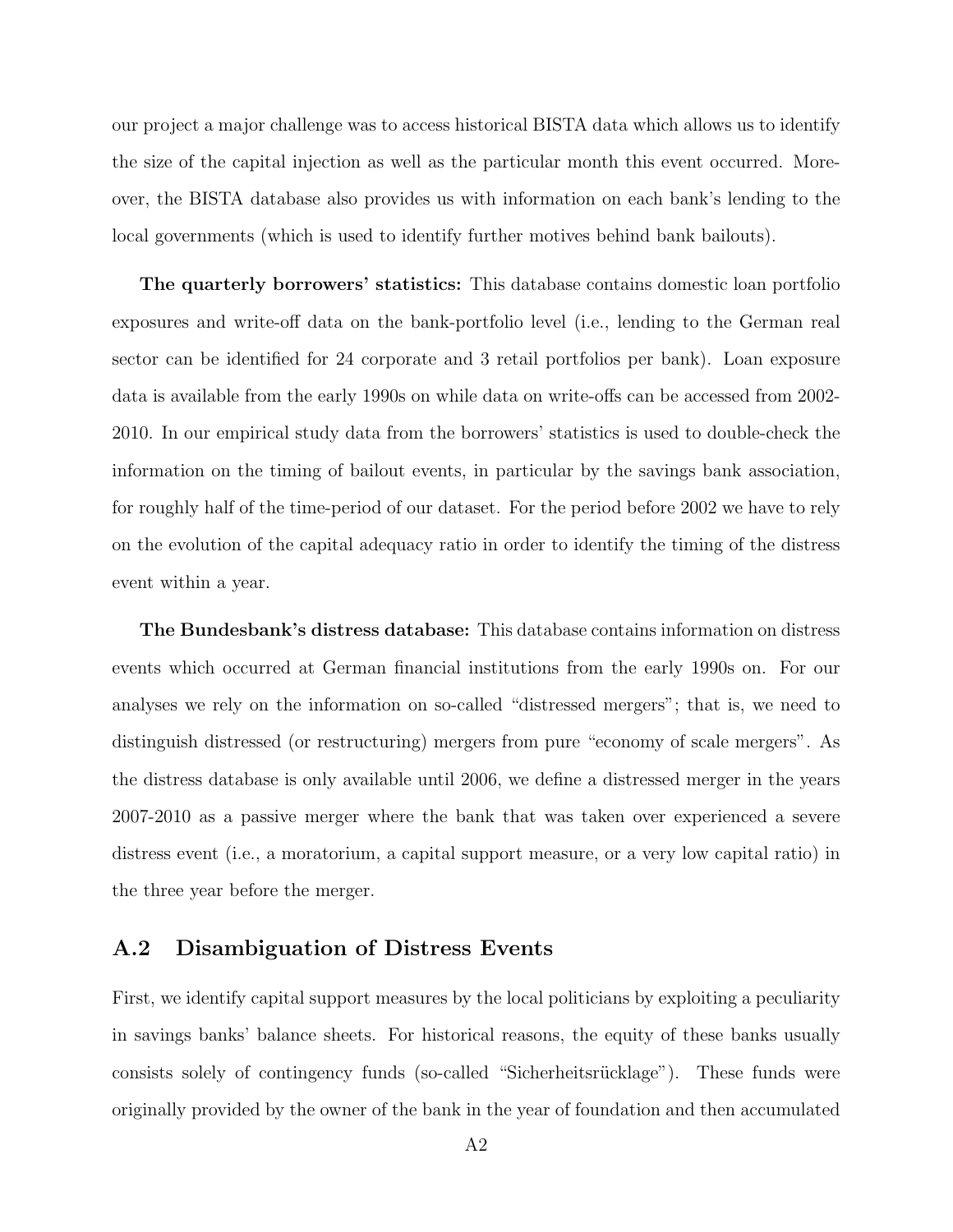over the years out of the bank's retained earnings. However, if the savings bank—besides its equity in the contingency funds—also has subscribed capital unequal to zero, then this usually indicates an undisclosed participation of the bank owner (so-called "stille Einlage"). We therefore define an increase in subscribed capital subsequent to the bank's losses as capital injections from the local politician, who acts as chairman of the bank's supervisory board.[37](#page-54-0) By using historical data of subscribed capital from the monthly balance sheet data (BISTA) we are able to identify the size of the capital injection as well as the particular month in which the event occurred.

Second, we code capital support measures by the savings bank association. Whenever one of the associations provides support to a savings bank—most often in the form of guarantees—this event is recorded in the so-called "Sonderdatenkatalog 1" of the BAKIS database.[38](#page-54-1) The data source is, however, only available at annual frequency. To determine the month of these events within a given year, we consult two further databases: First, we obtain data on capital adequacy ratios from the monthly balance sheet database  $BISTA;^{39}$  $BISTA;^{39}$  $BISTA;^{39}$ and second, we identify large write-offs from the borrowers' loan statistics that are available on a quarterly basis. We are therefore able to verify our identified events from two distinct Bundesbank data sources. In those cases in which we can only identify the respective quarter, we always assign the mid-month of the respective quarter as the event month. We cross-check our event dates with media coverage on local distress events obtained from the GENIOS database and find that the dates are broadly consistent with the coverage in the local press. There are some cases where savings banks received support from the association

<span id="page-54-0"></span><sup>&</sup>lt;sup>37</sup>We rule out increases in subscribed capital that can be explained by takeovers or restructuring of equity positions. In some German states, the savings bank law allows undisclosed participation not only from the owner of the bank but also from the savings bank association. However, this is the rare exception and we rule out these cases using the BAKIS database as described in the subsequent paragraph.

<span id="page-54-1"></span><sup>38</sup>Banks are legally bound to report this information to Bundesbank and BaFin. In contrast to pure balance sheet information, this dataset contains confidential supervisory information.

<span id="page-54-2"></span><sup>&</sup>lt;sup>39</sup>Large increases in the capital adequacy ratio in a certain month indicate that the savings bank received capital support at this time. Capital adequacy ratios in the BISTA are available on a monthly basis until the end of 2007, and on a quarterly basis from 2008 on.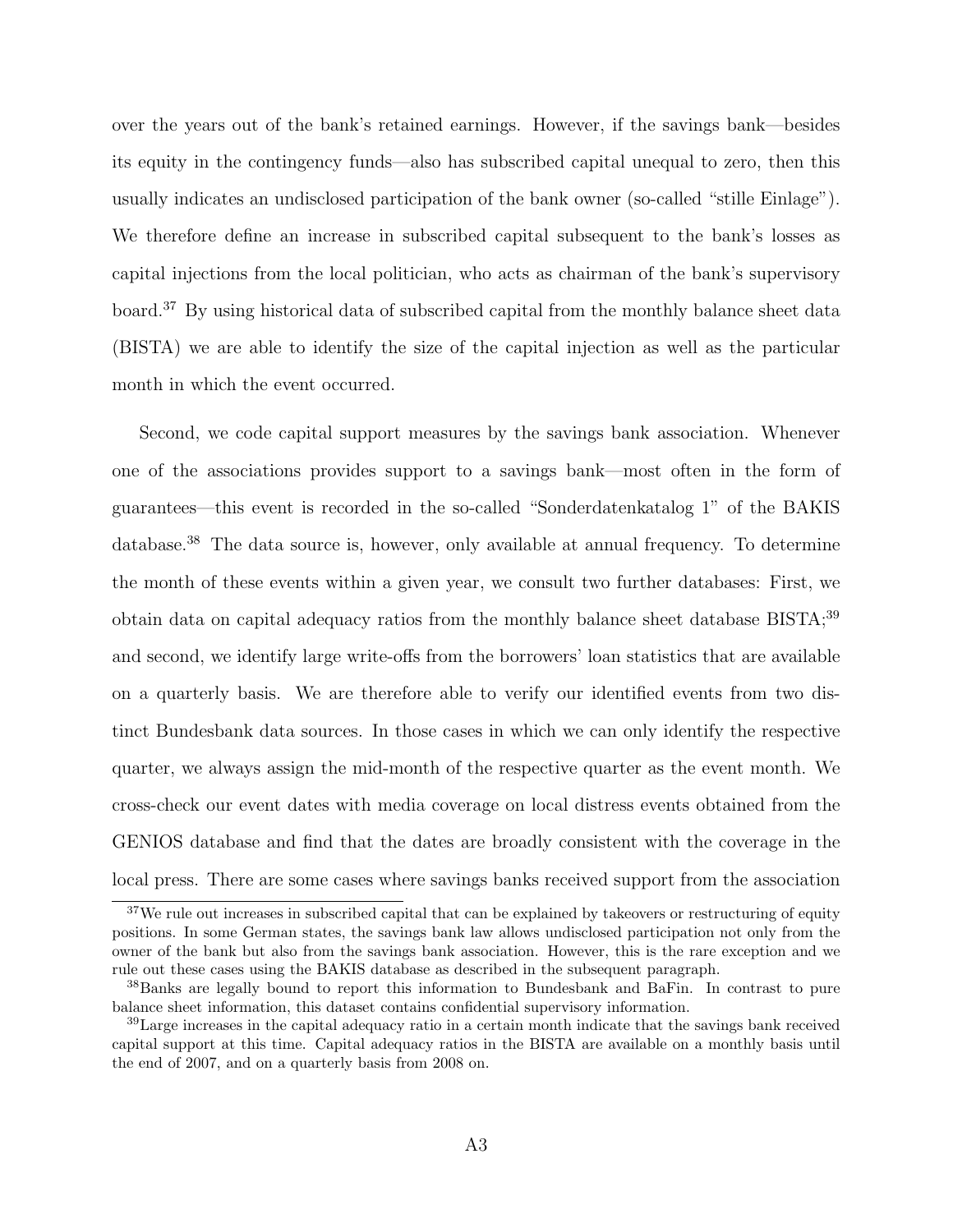and the local politician within the same year (four cases); we assign these events to the source that provided the larger amount of funds. Results also hold if we exclude these cases.

Third, we obtain information on distressed mergers from the Bundesbank database on distress events. A takeover of a distressed savings bank is organized by the savings bank association which identifies another savings bank in close geographic proximity to acquire the bank in distress. While capital injections as well as provisions of guarantees occur right after the bank falls short of regulatory capital (the distress event), there is generally a time gap between the actual distress event and the merger. In order to identify the actual date of the distress event we once more rely on large write-offs from the borrowers' loan statistics (as described above). For the savings bank that had a distressed merger before 2002 (the year when the borrowers' statistics database was initiated) we consult local media coverage from the GENIOS database where it is available. For the remaining cases we consult the responsible local supervisors responsible for the respective savings bank to learn about the date of the distress event.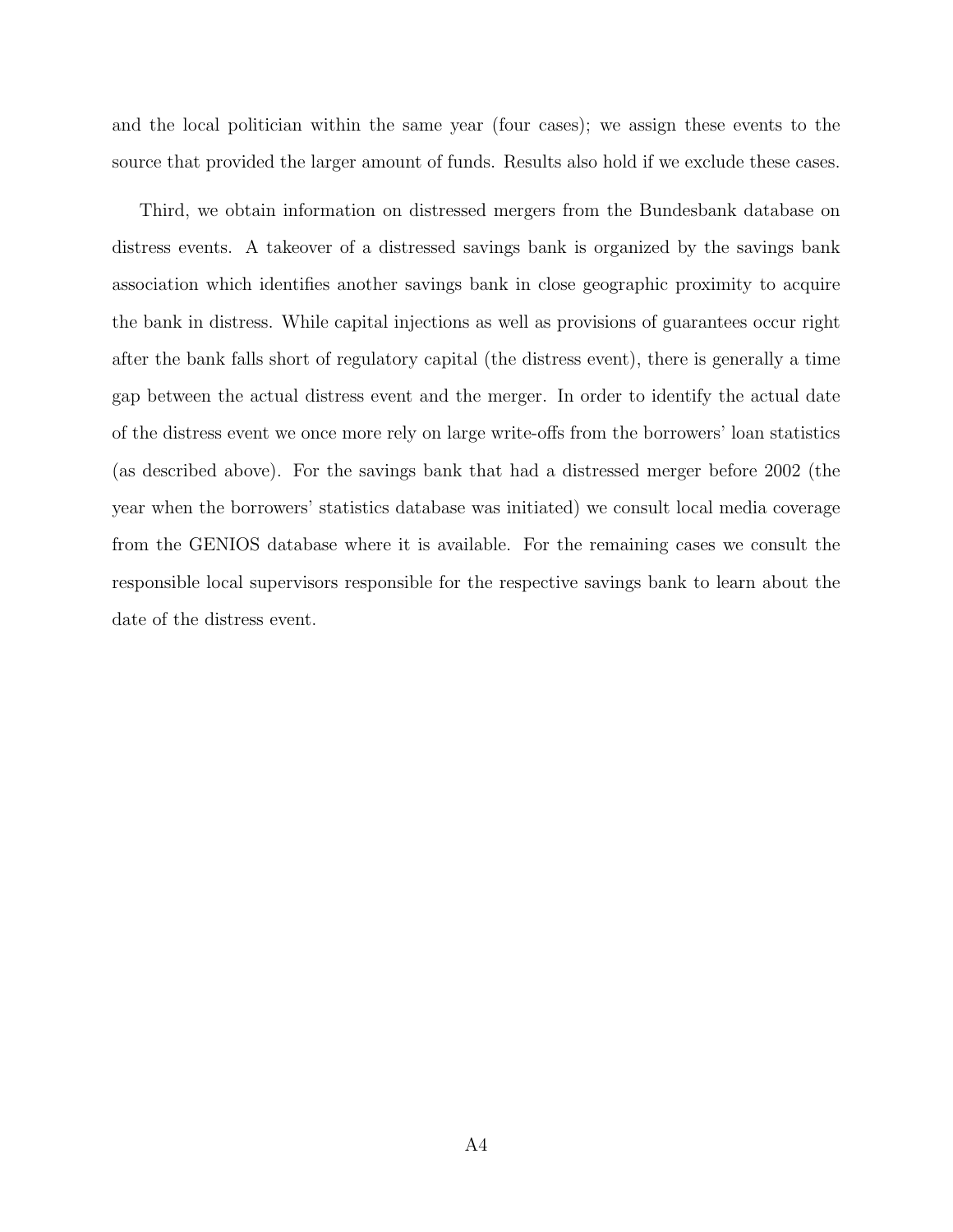<span id="page-56-0"></span>

| Panel A: Events                                                                                                                                                                                                                                                                                                         |                                                                                                                                                                                                                                                                                                                                                                                                                                                                                                                                                                                                                                                                                                                                                                                                                                                                                                                                                                                                                                                                                                                                                                                                                                                                                                                 |
|-------------------------------------------------------------------------------------------------------------------------------------------------------------------------------------------------------------------------------------------------------------------------------------------------------------------------|-----------------------------------------------------------------------------------------------------------------------------------------------------------------------------------------------------------------------------------------------------------------------------------------------------------------------------------------------------------------------------------------------------------------------------------------------------------------------------------------------------------------------------------------------------------------------------------------------------------------------------------------------------------------------------------------------------------------------------------------------------------------------------------------------------------------------------------------------------------------------------------------------------------------------------------------------------------------------------------------------------------------------------------------------------------------------------------------------------------------------------------------------------------------------------------------------------------------------------------------------------------------------------------------------------------------|
| Support from association<br>Support from politician<br>distressed merger<br>capital support                                                                                                                                                                                                                             | Capital injections from the politician are identified by an increase in a bank's subscribed capital that<br>that for historical reasons, the equity capital of savings banks usually consists solely of contingency funds<br>cannot be explained by takeovers or restructuring of equity positions (so called "stille Einlage"). Note<br>(so called "Sicherheitsrücklage"). These funds were originally provided by the politician of the bank in<br>the year of foundation and then cumulated over the years out of the bank's retained earnings. However,<br>if the savings bank—besides its equity in the contingency funds—also has subscribed capital unequal to<br>Information on distressed mergers is taken from the Bundesbank distress database. As this database is<br>only available until 2006, we define a distressed merger in the years 2007-2010 as a passive merger where<br>the bank that was taken over experienced a severe distress event in the three years before the merger (i.e.,<br>Capital injections or guarantees from the association, obtained from "Sonderdatenkatalog 1" of the Bun-<br>zero, then this usually indicates an undisclosed participation of the bank owner.<br>a moratorium, a capital support measure, or a very low capital ratio).<br>desbank BAKIS database |
| Panel B: Bank Variables                                                                                                                                                                                                                                                                                                 |                                                                                                                                                                                                                                                                                                                                                                                                                                                                                                                                                                                                                                                                                                                                                                                                                                                                                                                                                                                                                                                                                                                                                                                                                                                                                                                 |
| $\overline{\mathbf{c}}$<br>Loan Loss Provisions/Customer Loan<br>Growth Rate (Total assets)<br>(Total loans)<br>Restructuring Variables<br>Market Share $(in \%)$<br>Total Assets / GDP<br>Total Bank Assets<br>Log Bank Assets<br>Deposit Ratio<br>Growth Rate (<br>Capital Ratio<br>NPL Ratio<br>$Tier I + II$<br>ROA | Share of bank branches in the respective county where very small branches (e.g., branches from the<br>Deutsche Postbank) are excluded. Note that until 2004 banks are legally bound to report the exact<br>location of each of their branches to the Deutsche Bundesbank; from 2005 on the share of branches can<br>be proxied from banks' voluntary reporting and from cross-sectional information.<br>Savings deposits, term deposits, and time deposits to total assets ratio (in $\%$ )<br>Equity capital plus tier 2 capital to total assets ratio (in $\%$ )<br>Year-on-year change of total assets (growth rate) (in $\%$ )<br>Year-on-year change of total loans (growth rate) (in $\%$ )<br>Non-performing loans to customer loans ratio (in $\%$ )<br>Return (operative result) on total assets (in $\%$ )<br>Total assets to GDP ratio (county level, in $%$ )<br>Loan loss provisions to customer loans (in $\%$ )<br>Equity capital to total assets ratio (in $%$ )<br>Logarithm (ln) of total assets<br>Total assets (in Million EUR)                                                                                                                                                                                                                                                             |
| Growth Rate (Number of Branches)<br>Employees<br>Growth Rate (                                                                                                                                                                                                                                                          | Year-on-year change of number of bank employees (growth rate) (in $\%$ )<br>Year-on-year change of number of bank branches (growth rate) (in $\%$ )                                                                                                                                                                                                                                                                                                                                                                                                                                                                                                                                                                                                                                                                                                                                                                                                                                                                                                                                                                                                                                                                                                                                                             |

Table A1: Variable Definitions Table A1: Variable Definitions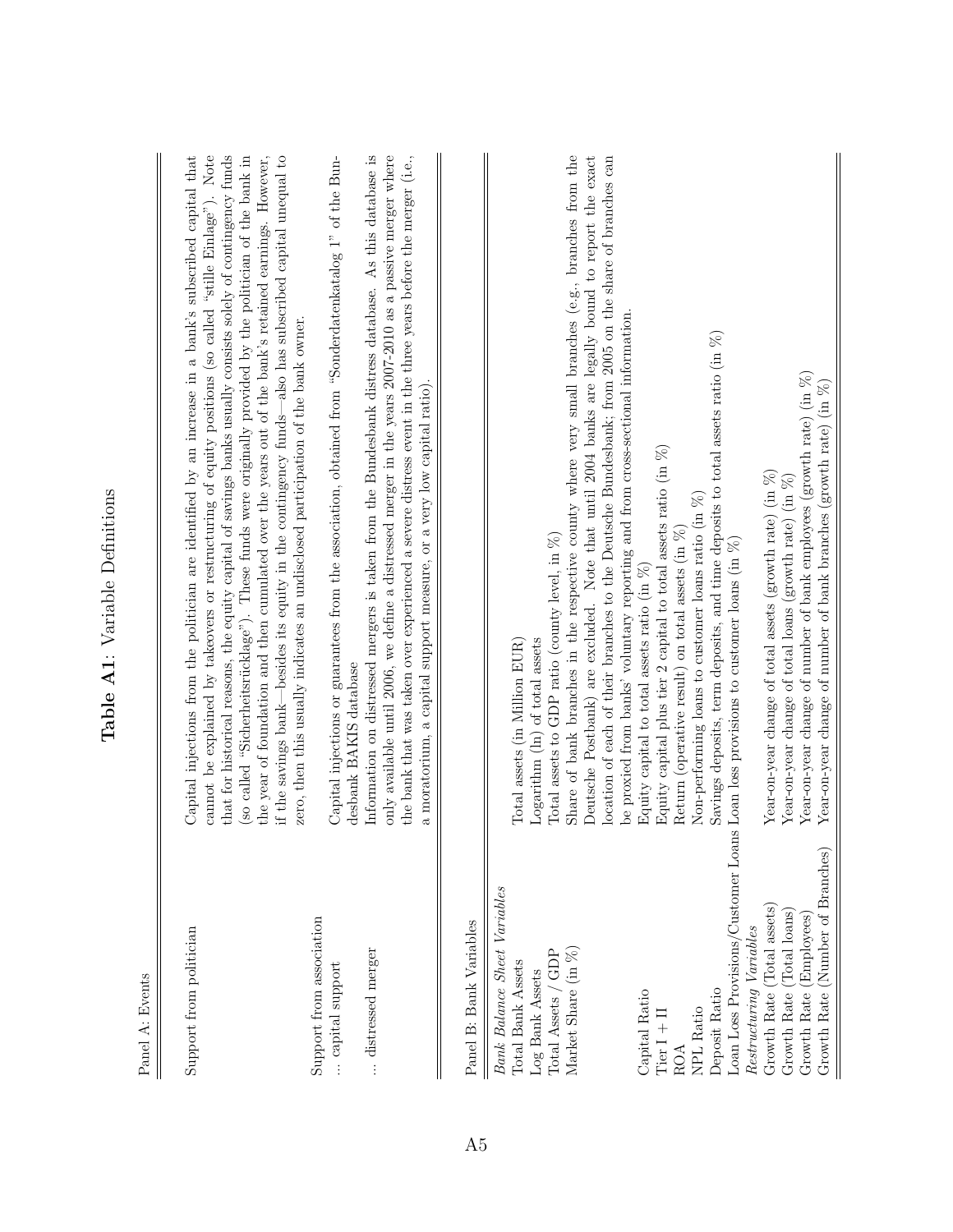| Panel C: Macro & Other Variables                                                                                                                                                                                                                                        |                                                                                                                                                                                                                                                                                                                                                                                                                                                                                                                                                                                                                                                                                                                                                                                                                                                                                                                                                                                                                                                                                                                                                                                                                                                                                                                                |
|-------------------------------------------------------------------------------------------------------------------------------------------------------------------------------------------------------------------------------------------------------------------------|--------------------------------------------------------------------------------------------------------------------------------------------------------------------------------------------------------------------------------------------------------------------------------------------------------------------------------------------------------------------------------------------------------------------------------------------------------------------------------------------------------------------------------------------------------------------------------------------------------------------------------------------------------------------------------------------------------------------------------------------------------------------------------------------------------------------------------------------------------------------------------------------------------------------------------------------------------------------------------------------------------------------------------------------------------------------------------------------------------------------------------------------------------------------------------------------------------------------------------------------------------------------------------------------------------------------------------|
| New estab employment growth<br>Govt Debt/Revenue<br>Employment growth<br>$\mbox{New}$ estab $\mbox{growth}$<br>Total loan growth<br>Employment rate<br>State Loan Share<br>Govt Debt/GDP<br><b>GDPPC</b> Growth<br>Loans to GDP<br>Log(GDPPC)                           | Loans in credit register aggregated at the county level and divided by GDP (county level, in $\%$ )<br>Share of loans in credit register that is granted by state banks (county/municipality level, in $\%$ )<br>Year-on-year change of total loans in credit register (county/municipality level, in $\%$ )<br>Year-on-year change of new establishments' employment (county level, in $\%$ )<br>Year-on-year change of real GDP per capita (county level, in $\%$ )<br>Year-on-year change of new establishments (county level, in<br>$\%)$<br>Year-on-year change of total employment (county level, in $\%$ )<br>Share of Employees in Population (county level, in $\%$ )<br>Logarithm (ln) of real GDP per capita (county level)<br>Government debt to revenue (county level, in $\%$ )<br>Government debt to GDP (county level, in $\%$ )                                                                                                                                                                                                                                                                                                                                                                                                                                                                               |
| Panel D: Political Variables                                                                                                                                                                                                                                            |                                                                                                                                                                                                                                                                                                                                                                                                                                                                                                                                                                                                                                                                                                                                                                                                                                                                                                                                                                                                                                                                                                                                                                                                                                                                                                                                |
| No Conservative Bank Chairman<br>Conservative Bank Chairman<br>No Competitive County<br>$D(12-24 \text{ months before})$<br>$D(0-12 \text{ months before})$<br>$D(12-24$ months after<br>$D(24-36$ months after<br>$D(0-12 \text{ months after})$<br>Competitive County | for political competition within the county: The smaller the vote share margin between the first and the<br>second party, the more intense the political competition and the more effective the disciplining role voters<br>party within the county from the previous state election is calculated. Then the dummy is defined as<br>Dummy $= 1$ for competitive counties. Hereby, the vote share margin between the first and the second<br>equal to one if the vote share margin is smaller than the median and zero otherwise. This taken as a proxy<br>Dummy $= 1$ if the chairman of the savings bank's supervisory board is a member of a conservative party<br>Dummy $= 1$ if the last county elections will take place 0 to 12 months before the distress event.<br>$= 1$ if the last county elections took place 0 to 12 months after the distress event.<br>1 if the last county elections took place 12-24 months before the distress event.<br>Dunnay = 1 if the last county elections took place $12-24$ months after the distress event.<br>Dummy = 1 if the last county elections took place $24-36$ months after the distress event.<br>Dummy $= 0$ for a non-conservative chairman.<br>Dummy $= 0$ for a non-competitive county.<br>(i.e., "CDU" or "CSU")<br>can exert on politicians.<br>$Dummy =$<br>Vuuunt |

The table shows a description of the variables we use in the empirical analysis. The table shows a description of the variables we use in the empirical analysis.

Table A1: continued... Table A1: continued...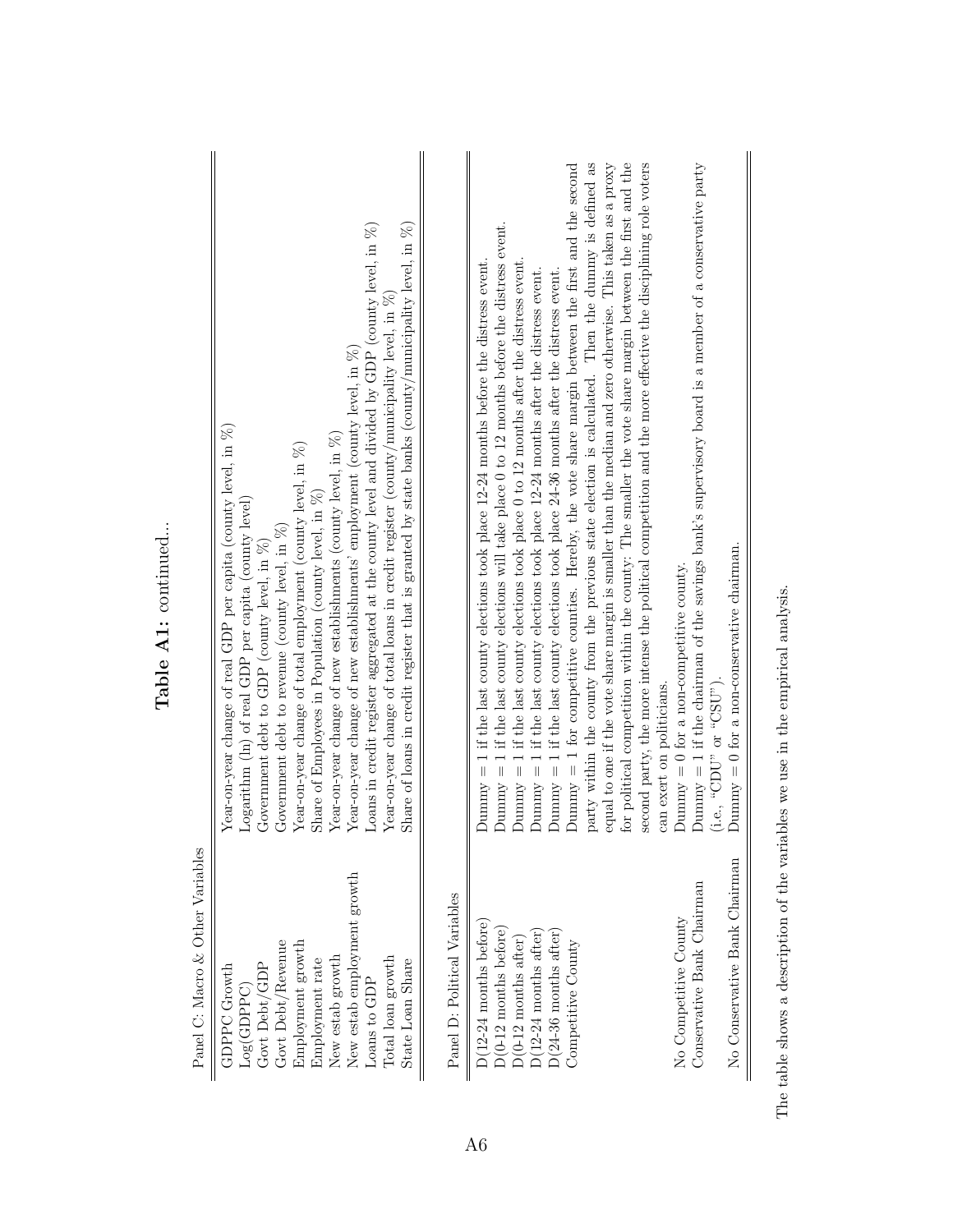# <span id="page-58-2"></span><span id="page-58-0"></span>B Appendix: Additional Results: Figures and Tables



<span id="page-58-1"></span>Figure B1: Number of Distress events from 1995 to 2010 Figure [B1](#page-58-0) illustrates the number of distress events in each year from 1995 to 2010. There are in total 148 savings banks distress events.



Figure B2: Capital Injections at the Decentralized Level and Electoral Cycle Figure [B2](#page-58-1) illustrates how the number of banks that receive capital injections from local politicians varies over the electoral cycle (6 months intervals), where the vertical black line indicates the election date.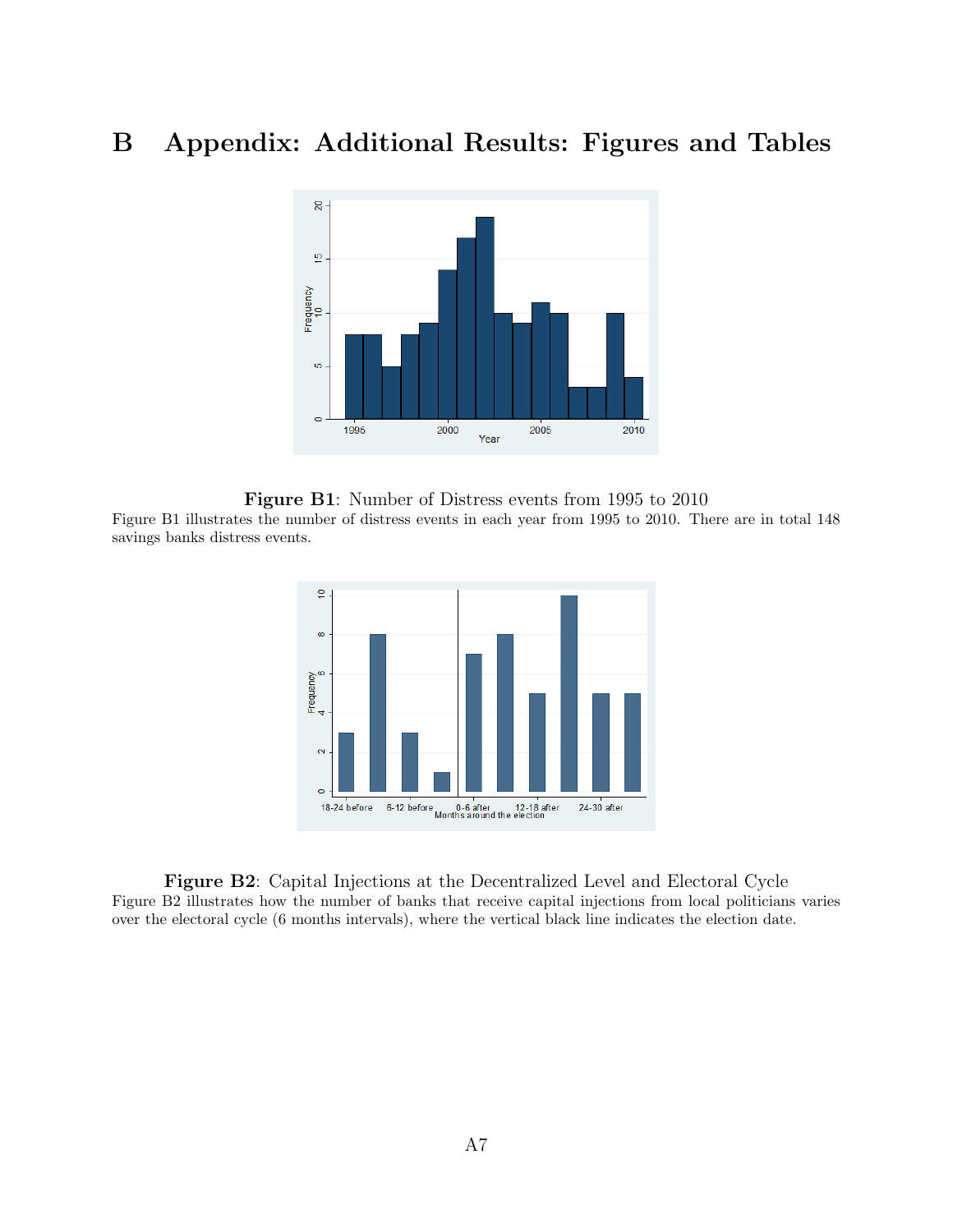<span id="page-59-0"></span>

Figure B3: Dynamics of Scaled Government Debt around Bailout Events

Figure [B3](#page-59-0) plots the value of local government debt, normalized to have value 1 before the bank distress, in the years around the bailout event, for counties subject to BLP versus BLA. The x-axis shows the year to/after the bailout event. BLA stands for cases where the association at the centralized layer organizes the bailouts, and BLP stands for cases where the local politician injects capital into the distressed bank.

<span id="page-59-1"></span>

Figure B4: Future Defaults after Bailouts (% of all distress events)

Figure [B4](#page-59-1) illustrates how the probability of future defaults varies over the electoral cycle, where the vertical black line indicates the election date.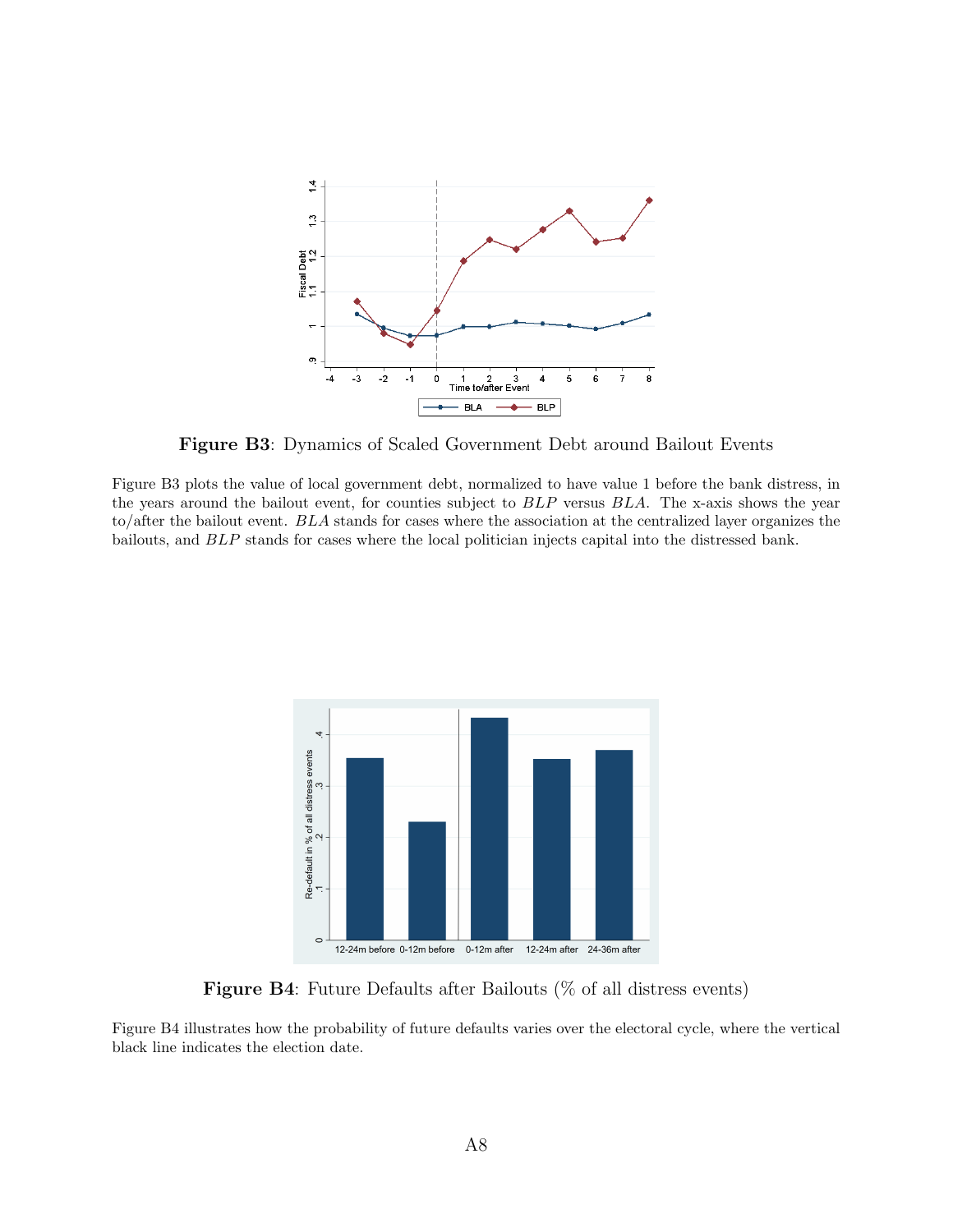| Panel A: Restructuring    |                              |                   |                     |                    |  |  |  |  |
|---------------------------|------------------------------|-------------------|---------------------|--------------------|--|--|--|--|
| Change in the growth rate | $\left\lceil 1 \right\rceil$ | $\left( 2\right)$ | (3)                 | $\left(4\right)$   |  |  |  |  |
|                           | Total assets                 | Total loans       | Number of employees | Number of branches |  |  |  |  |
| BLA                       | $-0.690$                     | 0.199             | $-1.641$            | $-4.147$           |  |  |  |  |
|                           | (2.290)                      | (3.120)           | (2.509)             | (6.297)            |  |  |  |  |
| <b>BLP</b>                | 0.419                        | 1.961             | 0.327               | $-2.968$           |  |  |  |  |
|                           | (1.969)                      | (2.747)           | (3.199)             | (5.847)            |  |  |  |  |
| $Diff(BLP - BLA)$         | $1.109***$                   | $1.762***$        | $1.969***$          | 1.179              |  |  |  |  |
|                           | (0.422)                      | (0.584)           | (0.576)             | (1.202)            |  |  |  |  |

#### <span id="page-60-0"></span>Table B1: Restructuring and Long-Run Financial Performance of Affected Banks Eight Years after the Bailout Event

| Change in ratios  | $\left(1\right)$ | (2)          | (3)       | (4)        | (5)           | $\left( 6\right)$ |
|-------------------|------------------|--------------|-----------|------------|---------------|-------------------|
|                   | <b>NPL</b> Ratio | LLP Ratio CL | ROA       | ROE        | Capital Ratio | Tier $I + II$     |
| BLA               | $-2.662$         | $-0.533$     | 0.233     | 3.261      | 0.470         | 2.200             |
| BLP               | (3.627)          | (0.759)      | (1.091)   | (17.189)   | (0.577)       | (2.510)           |
|                   | 0.686            | $-0.053$     | $-0.121$  | $-3.781$   | 0.311         | 1.187             |
|                   | (2.454)          | (0.546)      | (0.602)   | (13.603)   | (0.493)       | (1.883)           |
| $Diff(BLP - BLA)$ | $3.348***$       | $0.481***$   | $-0.354*$ | $-7.042**$ | $-0.159$      | $-1.013**$        |
|                   | (0.698)          | (0.149)      | (0.198)   | (3.501)    | (0.121)       | (0.503)           |

Panel A examines changes in the growth rate of variables related to bank restructuring while Panel B examines changes in key accounting ratios for banks that experienced a distress event. We calculate the average values of growth/accounting ratios in the eight years after the bailout, and subtract the initial values averaged over three years to yield the changes around the bailout event (standard deviations in parentheses). Row BLA includes banks bailed-out by the association while row BLP includes banks bailed-out by the politician. Row Diff (BLP-BLA) shows the difference in the mean value between the two groups of banks (standard errors in parentheses), where \*, \*\*, and \*\*\* indicate statistical differences in the mean at the 10% level, 5% level, and 1% level, respectively. In Panel A, the variables of interest from columns (1) to (4) are changes in the growth of total assets, total loans, number of employees and number of branches. In Panel B, the variables of interest from columns (1) to (6) are non-performing loans ratio, the ratio of loan loss provisions to customer loans, ROA, ROE, Capital Ratio (equity/total assets), and Tier I plus Tier II capital ratio. All variables are in percentage terms.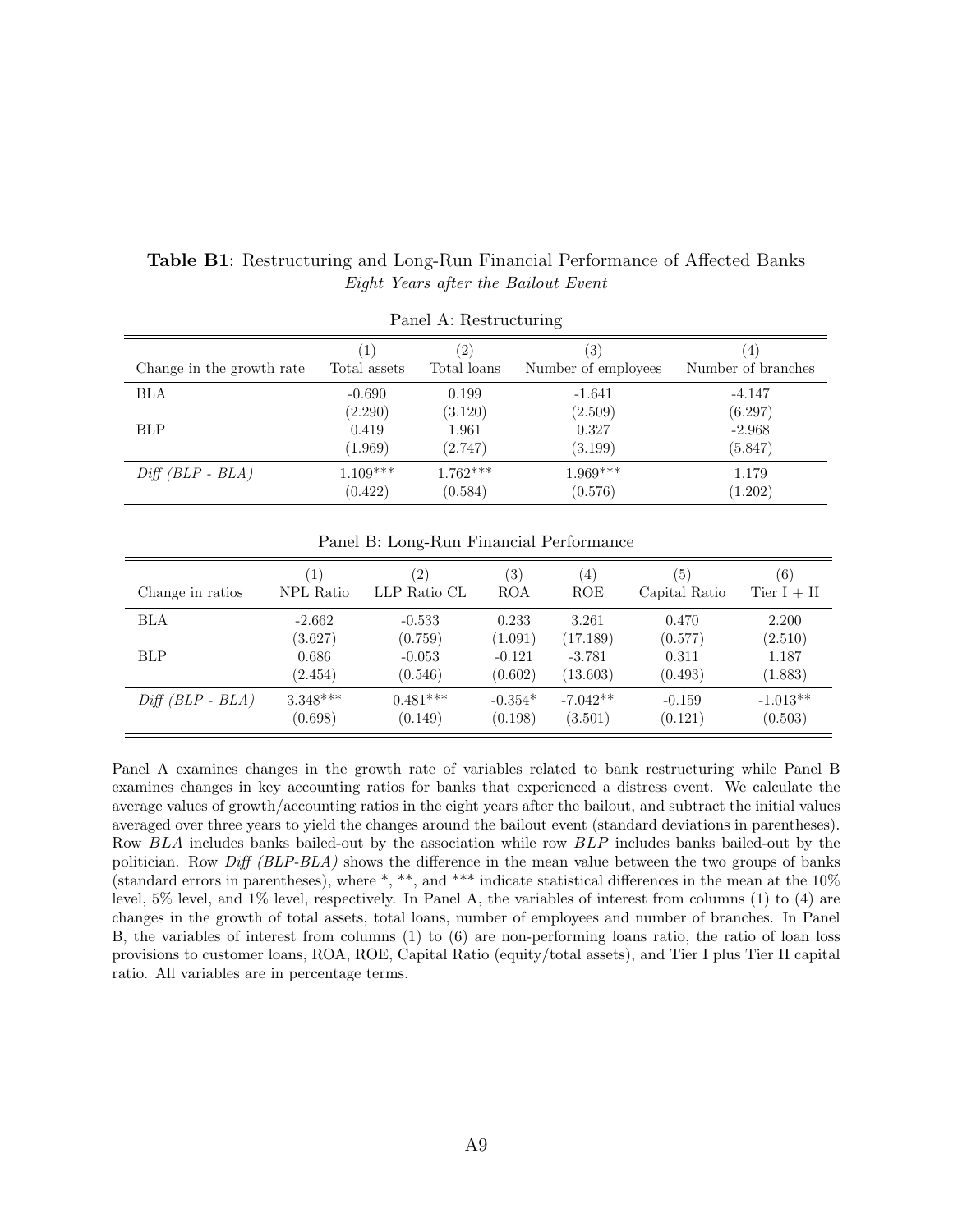<span id="page-61-0"></span>

| Sample                     | all state banks |            |                |             |             |             |  |  |
|----------------------------|-----------------|------------|----------------|-------------|-------------|-------------|--|--|
|                            | (1)             | (2)        | (3)            | (4)         | (5)         | (6)         |  |  |
| $D(0-12$ months after)     | 0.222           | 0.157      | 0.292          | 0.239       | 0.052       | 0.040       |  |  |
|                            | (0.258)         | (0.257)    | (0.260)        | (0.278)     | (0.244)     | (0.254)     |  |  |
| $D(12-24$ months after)    | 0.073           | 0.078      | 0.309          | 0.307       | $-0.021$    | $-0.011$    |  |  |
|                            | (0.253)         | (0.265)    | (0.257)        | (0.269)     | (0.248)     | (0.245)     |  |  |
| $D(24-36$ months after)    | 0.101           | 0.067      | 0.154          | 0.114       | $-0.050$    | $-0.118$    |  |  |
|                            | (0.240)         | (0.238)    | (0.266)        | (0.259)     | (0.239)     | (0.244)     |  |  |
| $D(12-24$ months before)   | 0.246           | 0.206      | 0.371          | 0.330       | 0.203       | 0.125       |  |  |
|                            | (0.233)         | (0.232)    | (0.247)        | (0.247)     | (0.210)     | (0.223)     |  |  |
| Cons. Bank Chairman        |                 |            |                |             | $3.896***$  | $3.870***$  |  |  |
|                            |                 |            |                |             | (0.220)     | (0.230)     |  |  |
| Competitive County         |                 |            |                |             | $0.537***$  | $0.550***$  |  |  |
|                            |                 |            |                |             | (0.200)     | (0.209)     |  |  |
| $Log (Total assets) (t-1)$ |                 |            | $0.224*$       | $0.217*$    | 0.155       | 0.164       |  |  |
|                            |                 |            | (0.118)        | (0.118)     | (0.112)     | (0.114)     |  |  |
| Capital Ratio $(t-1)$      |                 |            | $-0.559***$    | $-0.573***$ | $-0.351***$ | $-0.350**$  |  |  |
|                            |                 |            | (0.124)        | (0.131)     | (0.124)     | (0.138)     |  |  |
| $ROA(t-1)$                 |                 |            | $-0.843***$    | $-0.859***$ | $-0.552***$ | $-0.561***$ |  |  |
|                            |                 |            | (0.083)        | (0.080)     | (0.102)     | (0.104)     |  |  |
| $NPL$ Ratio $(t-1)$        |                 |            | $-0.000$ ***   | $-0.000***$ | $-0.000$    | $-0.000$    |  |  |
|                            |                 |            | (0.000)        | (0.000)     | (0.000)     | (0.000)     |  |  |
| Market Share $(t-1)$       |                 |            | $-0.025***$    | $-0.025***$ | $-0.011$    | $-0.012$    |  |  |
|                            |                 |            | (0.008)        | (0.008)     | (0.009)     | (0.009)     |  |  |
| Deposit Ratio $(t-1)$      |                 |            | $-0.036***$    | $-0.033***$ | $-0.026**$  | $-0.025**$  |  |  |
|                            |                 |            | (0.010)        | (0.010)     | (0.011)     | (0.011)     |  |  |
| $GDPPC$ Growth $(t-1)$     |                 |            | 0.022          | 0.021       | 0.013       | 0.014       |  |  |
|                            |                 |            | (0.025)        | (0.025)     | (0.025)     | (0.026)     |  |  |
| $Log(GDPPC)$ (t-1)         |                 |            | 0.347          | 0.351       | $0.783**$   | $0.766**$   |  |  |
|                            |                 |            | (0.389)        | (0.390)     | (0.378)     | (0.373)     |  |  |
| Time FE                    | NO              | <b>YES</b> | N <sub>O</sub> | <b>YES</b>  | NO          | <b>YES</b>  |  |  |
| Observations               | 8,232           | 8,232      | 8,135          | 8,135       | 8,135       | 8,135       |  |  |

Table B2: Occurrence of Bank Distress Events—Hazard Model All banks (including banks without distress events)

The table shows results from estimating an exponential hazard model in equation [\(1\)](#page-18-1).  $D(0 -$ 12 months before) equals to one if the distress event occurs 0 to 12 months before the election and zero otherwise. Two political variables, the ideology of the politician and the political competition within the county, are added in columns (5) and (6). The regression further includes bank-level control variables and macro control variables, and those independent variables are self-explanatory. All control variables are lagged by one period. Columns (2), (4) and (6) include time dummies for the four election cycles in our sample (begin of sample-1998, 1999-2003, 2004-2008, 2009-end of sample). Standard errors are denoted in parentheses and clustered at bank level. \* indicates statistical significance at the 10% level, \*\* at the 5% level, and \*\*\* at the 1% level.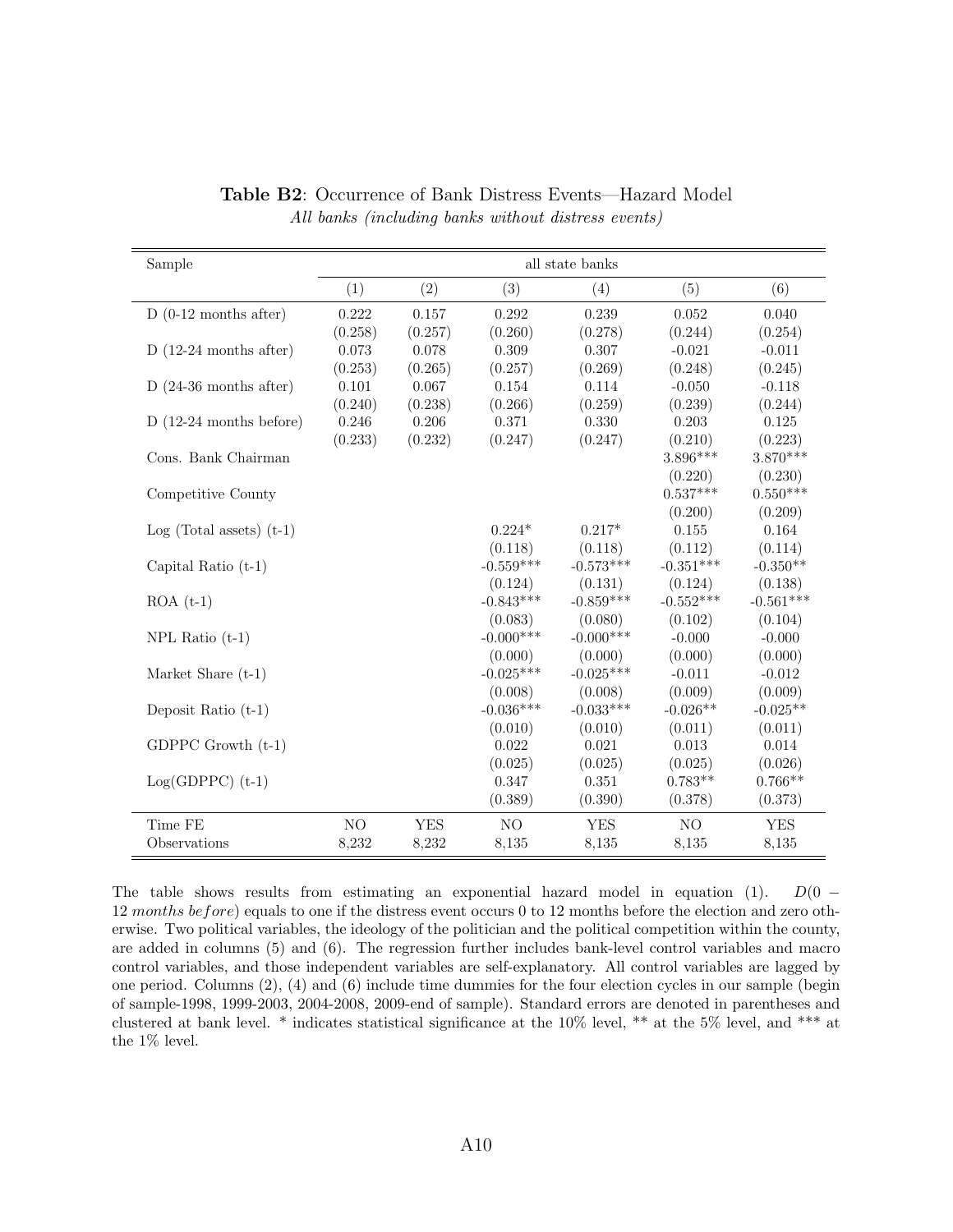<span id="page-62-0"></span>

| Sample                     | state banks with distress events between 1995 and 2010 |            |                |             |             |             |  |
|----------------------------|--------------------------------------------------------|------------|----------------|-------------|-------------|-------------|--|
|                            | (1)                                                    | (2)        | (3)            | (4)         | (5)         | (6)         |  |
| $D(0-12$ months before)    | $-0.150$                                               | $-0.093$   | $-0.241$       | $-0.177$    | $-0.044$    | 0.002       |  |
|                            | (0.187)                                                | (0.188)    | (0.196)        | (0.199)     | (0.175)     | (0.181)     |  |
| Cons. Bank Chairman        |                                                        |            |                |             | $2.448***$  | $2.409***$  |  |
|                            |                                                        |            |                |             | (0.137)     | (0.149)     |  |
| Competitive County         |                                                        |            |                |             | 0.252       | 0.277       |  |
|                            |                                                        |            |                |             | (0.176)     | (0.183)     |  |
| $Log (Total assets) (t-1)$ |                                                        |            | 0.126          | 0.130       | 0.114       | 0.124       |  |
|                            |                                                        |            | (0.093)        | (0.101)     | (0.104)     | (0.113)     |  |
| Capital Ratio $(t-1)$      |                                                        |            | $-0.113$       | $-0.126$    | $-0.056$    | $-0.062$    |  |
|                            |                                                        |            | (0.093)        | (0.094)     | (0.104)     | (0.108)     |  |
| $ROA(t-1)$                 |                                                        |            | $-0.462***$    | $-0.466***$ | $-0.309***$ | $-0.306***$ |  |
|                            |                                                        |            | (0.084)        | (0.081)     | (0.077)     | (0.076)     |  |
| $NPL$ Ratio $(t-1)$        |                                                        |            | $-0.001$       | $-0.000*$   | $-0.000$    | $-0.000$    |  |
|                            |                                                        |            | (0.000)        | (0.000)     | (0.000)     | (0.000)     |  |
| Market Share $(t-1)$       |                                                        |            | $-0.017***$    | $-0.018***$ | $-0.011$    | $-0.011$    |  |
|                            |                                                        |            | (0.006)        | (0.006)     | (0.007)     | (0.007)     |  |
| Deposit Ratio $(t-1)$      |                                                        |            | $-0.005$       | $-0.001$    | $-0.004$    | $-0.003$    |  |
|                            |                                                        |            | (0.007)        | (0.008)     | (0.008)     | (0.009)     |  |
| GDPPC Growth $(t-1)$       |                                                        |            | 0.013          | 0.014       | 0.008       | 0.010       |  |
|                            |                                                        |            | (0.021)        | (0.022)     | (0.023)     | (0.023)     |  |
| $Log(GDPPC)$ (t-1)         |                                                        |            | 0.268          | 0.236       | $0.772**$   | $0.748**$   |  |
|                            |                                                        |            | (0.312)        | (0.308)     | (0.333)     | (0.330)     |  |
| Number of distress events  | 148                                                    | 148        | 148            | 148         | 148         | 148         |  |
| Time FE                    | NO.                                                    | <b>YES</b> | N <sub>O</sub> | <b>YES</b>  | NO.         | <b>YES</b>  |  |
| Observations               | 1,174                                                  | 1,174      | 1,169          | 1,169       | 1,169       | 1,169       |  |

Table B3: Occurrence of Bank Distress Events—Hazard Model One dummy indicating pre-election year

The table shows results from estimating an exponential hazard model in equation [\(1\)](#page-18-1). Four dummy variables indicating four periods in the electoral cycle are included, and the omitted group is (0-12 months before). Two political variables, the ideology of the politician and the political competition within the county, are added in columns (5) and (6). The regression further includes bank-level control variables and macro control variables, and those independent variables are self-explanatory. All control variables are lagged by one period. Columns (2), (4) and (6) include time dummies for the four election cycles in our sample (begin of sample-1998, 1999-2003, 2004-2008, 2009-end of sample). Standard errors are denoted in parentheses and clustered at bank level. \* indicates statistical significance at the 10% level, \*\* at the 5% level, and \*\*\* at the 1% level.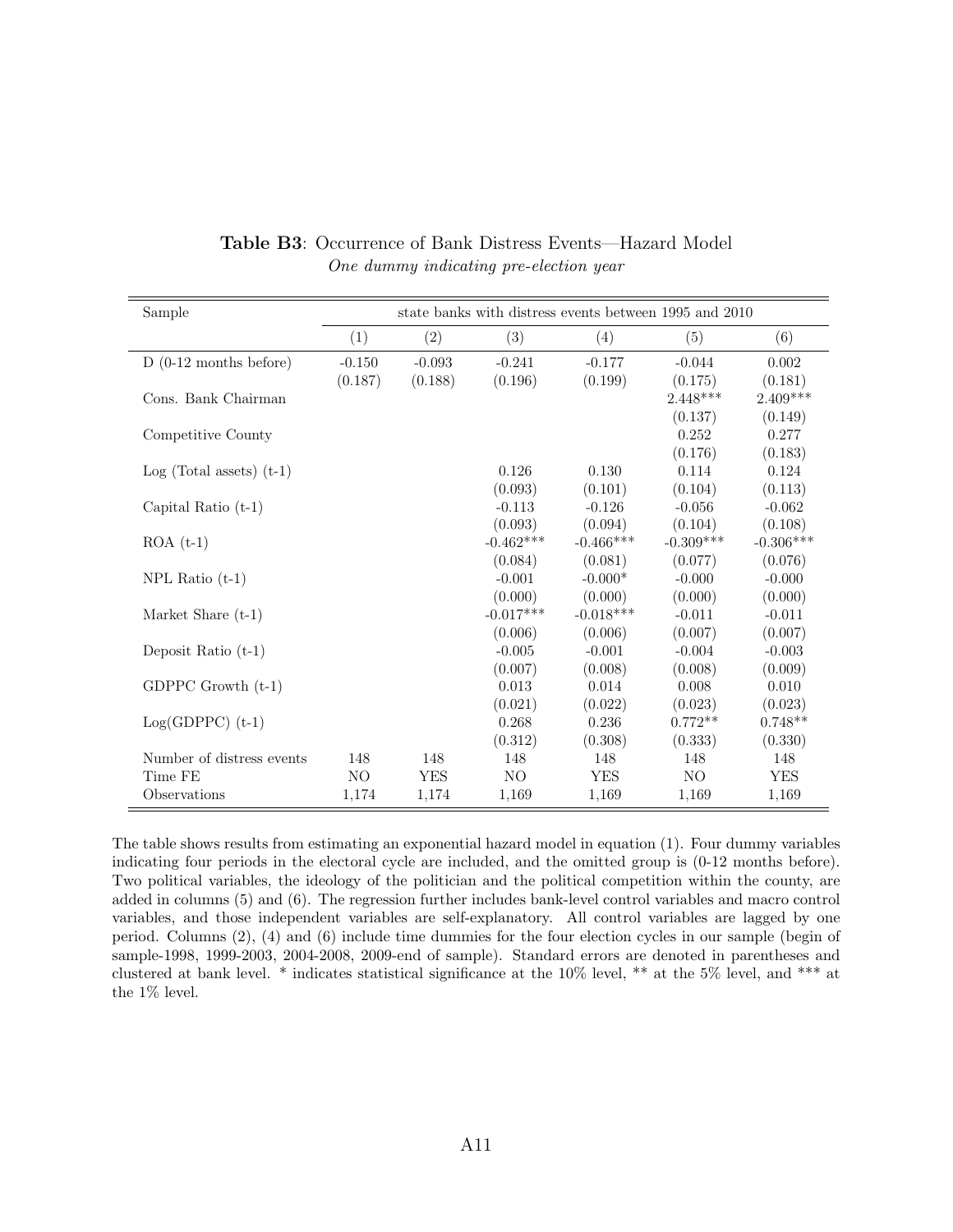| Sample                     | state banks with distress events between 1995 and 2010                       |             |                        |                        |                       |                        |  |  |
|----------------------------|------------------------------------------------------------------------------|-------------|------------------------|------------------------|-----------------------|------------------------|--|--|
| Dep. Var.                  | Type of Bailout $(=1$ if decentralized-level bailout by a politician or BLP) |             |                        |                        |                       |                        |  |  |
|                            | (1)                                                                          | (2)         | (3)                    | (4)                    | (5)                   | (6)                    |  |  |
| $D(0-12$ months before)    | $-0.264***$                                                                  | $-0.292***$ | $-0.251***$            | $-0.268***$            | $-0.256***$           | $-0.272***$            |  |  |
|                            | (0.084)                                                                      | (0.079)     | (0.080)                | (0.081)                | (0.086)               | (0.086)                |  |  |
| Cons. Bank Chairman        |                                                                              |             |                        |                        | $-0.193**$            | $-0.197**$             |  |  |
|                            |                                                                              |             |                        |                        | (0.081)               | (0.081)                |  |  |
| Competitive County         |                                                                              |             |                        |                        | $-0.114$<br>(0.073)   | $-0.128*$<br>(0.072)   |  |  |
| $Log (Total assets) (t-1)$ |                                                                              |             | $-0.114**$             | $-0.125**$             | $-0.106*$             | $-0.118**$             |  |  |
|                            |                                                                              |             | (0.055)                | (0.053)                | (0.054)               | (0.052)                |  |  |
| Capital Ratio $(t-1)$      |                                                                              |             | $-0.069*$              | $-0.074*$              | $-0.057$              | $-0.061$               |  |  |
|                            |                                                                              |             | (0.038)                | (0.040)                | (0.037)               | (0.038)                |  |  |
| $ROA(t-1)$                 |                                                                              |             | 0.087                  | 0.095                  | 0.058                 | 0.065                  |  |  |
|                            |                                                                              |             | (0.064)                | (0.065)                | (0.068)               | (0.069)                |  |  |
| NPL Ratio $(t-1)$          |                                                                              |             | $-0.019**$             | $-0.019**$             | $-0.021**$            | $-0.020**$             |  |  |
|                            |                                                                              |             | (0.009)                | (0.009)                | (0.008)               | (0.009)                |  |  |
| Market Share $(t-1)$       |                                                                              |             | $0.011***$             | $0.010***$             | $0.010***$            | $0.010***$             |  |  |
|                            |                                                                              |             | (0.003)                | (0.003)                | (0.003)               | (0.003)                |  |  |
| Deposit Ratio $(t-1)$      |                                                                              |             | $-0.008**$             | $-0.007*$              | $-0.006*$             | $-0.005$               |  |  |
| GDPPC Growth $(t-1)$       |                                                                              |             | (0.004)<br>$-0.023***$ | (0.004)<br>$-0.023***$ | (0.003)<br>$-0.023**$ | (0.004)<br>$-0.022***$ |  |  |
|                            |                                                                              |             | (0.009)                | (0.008)                | (0.009)               | (0.008)                |  |  |
| $Log(GDPPC)$ (t-1)         |                                                                              |             | 0.183                  | 0.213                  | 0.085                 | 0.115                  |  |  |
|                            |                                                                              |             | (0.151)                | (0.151)                | (0.152)               | (0.152)                |  |  |
| Time FE                    | NO                                                                           | <b>YES</b>  | NO                     | <b>YES</b>             | NO                    | <b>YES</b>             |  |  |
| R-squared                  | 0.043                                                                        | 0.101       | 0.289                  | 0.305                  | 0.323                 | 0.342                  |  |  |
| Observations               | 148                                                                          | 148         | 148                    | 148                    | 148                   | 148                    |  |  |

<span id="page-63-0"></span>Table B4: Type of Bailout and Political Factors Influencing the Local Politician One dummy indicating the pre-election year

The table shows how the electoral cycle affects the likelihood of a bailout reached by decentralized vs. centralized decision-making. The dependent variable is a dummy that equals one if the bank receives capital injections from the politician (BLP) and zero if the bank receives support measures from the association (BLA).  $D(0-12$  months before) equals to one if the distress event occurs 0 to 12 months before the election and zero otherwise. Two political variables, the political competition within the county and the ideology of the politician, are added in columns (5) and (6). The regression further includes bank-level control variables and macro control variables, and those independent variables are self-explanatory. All control variables are lagged by one period. Columns (2), (4) and (6) include time dummies for the four election cycles in our sample (begin of sample-1998, 1999-2003, 2004-2008, 2009-end of sample). Robust standard errors are denoted in parentheses. \* indicates statistical significance at the 10% level, \*\* at the 5% level, and \*\*\* at the 1% level.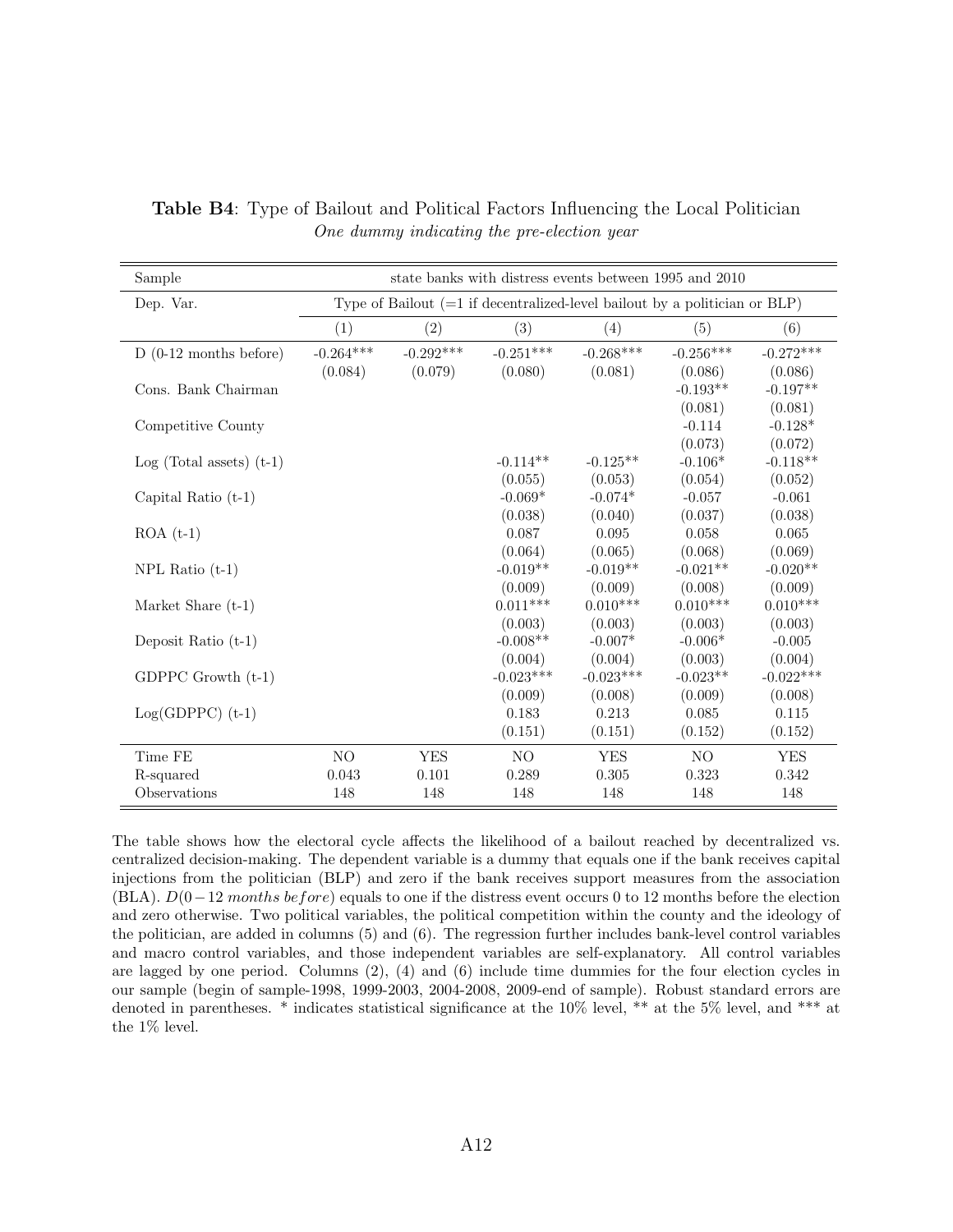| Sample                     | state banks with distress events between 1995 and 2010 |                                                                              |                |            |                |             |  |  |
|----------------------------|--------------------------------------------------------|------------------------------------------------------------------------------|----------------|------------|----------------|-------------|--|--|
| Dep. Var.                  |                                                        | Type of Bailout $(=1$ if decentralized-level bailout by a politician or BLP) |                |            |                |             |  |  |
|                            | (1)                                                    | (2)                                                                          | (3)            | (4)        | (5)            | (6)         |  |  |
| $D(0-12$ months after)     | $1.705***$                                             | $1.763**$                                                                    | $1.564**$      | $1.687**$  | $1.764**$      | $1.987**$   |  |  |
|                            | (0.657)                                                | (0.706)                                                                      | (0.734)        | (0.781)    | (0.817)        | (0.885)     |  |  |
| $D(12-24$ months after)    | $1.468**$                                              | $1.707***$                                                                   | 1.997***       | $2.145***$ | $2.061***$     | $2.257***$  |  |  |
|                            | (0.646)                                                | (0.648)                                                                      | (0.679)        | (0.729)    | (0.755)        | (0.840)     |  |  |
| $D(24-36$ months after)    | $1.174*$                                               | $1.435**$                                                                    | $1.340*$       | $1.544**$  | 1.375          | $1.633*$    |  |  |
|                            | (0.676)                                                | (0.677)                                                                      | (0.737)        | (0.780)    | (0.844)        | (0.931)     |  |  |
| $D(12-24$ months before)   | $1.107*$                                               | $1.562**$                                                                    | $1.472*$       | $1.860**$  | $1.638*$       | $2.171**$   |  |  |
|                            | (0.663)                                                | (0.687)                                                                      | (0.769)        | (0.866)    | (0.872)        | (0.999)     |  |  |
| Cons. Bank Chairman        |                                                        |                                                                              |                |            | $-1.109**$     | $-1.215***$ |  |  |
|                            |                                                        |                                                                              |                |            | (0.477)        | (0.466)     |  |  |
| Competitive County         |                                                        |                                                                              |                |            | $-0.641$       | $-0.858*$   |  |  |
|                            |                                                        |                                                                              |                |            | (0.433)        | (0.445)     |  |  |
| $Log (Total assets) (t-1)$ |                                                        |                                                                              | $-0.708**$     | $-0.782**$ | $-0.684**$     | $-0.811**$  |  |  |
|                            |                                                        |                                                                              | (0.339)        | (0.332)    | (0.336)        | (0.334)     |  |  |
| Capital Ratio (t-1)        |                                                        |                                                                              | $-0.444**$     | $-0.526**$ | $-0.407*$      | $-0.520*$   |  |  |
|                            |                                                        |                                                                              | (0.226)        | (0.250)    | (0.246)        | (0.275)     |  |  |
| $ROA(t-1)$                 |                                                        |                                                                              | 0.514          | $0.612\,$  | 0.426          | 0.551       |  |  |
|                            |                                                        |                                                                              | (0.364)        | (0.393)    | (0.388)        | (0.435)     |  |  |
| $NPL$ Ratio $(t-1)$        |                                                        |                                                                              | $-0.145**$     | $-0.144**$ | $-0.154**$     | $-0.155**$  |  |  |
|                            |                                                        |                                                                              | (0.070)        | (0.070)    | (0.071)        | (0.071)     |  |  |
| Market Share $(t-1)$       |                                                        |                                                                              | $0.066***$     | $0.063***$ | $0.065***$     | $0.063***$  |  |  |
|                            |                                                        |                                                                              | (0.019)        | (0.020)    | (0.018)        | (0.019)     |  |  |
| Deposit Ratio $(t-1)$      |                                                        |                                                                              | $-0.053**$     | $-0.043*$  | $-0.043*$      | $-0.029$    |  |  |
|                            |                                                        |                                                                              | (0.023)        | (0.026)    | (0.023)        | (0.027)     |  |  |
| GDPPC Growth $(t-1)$       |                                                        |                                                                              | $-0.155**$     | $-0.144**$ | $-0.158**$     | $-0.146**$  |  |  |
|                            |                                                        |                                                                              | (0.066)        | (0.061)    | (0.069)        | (0.065)     |  |  |
| $Log(GDPPC)$ (t-1)         |                                                        |                                                                              | 1.056          | 1.289      | 0.559          | 0.790       |  |  |
|                            |                                                        |                                                                              | (0.924)        | (0.988)    | (0.917)        | (0.976)     |  |  |
| Time FE                    | NO                                                     | <b>YES</b>                                                                   | N <sub>O</sub> | <b>YES</b> | N <sub>O</sub> | <b>YES</b>  |  |  |
| Pesudo R-squared           | 0.045                                                  | 0.085                                                                        | 0.273          | 0.286      | 0.307          | 0.328       |  |  |
| Observations               | 148                                                    | 148                                                                          | 148            | 148        | 148            | 148         |  |  |

<span id="page-64-0"></span>Table B5: Type of Bailout and Political Factors Influencing the Local Politician Logit models

The table re-estimates the results from Table [4,](#page-46-0) using a nonlinear logit specification instead of an OLS specification. The dependent variable is a dummy that equals one if the bank receives capital injections from the politician (BLP) and zero if the bank receives support measures from the association (BLA). Four dummy variables indicating four periods in the electoral cycle are included, and the omitted group is (0-12 months before). Two political variables, the political competition within the county and the ideology of the politician, are added in columns (5) and (6). The regression further includes bank-level control variables and macro control variables, and those independent variables are self-explanatory. All control variables are lagged by one period. Columns (2), (4) and (6) include time dummies for the four election cycles in our sample (begin of sample-1998, 1999-2003, 2004-2008, 2009-end of sample). Robust standard errors are denoted in parentheses. \* indicates statistical significance at the 10% level, \*\* at the 5% level, and \*\*\* at the 1% level.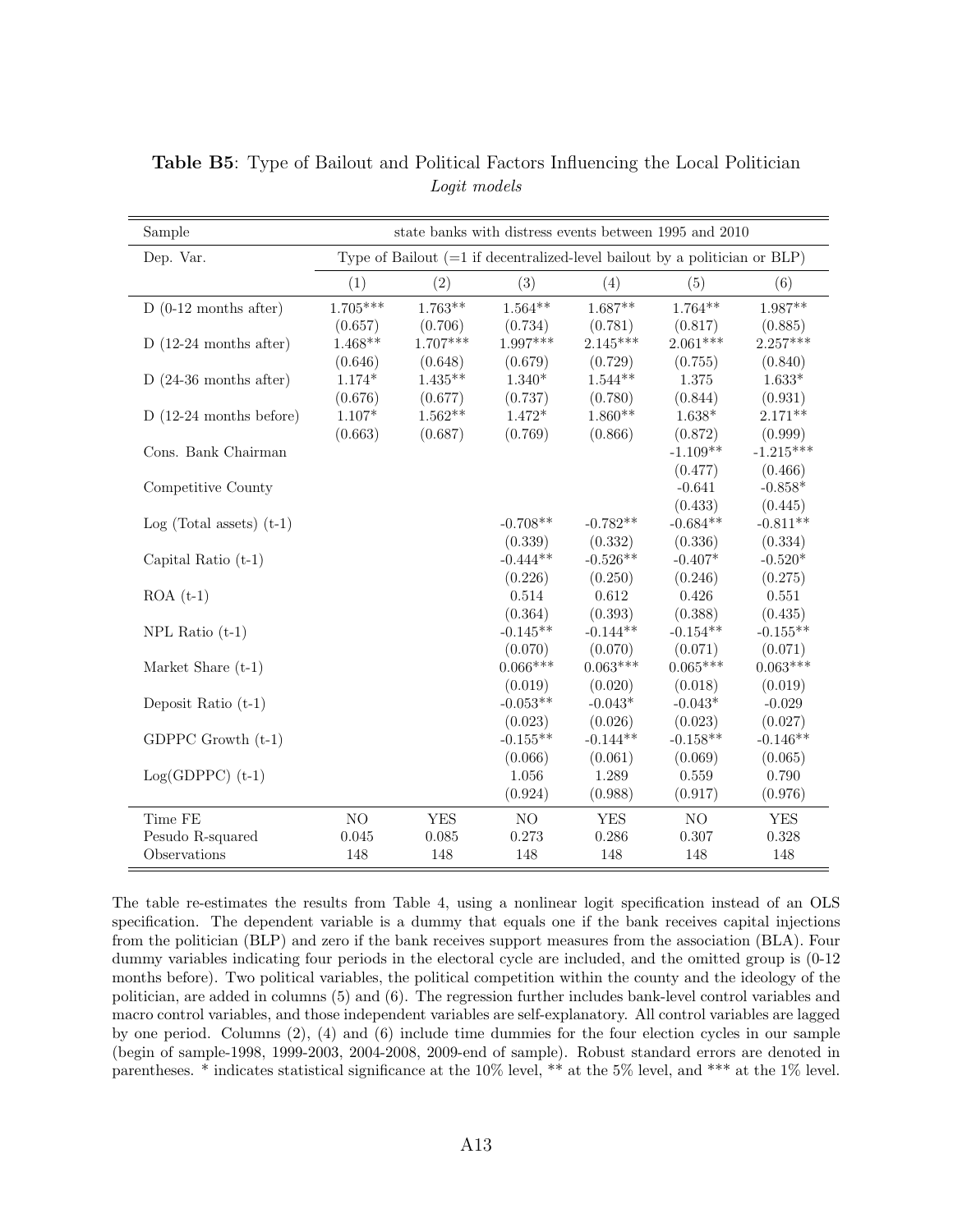| Sample                      | state banks with distress events between 1995 and 2010                       |            |            |            |            |            |  |
|-----------------------------|------------------------------------------------------------------------------|------------|------------|------------|------------|------------|--|
| Dep. Var.                   | Type of Bailout $(=1$ if decentralized-level bailout by a politician or BLP) |            |            |            |            |            |  |
|                             | (1)                                                                          | (2)        | (3)        | (4)        | (5)        | (6)        |  |
| Bank Chairman in Ass. Board | $-0.043$                                                                     | $-0.022$   |            |            |            |            |  |
|                             | (0.116)                                                                      | (0.121)    |            |            |            |            |  |
| Cons. Ass. Board            |                                                                              |            | 0.071      | 0.068      |            |            |  |
|                             |                                                                              |            | (0.090)    | (0.089)    |            |            |  |
| Same Party                  |                                                                              |            |            |            | $-0.048$   | $-0.059$   |  |
|                             |                                                                              |            |            |            | (0.087)    | (0.086)    |  |
| Log (Total assets) $(t-1)$  | $-0.124**$                                                                   | $-0.135**$ | $-0.130**$ | $-0.140**$ | $-0.130**$ | $-0.140**$ |  |
|                             | (0.055)                                                                      | (0.053)    | (0.057)    | (0.055)    | (0.055)    | (0.054)    |  |
| Capital Ratio $(t-1)$       | $-0.063$                                                                     | $-0.066$   | $-0.071*$  | $-0.075*$  | $-0.064$   | $-0.068$   |  |
|                             | (0.039)                                                                      | (0.041)    | (0.040)    | (0.042)    | (0.039)    | (0.041)    |  |
| $ROA(t-1)$                  | 0.084                                                                        | 0.090      | 0.092      | 0.100      | 0.082      | 0.088      |  |
|                             | (0.067)                                                                      | (0.069)    | (0.068)    | (0.069)    | (0.067)    | (0.069)    |  |
| $NPL$ Ratio $(t-1)$         | $-0.020**$                                                                   | $-0.020**$ | $-0.020**$ | $-0.020**$ | $-0.020**$ | $-0.019**$ |  |
|                             | (0.009)                                                                      | (0.009)    | (0.009)    | (0.009)    | (0.009)    | (0.009)    |  |
| Market Share $(t-1)$        | $0.011***$                                                                   | $0.011***$ | $0.011***$ | $0.010***$ | $0.011***$ | $0.011***$ |  |
|                             | (0.003)                                                                      | (0.003)    | (0.003)    | (0.003)    | (0.003)    | (0.003)    |  |
| Deposit Ratio $(t-1)$       | $-0.008**$                                                                   | $-0.007*$  | $-0.007*$  | $-0.006$   | $-0.008**$ | $-0.007*$  |  |
|                             | (0.004)                                                                      | (0.004)    | (0.004)    | (0.004)    | (0.004)    | (0.004)    |  |
| GDPPC Growth $(t-1)$        | $-0.021**$                                                                   | $-0.021**$ | $-0.022**$ | $-0.021**$ | $-0.022**$ | $-0.021**$ |  |
|                             | (0.009)                                                                      | (0.009)    | (0.009)    | (0.009)    | (0.009)    | (0.009)    |  |
| $Log(GDPPC)$ (t-1)          | 0.220                                                                        | 0.240      | 0.159      | 0.189      | 0.198      | 0.223      |  |
|                             | (0.163)                                                                      | (0.164)    | (0.166)    | (0.166)    | (0.155)    | (0.154)    |  |
| Time FE                     | NO.                                                                          | <b>YES</b> | NO         | <b>YES</b> | NO.        | <b>YES</b> |  |
| R-squared                   | 0.252                                                                        | 0.262      | 0.239      | 0.253      | 0.252      | 0.264      |  |
| Observations                | 148                                                                          | 148        | 148        | 148        | 148        | 148        |  |

<span id="page-65-0"></span>Table B6: Type of Bailout and Political Factors Influencing The Association Board

The table shows how other political variables related to the association affect the likelihood of a bailout reached by decentralized vs. centralized decision-making. The dependent variable is a dummy that equals one if the bank receives capital injections from the politician (BLP) and zero if the bank receives support measures from the association (BLA). Bank and macro control variables are the same as in Table [4.](#page-46-0) As before, all variables are lagged by one period. Additionally, we include a dummy variable Bank Chairman in Ass. Board that takes the value of one if the chairman of the bank in distress is a member of the board of the savings bank association, and the variable Conservative Ass. Board takes the value of one if the majority of the association board members is associated with the conservative party and zero otherwise, and, the variable Same Party) that takes the value of one if the local politician and the majority of the association board members are from the same party and zero otherwise. Columns (2), (4) and (6) include time dummies for the four election cycles in our sample (begin of sample-1998, 1999-2003, 2004-2008, 2009-end of sample). Robust standard errors are denoted in parentheses. \* indicates statistical significance at the 10% level, \*\* at the 5% level, and \*\*\* at the 1% level.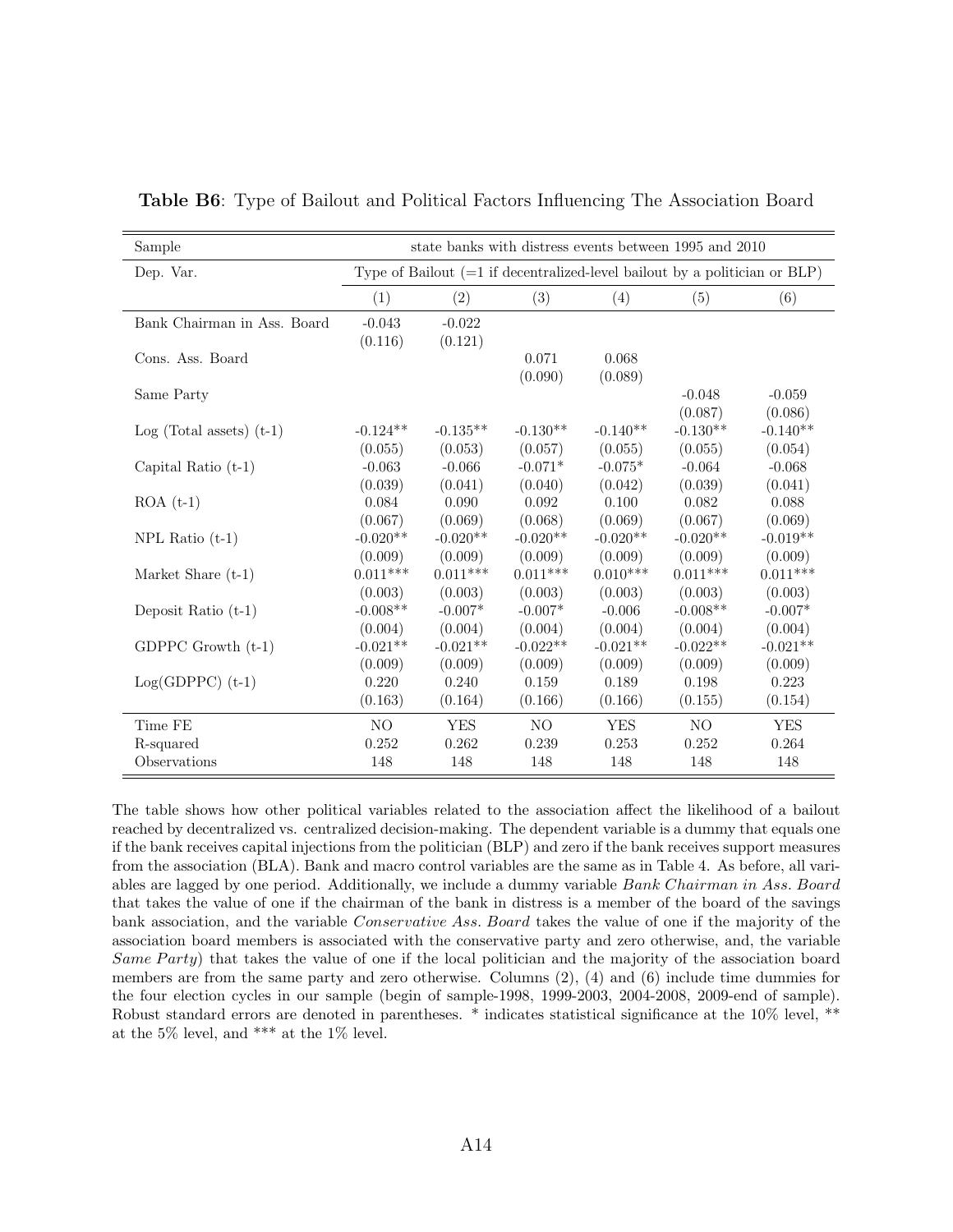#### Table B7: General Patterns in Credit Allocation Eight Years after the Bailout Event

<span id="page-66-0"></span>

| Dep. Var.        |           | loans by state banks<br>total loans | loans by private banks<br>total loans |                    |            | loans by cooperatives<br>total loans |            | <i>growth of total loans</i> |  |
|------------------|-----------|-------------------------------------|---------------------------------------|--------------------|------------|--------------------------------------|------------|------------------------------|--|
|                  | 1         | (2)                                 | (3)                                   | $\left(4\right)$   | (5)        | $\left( 6\right)$                    |            | (8)                          |  |
| <b>BLP</b>       | $4.059**$ | $8.761***$                          | $-4.002*$                             | $-10.518***$       | 0.002      | 1.768                                | $2.691*$   | 3.314                        |  |
|                  | (1.617)   | (2.767)                             | (2.163)                               | (3.220)            | (1.312)    | (2.269)                              | (1.582)    | (2.707)                      |  |
| Model            | OLS       | <b>IV 2SLS</b>                      | <b>OLS</b>                            | IV <sub>2SLS</sub> | <b>OLS</b> | <b>IV 2SLS</b>                       | <b>OLS</b> | IV 2SLS                      |  |
| 1st Stage F-stat |           | 28.63                               |                                       | 28.63              |            | 28.63                                |            | 28.63                        |  |
| Time FE          | YES       | YES                                 | YES                                   | <b>YES</b>         | YES        | <b>YES</b>                           | YES        | <b>YES</b>                   |  |
| Observations     | 1.078     | 1.078                               | 1.078                                 | 1.078              | 1.078      | 1.078                                | 1.078      | 1,078                        |  |

Panel A: Changes in Local Financing Structure

Panel B: Aggregate Changes in Lending Relationships of Affected Banks

| Dep. Var.        |             | $#$ new rel by affected banks<br>$#$ all rel by affected banks |            | $#$ ended rel by affected banks<br>$#$ all rel by affected banks |  |  |  |
|------------------|-------------|----------------------------------------------------------------|------------|------------------------------------------------------------------|--|--|--|
|                  | (1)         | $\left( 2\right)$                                              | (3)        | $\left(4\right)$                                                 |  |  |  |
| <b>BLP</b>       | $-5.694***$ | $-9.281**$                                                     | $-2.464$   | $-8.435***$                                                      |  |  |  |
|                  | (2.121)     | (3.957)                                                        | (1.836)    | (3.153)                                                          |  |  |  |
| Model            | <b>OLS</b>  | IV 2SLS                                                        | <b>OLS</b> | IV 2SLS                                                          |  |  |  |
| 1st Stage F-stat |             | 28.63                                                          |            | 28.63                                                            |  |  |  |
| Time FE          | YES         | YES                                                            | YES        | <b>YES</b>                                                       |  |  |  |
| Observations     | 1,078       | 1,078                                                          | 1,078      | 1,078                                                            |  |  |  |

Panel A shows how the presence of state-owned savings banks depends on the type of bailout following a distress event. Panel B shows how the lending relationships (formation and termination) of affected banks depend on the type of bailout following a distress event. Both results from OLS and two-stage least squares regressions are displayed. BLP is a dummy that equals to 1 if the distress is resolved by the politician and zero otherwise. This dummy variable is instrumented by the timing of the distress event in the electoral cycle, or  $D(0-12$  months before), to address endogeneity concerns.  $D(0-12$  months before) equals to one if the distress event occurs 0 to 12 months before the election and zero otherwise. Unit of observation is a municipality (the most granular administration level). In Panel A, columns (1) and (2) examine the share of loans extended by state-owned banks in total loans. Columns  $(3)$  and  $(4)$   $((5)$  and  $(6))$  examine the share of loans extended by private banks (cooperatives) in total loans. Columns (7) to (8) examine total loans. In Panel B, columns (1) to (2) examine the share of newly initiated lending relationships by affected banks out of all lending relationships by them, or  $\frac{number\ of\ new\ lending\ relationship\ by\ affected\ banks}{number\ of\ all\ lending\ relationship\ by\ affected\ banks}$ . Columns (3) and (4) examine the share of newly terminated lending relationships by affected banks out of all lending relationships by them, or  $\frac{number\ of\ ended\ lending\ relationship\ by\ affected\ banks}{number\ of\ all\ lending\ relationships\ by\ affected\ banks}$ . All the dependent an ideal strationships by them, or *number of all lending relationships by affected banks*. This the dependent variables measure the change or growth in average post-bailout value (eight years after the bailout) from the pre-bailout value (three years before the bailout). The F-stat is for the excluded instrument in the first stage. All dependent variables are in percentage terms. Standard errors are reported in parentheses and clustered at county level. \*,\*\*,\*\*\* indicates significance at the  $10\%$ ,  $5\%$ , and  $1\%$ , respectively.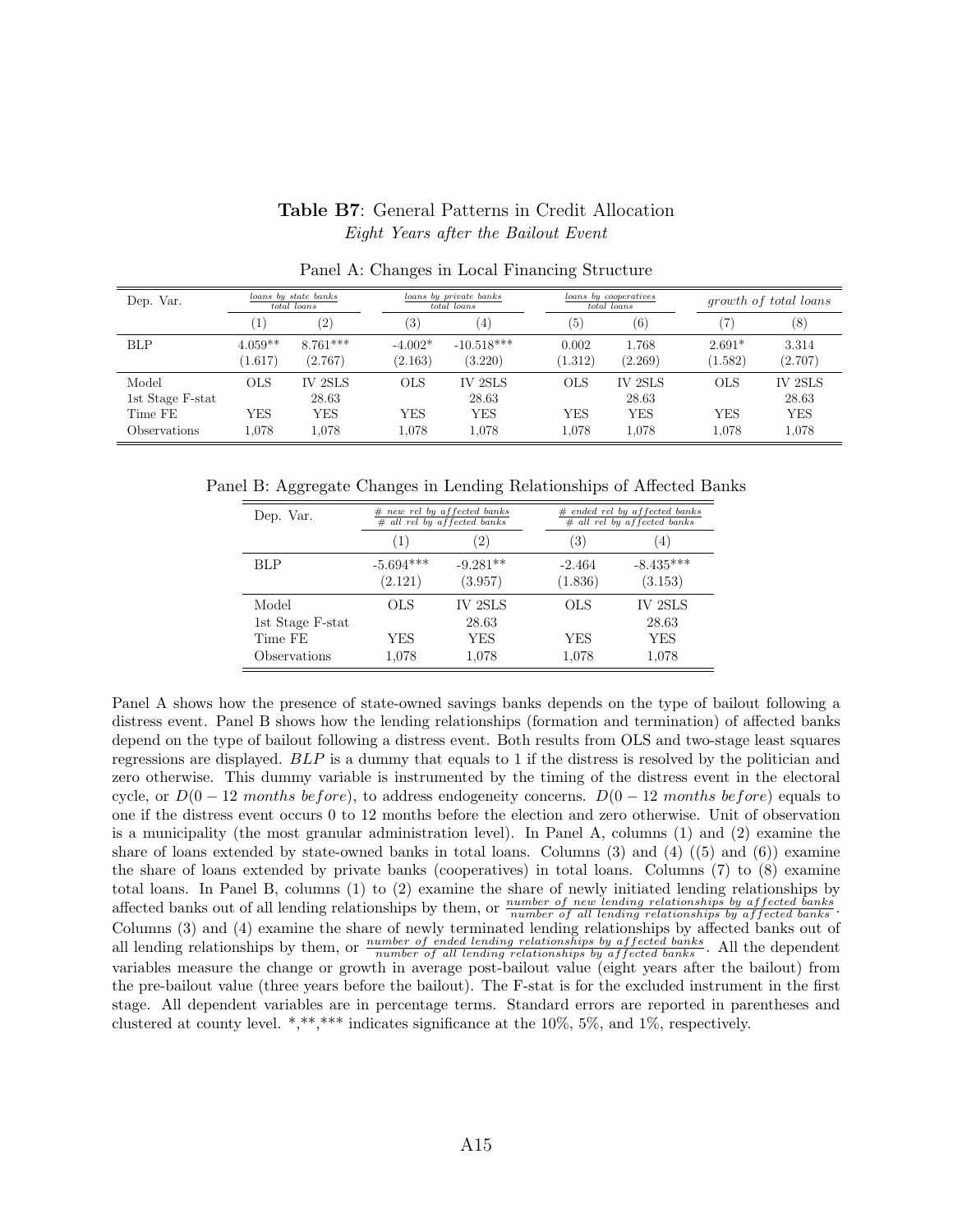## <span id="page-67-0"></span>C Appendix: Alternative Estimation Approach

An alternative estimation approach instruments the BLP dummy with the predicted probability of BLP obtained from the following probit model:

<span id="page-67-1"></span>
$$
\widehat{P_{BLP_{it}}} = \phi(\tau D(0 - 12 \text{ month before})_{kt} + \nu_0 POL_{kt} + \delta_0 X_{it-1})
$$
\n(4)

When the endogenous regressor is a *binary* variable, this estimator is asymptotically efficient. [Wooldridge](#page-39-1) [\(2010\)](#page-39-1) shows that in the group of estimators where instruments are a function of  $D(0-12 \text{ month before})$  and other covariates, this estimation specification is more efficient. In addition the regular two stages in Equations [2](#page-20-1) and [3,](#page-23-2) this approach at the beginning has a step of estimating the probit model described in Equations [4.](#page-67-1) We further instrument BLP with the predicted probability of politician intervention obtained from the probit regression (rather than the timing of the distress event in the electoral cycle itself). In Table [C1,](#page-68-0) which mimics Panel A of Table [6](#page-48-0) and Table [B7,](#page-66-0) we denote this method by  $IV(probit)$ . Both OLS and  $IV(probit)$  results are shown in Table [C1.](#page-68-0) In columns (1) and (2), we have the share of loans extended by state banks as the dependent variable. As expected, with a more efficient specification, the F-statistic from the first stage regression increases from 28.63 to 44.09 when we replace the original instrument with the predicted probability of BLP from the probit model, see column (2) in Panel A of Table [6](#page-48-0) and Table [C1.](#page-68-0) The coefficient on BLP is comparable to the IV specification in Panel A of Table [6](#page-48-0) and greater than that in column (1).